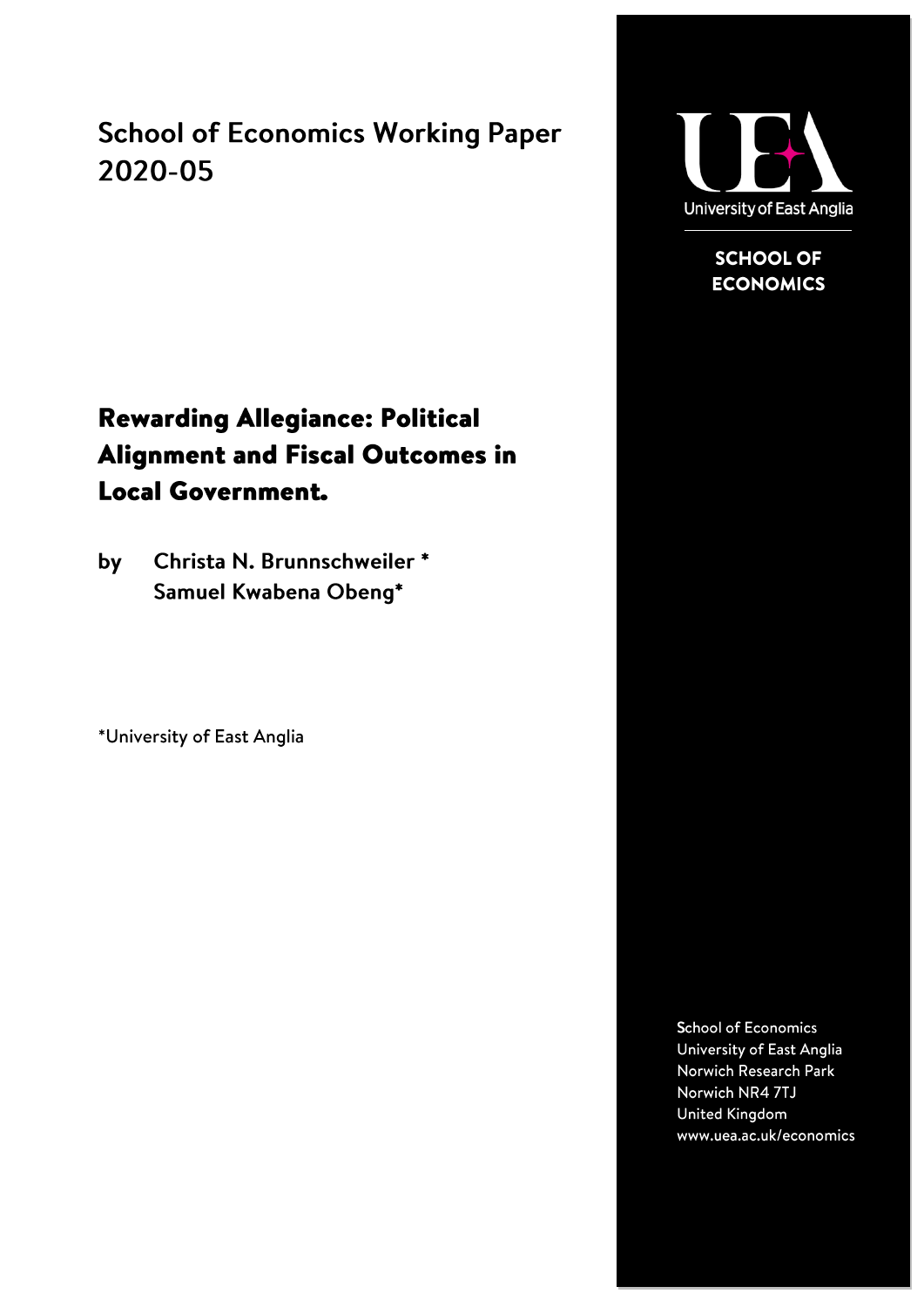# <span id="page-1-0"></span>Rewarding Allegiance: Political Alignment and Fiscal Outcomes in Local Government

Christa N. Brunnschweiler<sup>∗</sup>and Samuel Kwabena Obeng†

University of East Anglia

August 20, 2020

#### Abstract

We examine how local governments' political alignment with central government affects subnational fiscal outcomes. In theory, alignment could be rewarded with more intergovernmental transfers, or swing voters in unaligned constituencies could be targeted instead. We analyze data from Ghana, which has a complex decentralized system: District Chief Executives (DCEs) are centrally-appointed local administrators loyal to the ruling party, while district MPs may belong to another party. A formula for transfer distribution aims to limit the influence of party politics. Using a new dataset for 1994-2014 and a regression discontinuity design, we find that despite this system, districts with aligned MP and DCE receive more transfers, have higher district expenditure, and more internally generated funds. Results are strongest for a subsample of constant districts over the period, suggesting that municipal fragmentation has weakened political alignment effects. We also show strong electoral cycle effects, and find a crowd-in effect for Ghanaian districts. JEL codes: H7, D72, H87, O55

Keywords: fiscal federalism, political alignment, flypaper effect, Ghana, regression discontinuity

<sup>∗</sup>Corresponding author: Christa Brunnschweiler, University of East Anglia, School of Economics, Norwich NR4 7TJ, United Kingdom. E-mail: c.brunnschweiler@uea.ac.uk. Also affiliated with CBESS,

University of East Anglia, and OxCarre, University of Oxford. †Samuel Kwabena Obeng, University of East Anglia, School of Economics, Norwich NR4 7TJ, United Kingdom. Email: s.obeng@uea.ac.uk

We thank Edward Anderson, Oana Borcan, Peter Moffatt, Oliver Morrissey, Ragnar Torvik, and seminar participants at UEA for valuable comments and suggestions. The authors declare the following interests: none. The usual disclaimer applies.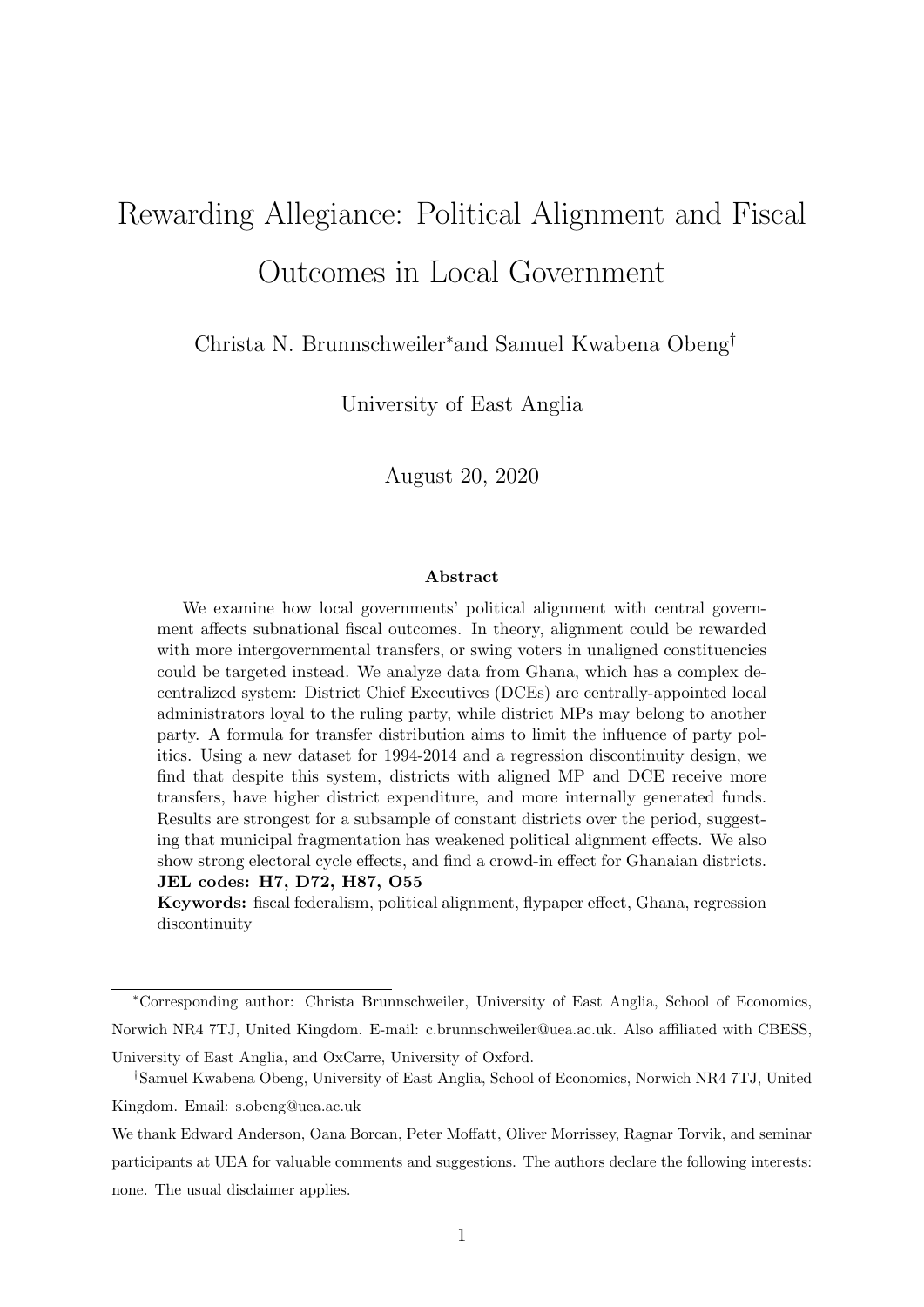## 1 Introduction

Fiscal policy outcomes in decentralized systems are often influenced by political factors such as political alignment between the central and local governments, and electoral cycle pressures. Given politicians' primary aim of securing re-election, Lindbeck and Weibull (1987) proposed that intergovernmental transfers (i.e. fiscal transfers from the central to the local government level) would be targeted primarily at swing voters in order to convince them to cast their vote for the incumbent party candidate in the next election. Cox and McCubbins (1986) instead contended that transfers would aim at rewarding core supporters in constituencies that chose the incumbent party with a larger vote share. A sizeable empirical literature now exists on the political motivations behind intergovernmental transfers. The evidence generally, but not exclusively, supports the core-voter-targeting explanation for politically-motivated intergovernmental transfers.<sup>[1](#page-1-0)</sup>

The present paper provides the first comprehensive analysis of how political factors affect a range of fiscal outcomes in a complex, developing-country context. Specifically, we look at Ghana and answer three related questions: how does political alignment influence subnational fiscal outcomes, including intergovernmental transfers, and local expenditure and internally generated funds? Second, are there electoral cycle effects in local fiscal outcomes? And finally, is there a crowding-in effect (often called a flypaper effect), i.e. do intergovernmental transfers lead to disproportionate increases in local expenditure compared to similar-sized internally generated revenues?

Ghana is a stable multi-party democracy with regular elections that are deemed free and fair. It has seen six national-level elections and three peaceful changes in power between ruling parties since the return to democracy in 1992. The country has a decentralized system of government, with substantial powers delegated to the Metropolitan, Municipal and District Assemblies – what we call District Assemblies (DAs) for simplicity (see section [3](#page-7-0) for more details). Crucially, Ghana's system adds a layer of complexity to the conventional political alignment setup, where one key local figure (e.g. a mayor of a municipality or a state governor) is either aligned or unaligned with the central government. Ghana's DA membership is made up of both locally-elected and centrally-

<sup>&</sup>lt;sup>1</sup>The empirical evidence spans countries across the world, from the United States (Larcinese et al. 2006), to India (Rodden and Wilkinson 2004), Brazil (Brollo and Nannicini 2012), and Italy (Bracco et al. 2015), to name a few recent contributions.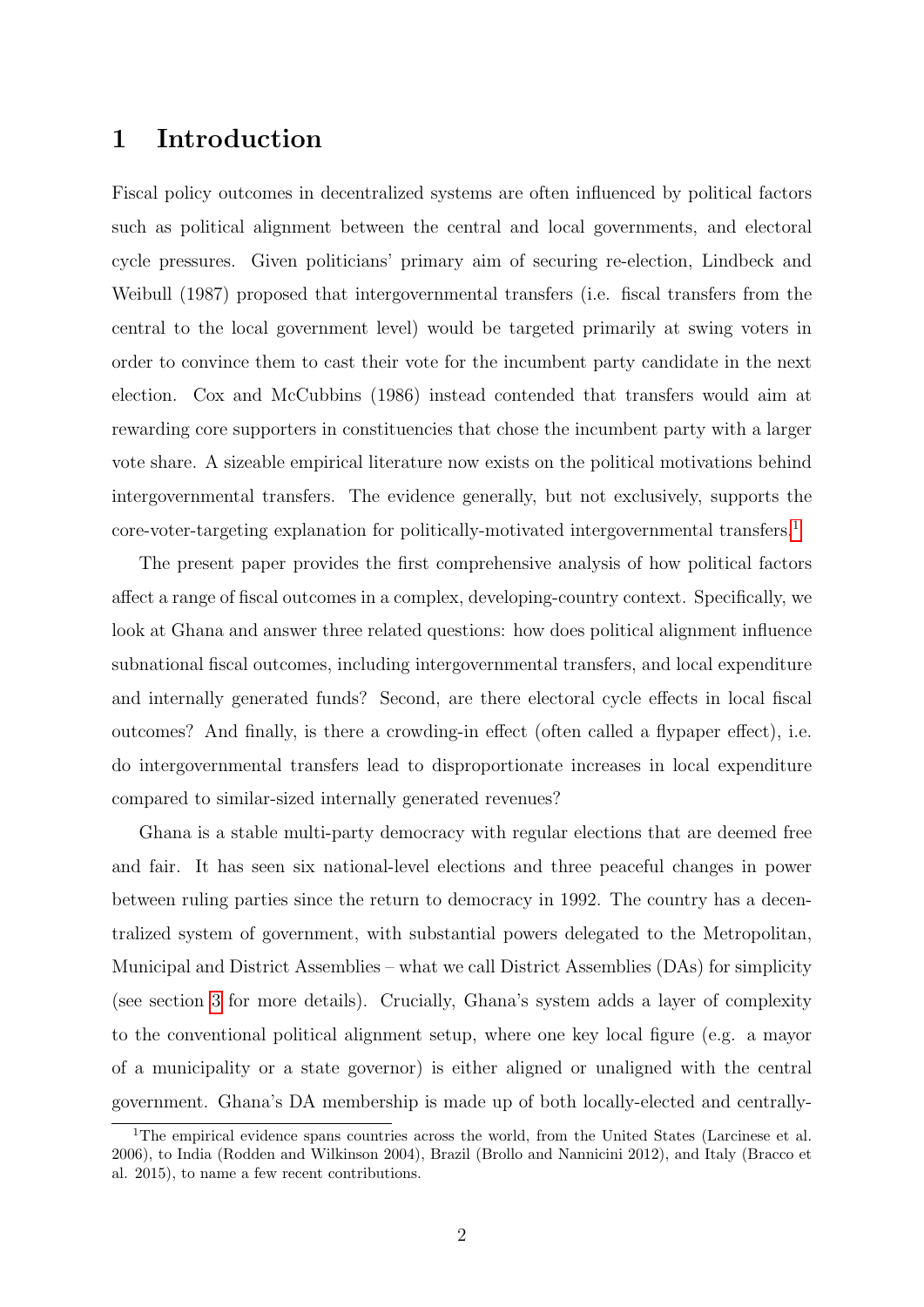appointed officials, in addition to the Member(s) of Parliament (MP) representing the local constituency.[2](#page-1-0) The most powerful political appointee is the District Chief Executive (DCE), the head of the DA directly appointed by the President. DCEs are viewed as party cronies and owe their allegiance to the central government, whose policies they are expected to promote and for whom they should garner support among the district electorate (Ahwoi 2010; Ayee and Dickovick 2010; Mohammed 2015). This means that in principle, all districts are aligned with the central government to the same degree. Nevertheless, political differences can and do arise from the fact that MPs instead may be of an opposition party, and that DCEs and MPs are often at odds with each other.[3](#page-1-0) Political alignment of a district in the Ghanaian system is therefore determined in practice by the political affiliation of the local MP(s).

All districts are heavily reliant on central government transfers to carry out their duties, and both the  $DCE - as$  the head of the  $DA - and$  the  $MP(s)$  are viewed by the general public as responsible for district-level policies. In a context where showing that one can 'get things done' is very important, MPs however have limited (public) financial means at their disposal to directly target their constituency, giving DCEs the upper hand when it comes to exploiting the possibilities of politically-motivated transfers. The Ghanaian system seeks to prevent such patronage by making the allocation of the main central transfer – the District Assembly Common Fund (DACF) – subject to a mathematical formula, approved annually by Parliament, that considers a district's population size and comparative development factors.<sup>[4](#page-1-0)</sup> Yet, Banful  $(2011)$  finds evidence of political motivation in the relative size of transfers of DACF moneys, and of the weights given to the criteria in the formula: transfers tend to be targeted at swing districts, and the formula appears to be amended with this aim prior to national elections.

This paper looks beyond just the DACF and uses a unique, broad set of measures of district-level fiscal outcomes for the years 1994-2014, covering five national-level elections.

<sup>2</sup>Each district has at least one constituency. The more populous Municipal and Metropolitan districts have more than one constituency and MP.

<sup>3</sup>Ghana has a multi-party system, but politics are dominated by the two largest parties, the New Patriotic Party (NPP) and the National Democratic Congress (NDC). All Presidents so far have been members of either of these two parties. The two parties are generally characterized as center-right and center-left, respectively, with only loose ethnic group identifications (see e.g. Boylan 2016).

<sup>4</sup>There is an ongoing debate on whether the small share of the DACF transfers devoted to MPs' district development projects is unconstitutional. There are numerous calls for revising the current policy and having MPs focus on their core job of legislating at the national level, though it is recognized that this will necessitate a change in people's perceptions of MPs' responsibilities and the extent of their power (see Ahwoi 2010).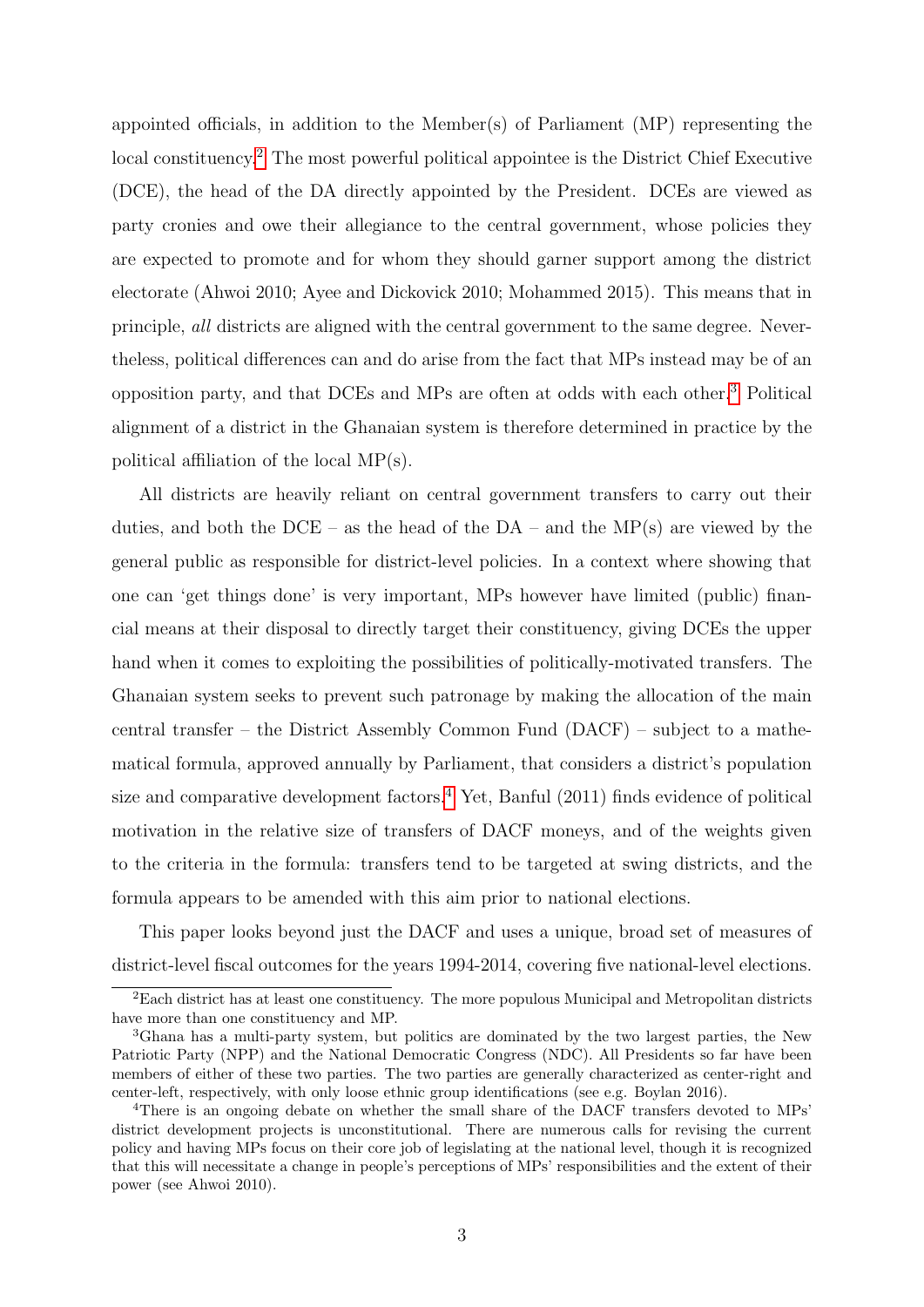We apply a careful causal identification approach to analyze whether Ghana's complex system shows any evidence of political influences, despite the built-in hurdles to party favouritism in intergovernmental transfers. The peculiar political pressures and rivalries at the local constituency level would lead us to expect that, if anything, there is targeting of swing voters through increased transfers to (marginally) non-aligned districts. We first examine variations in district fiscal outcomes over the entire electoral cycle and show that there is a marked increase on average across districts and fiscal measures in (pre-) election years, but no clear evidence for political alignment effects.

We then apply a regression discontinuity design  $(RDD)$  – which has been frequently employed in the recent empirical literature on political alignment effects – and instead find clear evidence of political targeting of core supporters, particularly in intergovernmental transfers and district expenditure, and to a lesser degree also in internally generated funds (IGF). Our treatment variable is an alignment dummy that takes the value of one if the district is aligned with the central government, and 0 otherwise. Our assignment variable is the difference between the percentage of vote share of the parliamentary candidate of the party that wins the national elections, and the percentage of vote share of the parliamentary candidate of the main opposition party that loses the national elections.<sup>[5](#page-1-0)</sup> Hence, a positive margin denotes an aligned, while a negative margin implies an unaligned district. Results from an extension using time-differences-in-differences point in the same direction. A plausible explanation is that it is difficult to successfully identify and target 'swing' voters and districts in a context where district-level voting patterns in national elections seldom persist for more than two electoral cycles. In addition, the flip-side of core supporter reward implies that DCEs who fail to bring their district close to the governing party line might be 'punished' with relatively lower transfers.[6](#page-1-0)

Finally, we demonstrate that transfers crowd-in both local government expenditure and own revenues, using the instrumental variables (IV) approach proposed by Bracco et al. (2015), with our alignment dummy as the exogenous instrument for transfers.

Our main sample includes a balanced panel of the 39 districts that have been present throughout the period under analysis (what we term "constant" districts). There has been a remarkable process of municipal fragmentation in Ghana since the current Constitution

<sup>&</sup>lt;sup>5</sup>We use the vote shares of NPP and NDC in determining vote margin. We assign winner or loser according to which of these two parties win the national presidential elections.

 ${}^6R\text{obinson}$  and Torvik (2009) focus on the possibility that swing voters are severely punished, potentially to the point of disenfranchisement. There is no evidence of the use of such 'sticks' in Ghana.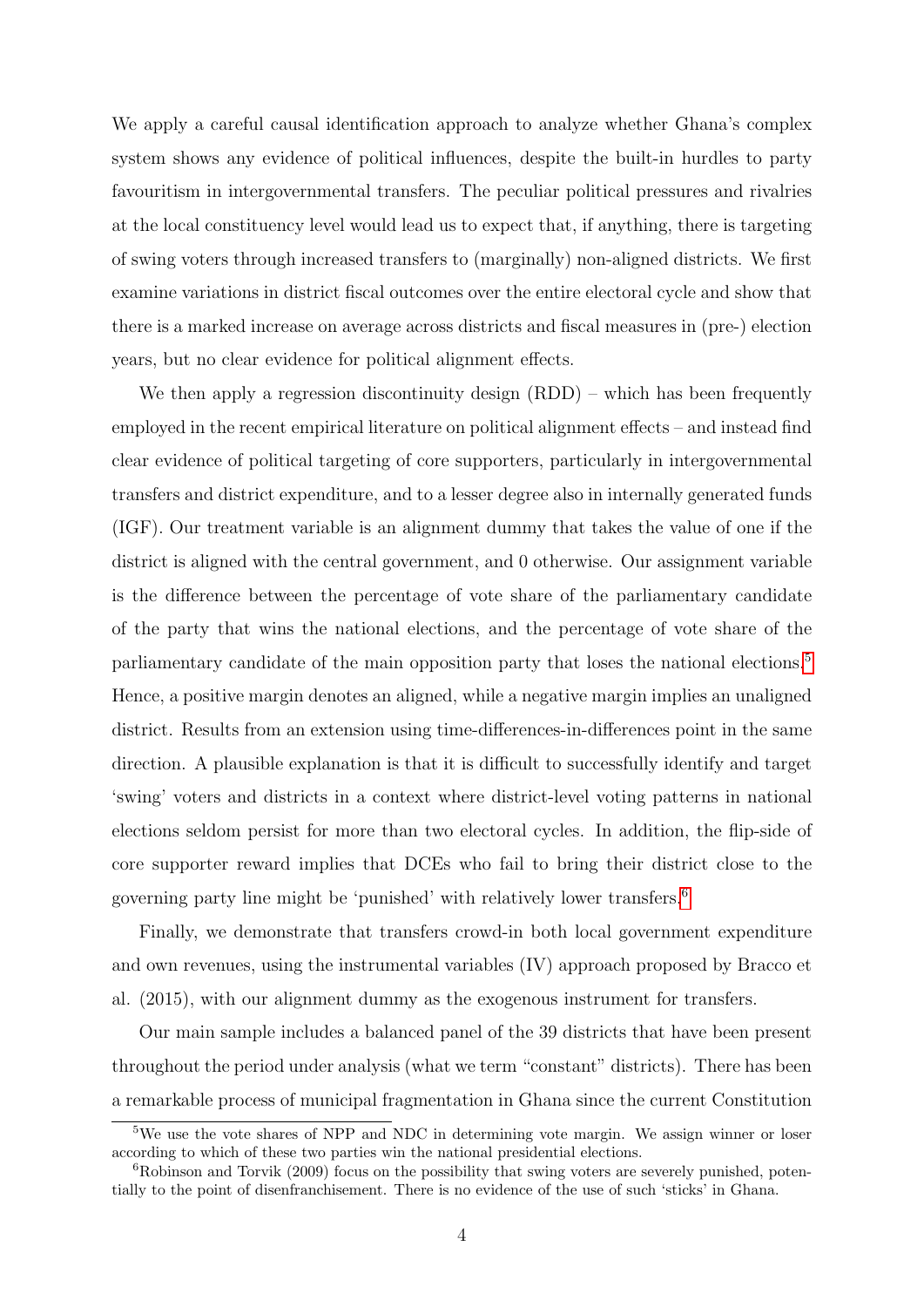was passed in 1992, which has led to a stepwise increase in the number of districts from 110 in 1994, to 216 at the end of our sample period. Our results are broadly consistent when we vary the sample size, including all districts in the sample, or districts with only one MP, where political alignment is most clear-cut. However, results are strongest for our main sample, suggesting that municipal fragmentation in Ghana has in effect weakened any attempts at political targeting of transfers to date, in spite of recent criticism of gerrymandering in the setting of new district boundaries (see Riedl and Dickovick 2014; Mohammed 2015). Our results suggest that it is in fact this continued fragmentation, rather than the complex political system, that has played the biggest role in curtailing the influence of political favouritism in subnational fiscal outcomes in Ghana.

The rest of the paper is structured as follows: Section 2 provides a brief literature review; Section 3 gives more details on the Ghanaian context; Section 4 presents the methodology and data; Section 5 discusses the political alignment results and Section 6 the flypaper effect results; and Section 7 draws conclusions.

### 2 Literature review

The modern debate on the decentralization of government goes back to Buchanan (1950), Musgrave (1959), and Oates (1972, 1977), who argued that decentralization leads to greater political participation, accountability, and administrative and fiscal efficiency. Critics of decentralization instead point out that it leads to soft budget constraints, macroeconomic instability, clientelism, and greater government size (e.g. Rodden 2006).

A vast literature has since developed on the merits and demerits of a decentralized system. One aspect that has received particular attention is the importance of intergovernmental transfers for the provision of public goods and for political competition at the local level. In theory, these transfers could be used to increase politicians' re-election chances, either by convincing swing voters (e.g. Lindbeck and Weibull 1987), or by rewarding core supporters (e.g. Cox and McCubbins 1986; and Dixit and Londregan 1996). Political alignment – i.e. whether the local politician is of the same party or coalition as the central government – is a central concept in this strand of the literature.

Our study contributes to the large body of evidence that seeks to estimate the impact of political alignment on central transfers. Empirically, most studies have found a positive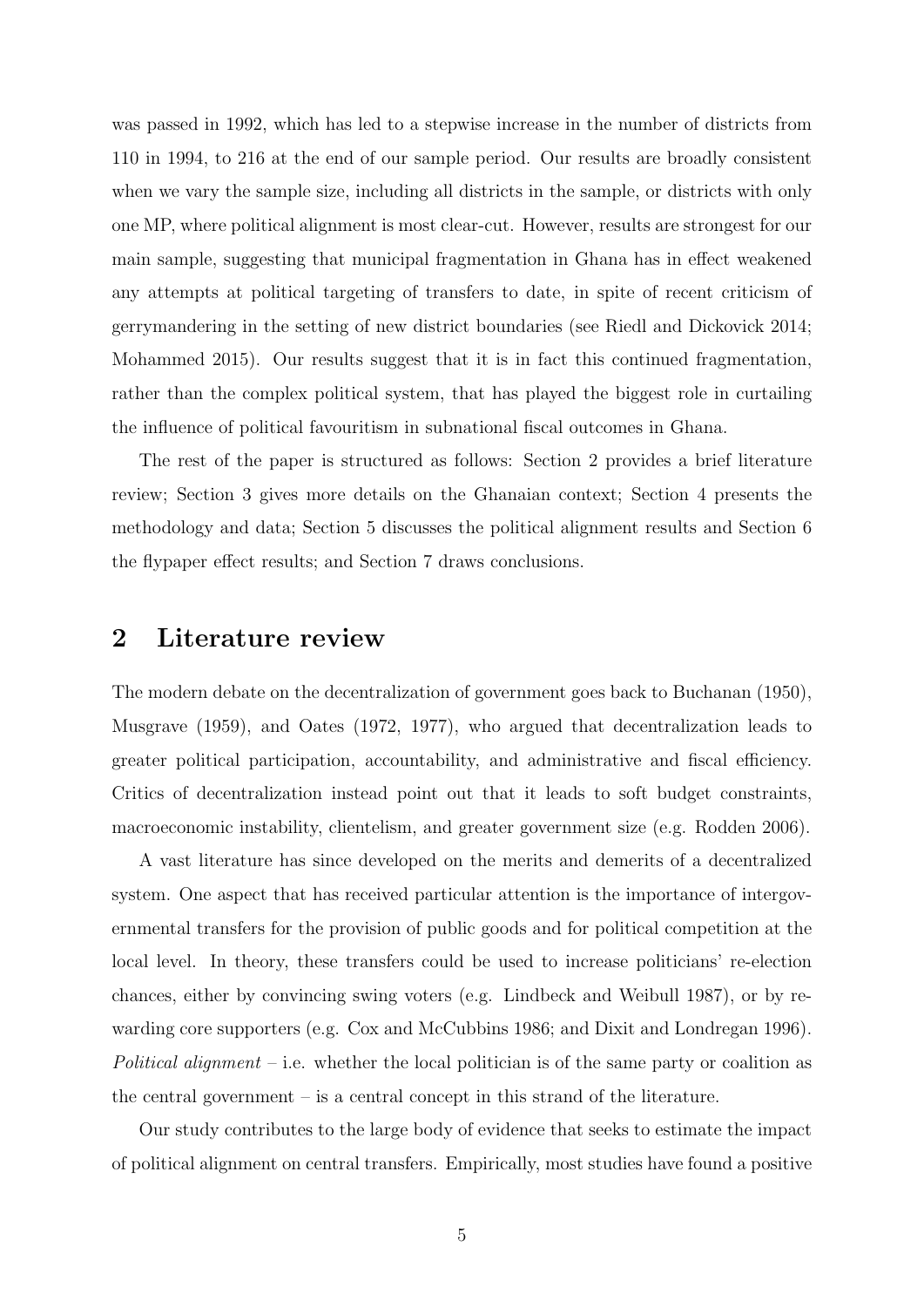effect of political alignment with the center on the size of intergovernmental transfers – especially discretionary grants – in line with the hypothesis of rewarding core supporters. Examples include Levitt and Snyder (1995) and Larcinese et al. (2006) for the U.S.; Arulampalam et al. (2009) and Rodden and Wilkinson (2004) for India; Brollo and Nannicini (2012) for Brazil; and Bracco et al. (2015) for Italy.[7](#page-1-0) There is also evidence of electoral cycle effects in fiscal outcomes, with an increase in the expenditure and the budget deficit in election years which can differ across countries (.e.g, Shi and Svensson 2006), or which may be driven by party politics (e.g., Sakurai and Menezes-Filho 2011). The present paper examines a decentralized system in Africa over a period of twenty years and five election cycles, and finds evidence of electoral cycle effects, and of coresupporter reward not only in the size of central government transfers, but also in district expenditures and internally generated funds, which have not received much attention so far.

Another common finding in the decentralization literature is that of a crowding-in or so-called flypaper effect: central government transfers increase the level of local govern-ment spending more than an equivalent amount of extra locally-generated revenues.<sup>[8](#page-1-0)</sup> We follow the strategy in Bracco et al. (2015), who isolated this effect in Italy by instrumenting central government grants with political alignment, and we find some evidence for a crowding-in effect in Ghana.

Although few contributions examine the effects of decentralization in Africa, we are not the first to do so. Mbate (2017) reviews the literature that shows how decentraliza-tion has spread throughout the continent and how it has affected governance.<sup>[9](#page-1-0)</sup> Appiah-Agyekum et al. (2013) present a qualitative analysis of how the Ghanaian decentralized political system influences the use of local government finance. More closely related to our paper, Miguel and Zaidi (2003) find evidence of 'patronage targeting' at the district level in Ghana's education spending between 1996 and 2000, applying a regression discontinuity design to a random sample of schools. Mogues and Benin (2012) use a panel dataset for Ghana from 1994-2004 and show that central government transfers crowd out locally-generated revenues, in spite of incentives for raising own funds that are built

<sup>&</sup>lt;sup>7</sup>In a related paper, Borcan (2020) looks at the links between political alignment and electoral fraud in Romania.

<sup>8</sup>See Inman (2008) for a review of the literature on the flypaper effect.

<sup>9</sup>Riedl and Dickovick (2014) instead look at how political party systems have affected decentralization in Africa, and include Ghana in their case studies.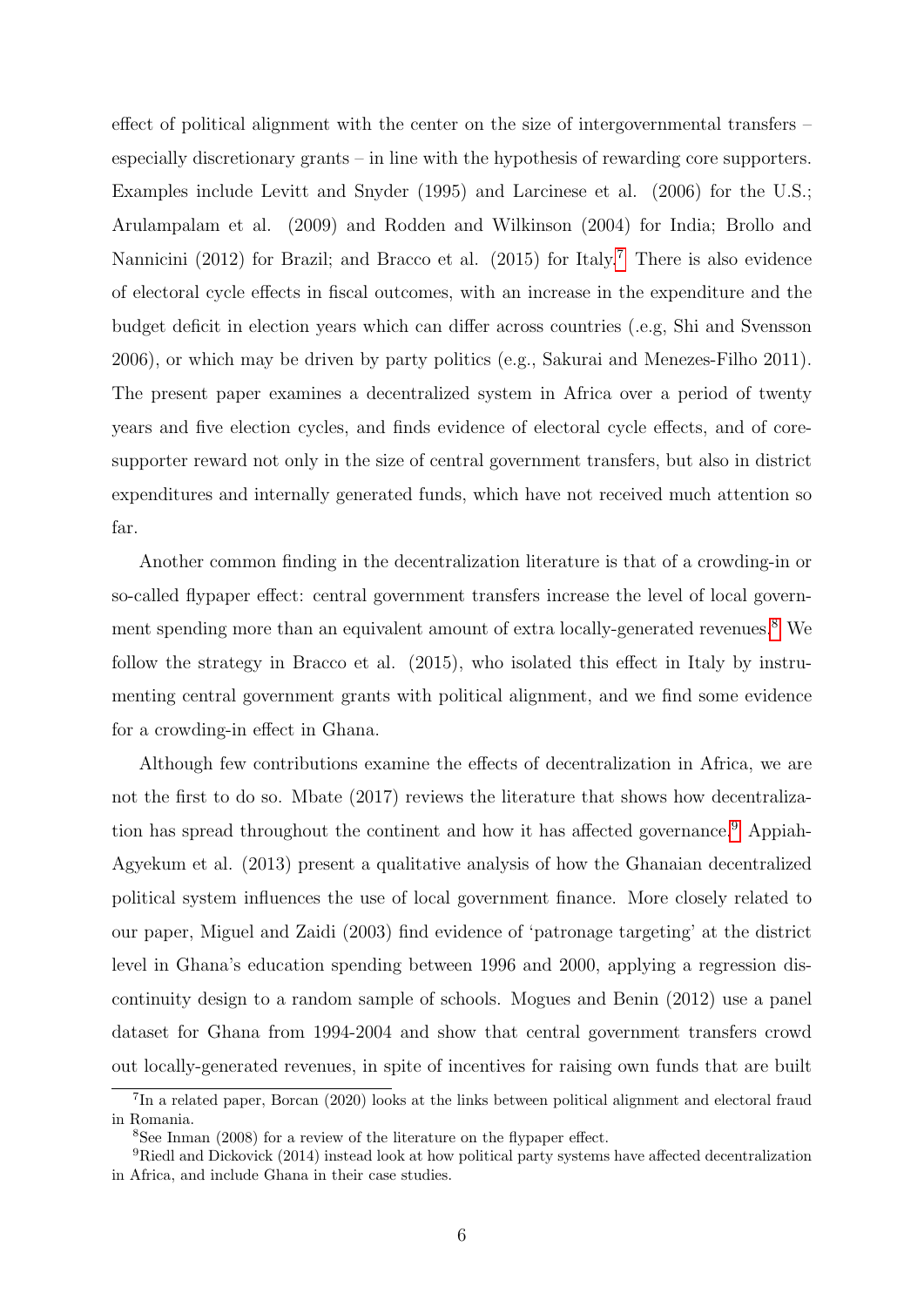into the criteria for allocation of the DACF. Banful (2011) extends the same dataset to 1994-2005 to examine whether the formula for the allocation of DACF moneys eliminates politically-motivated targeting of transfers. In fixed-effect estimations, she finds that transfers follow the swing-voter hypothesis: districts with lower vote margins in the previous election receive relatively more transfers, and the criteria for funding allocation change in line with this prediction. Using a longer time period of official data than all previous contributions and applying an RD design, we instead find evidence for the core-supporter hypothesis in Ghana.

## <span id="page-7-0"></span>3 The local governance structure of Ghana

### 3.1 The institutional framework

Our focus is on Ghana, so it is worth describing the country's decentralized political and fiscal system in some detail before turning to the empirical analysis. Ghana has been a stable, multi-party presidential democracy since the new Constitution of 1992 signalled the end of the last military government. The new Constitution included a decentralized structure of government, with substantial powers delegated to sub-national entities; fiscal decentralization was added in 1994 to formalize central government transfers to local authorities.[10](#page-1-0) In practice, the current decentralized governance system has four tiers below the center, operating – starting at the top of the hierarchy – at the regional, district, zonal, and Unit Committee levels. In this article, we concentrate on the District Assemblies (DAs), which act as the crucial links between regional and central governments above, and Zonal Councils, Unit Committees and the general population below.[11](#page-1-0)

The Constitution of Ghana specifies that the DAs are the highest political, legislating, budgeting, and planning authorities at the local level.[12](#page-1-0) In order to carry out its plans, a

<sup>&</sup>lt;sup>10</sup>Decentralization was further strengthened in 2010 under the Decentralization Policy Framework.

<sup>&</sup>lt;sup>11</sup>The Regional Coordinating Councils (RCCs) have little real power beyond coordinating activities and strategies, while the two lowest levels are mainly responsible for carrying out at the local level the policies decided above, and for conveying concerns from the population to the higher government levels.

<sup>&</sup>lt;sup>12</sup>Among their most important tasks are the preparation of annual district Development Plans, which should be subjected to public hearings to ensure alignment with local needs; and of annual budget estimates. Both require approval by a majority of District Assembly members. Development is prescribed to be pro-poor and cover basic infrastructure, the provision of municipal works and services, the management of human settlements and of the natural environment in the district (FES 2016). In particular, DAs are responsible for fire protection; the civil status register; the maintenance of a statistical office; education services including pre-school, primary, and junior secondary education; social welfare services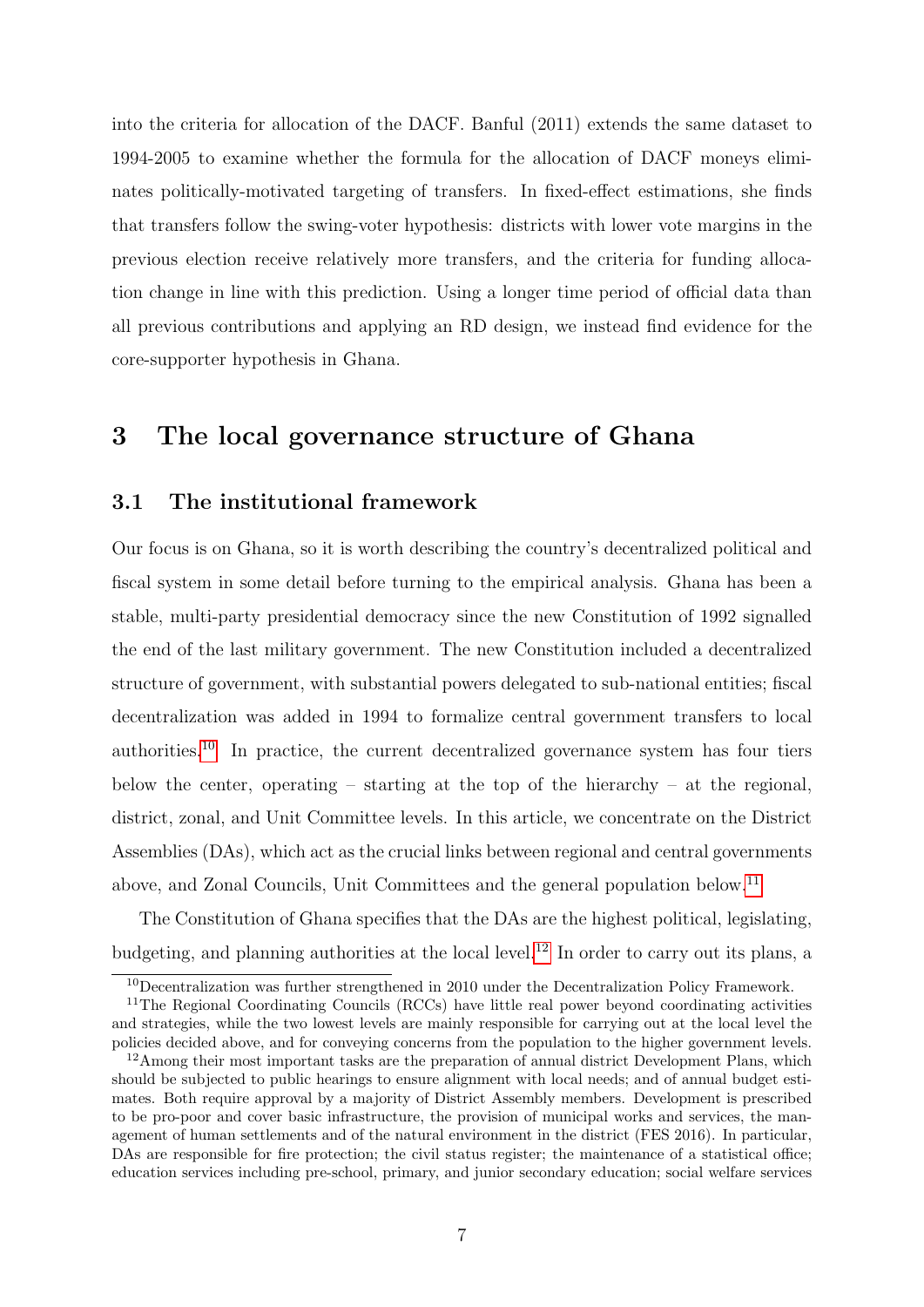District authority has three sources of revenue: central grants directed to the District Assemblies Common Fund (DACF); ceded revenue; $^{13}$  $^{13}$  $^{13}$  and internally generated funds (IGF) raised through local taxation, fees, fines, and charges. The DACF and ceded revenue are both central government transfers, but the DACF constitutes the main source of funding of district authorities. It has a constitutionally stipulated minimum share of central government revenue of at least 5%; it is distributed between DAs according to a formula approved annually by Parliament, and in turn its allocation by DAs must be approved by the central government.<sup>[14](#page-1-0)</sup>

The DACF allocation formula is calculated as a weighted linear combination of four criteria, which adds up to 100%. The most important is the 'Equality' criterion, which ensures that each district benefits from a substantial amount of the DACF by providing an equal base sum to every district. The 'Need' criterion is targeted at bridging the gap between rich and poor districts. It considers factors such as income or wealth, population, health facilities, doctor-to-population and nurse-to-population ratios, education facilities, pupils-to-teacher ratio, water coverage, tarred roads mileage, and number of dilapidated schools. The 'Responsiveness' criterion serves as an incentive for districts to raise their own revenues, although the indicators used to measure own revenue generation have greatly varied over the years (Banful 2011). Finally, a measure of the intensity of use of public facilities in a district - 'Service Pressure' – is included in the formula to account for the implications of population density for public facilities. We control for district population and the number of private schools in our regression estimations to take some of the main DACF allocation criteria into account. Note that the weight assigned to these criteria frequently varies, although the 'Equality' criterion has always maintained the largest weight. Banful (2011) argues that formula changes are politically motivated; on the flipside, the frequent changes in the DACF formula imply that districts cannot easily influence future grant allocations, especially since allocation formula details are

including family welfare services and welfare homes; public health services including primary care and health protection; water and sanitation; refuse collection and disposal; self-help projects; cemeteries and crematoria; slaughterhouses; and parks and open spaces, sports and leisure facilities.

<sup>&</sup>lt;sup>13</sup>Ceded revenue is redistributed to DAs by the Internal Revenue Service via the Ministry of Local Government and Rural Development. It includes some specialized funding sources (e.g. natural resource royalties).

<sup>&</sup>lt;sup>14</sup>Since 1997, a small share of each district's DACF funds – around  $4-5\%$  – is allocated to the DA's MP(s). See the "Guidelines for Utilisation of 50% of the District Assemblies' Common Fund Contingency Factor Allocation to be Shared on Constituency Basis", Ministry of Local Government and Rural Development Ref. No. SCR/ADM.250/VOL.3, 18th November 1997.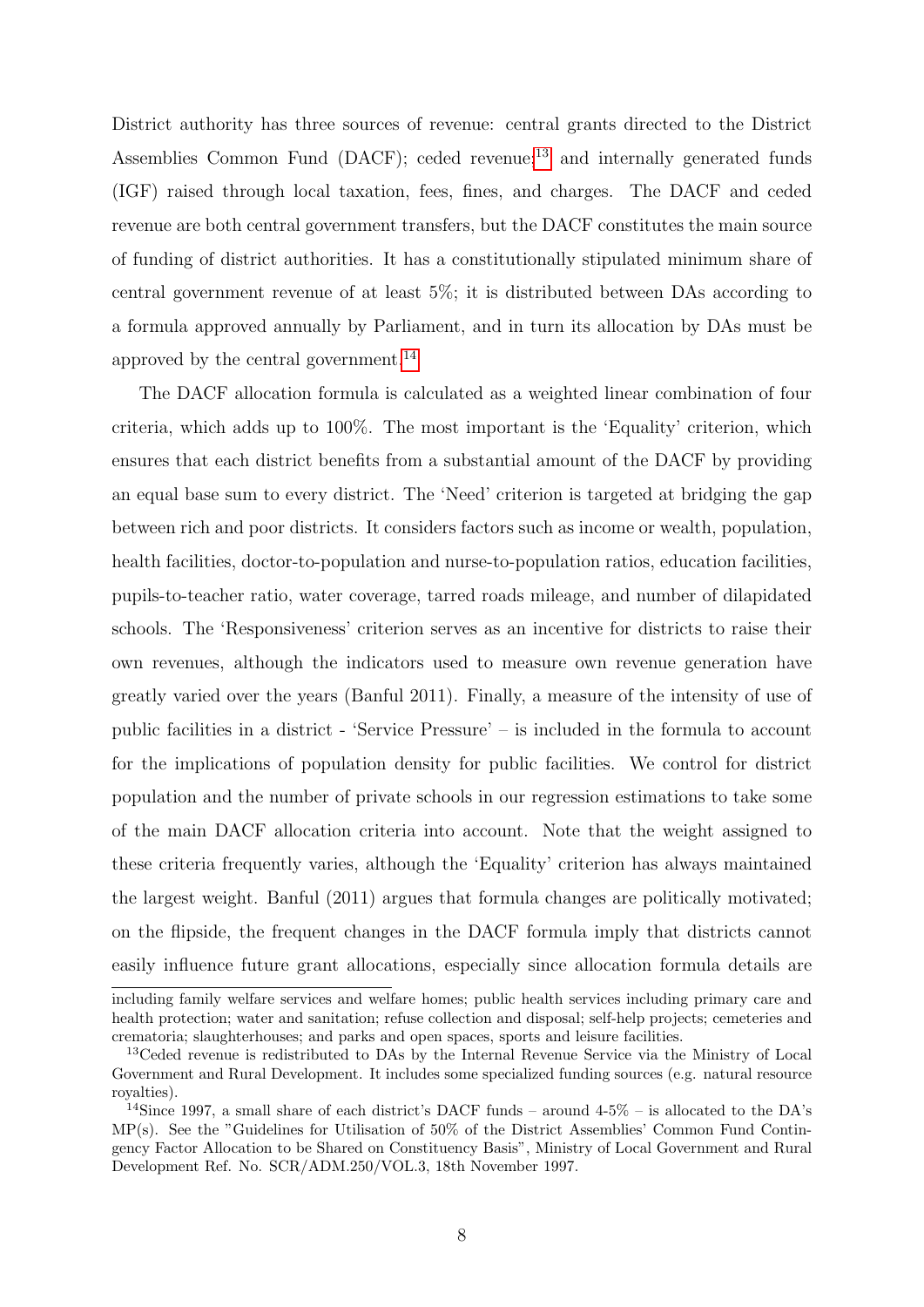only communicated with a two-year delay (see also Mogues and Benin 2012).

Although DAs can set local tax rates, the potential for fiscal revenue from local taxation is limited, as the most lucrative sources of taxation – income tax, sales tax, and import and export duties – go to the central Internal Revenue Service. Moreover, local tax collection is ineffective (Dickovick and Riedl 2010).[15](#page-1-0) Instead, district authorities overwhelmingly rely on central government transfers for their revenue, with grants and DACF funds combined making up on average over 80% of DAs' revenue sources. Figure [1](#page-9-0) clearly confirms the huge reliance of districts on central government transfers.

<span id="page-9-0"></span>

Figure 1: Mean shares of grants and IGF in districts' total revenue in Ghana, 1994-2014

Since the Constitution of 1992, Ghana has gone through four rounds of district government fragmentation, which have successively increased the number of districts from 110 to 138 (after the creation of new districts in 2004), to 173 (2008), 216 (2012), to currently 254 (2018). In the early phases, fragmentation gave due consideration to the idea of economic viability of the new districts and the creation of effective local institutions; however, critics argue that since the 2000's, fragmentation has actually worsened central

<sup>&</sup>lt;sup>15</sup>There is one other potential source of revenue, which however has uneven usage across districts and time: revenue may come from outside the national framework, for example from the IMF/ World Bank's Heavily Indebted Poor Countries (HIPC) Initiative debt relief programme (FES 2016). Note that District Assemblies are not allowed to set deficit budgets, and any loans require prior approval by the Ministry of Finance. The Auditor General audits the annual accounts of DAs and presents a report to parliament.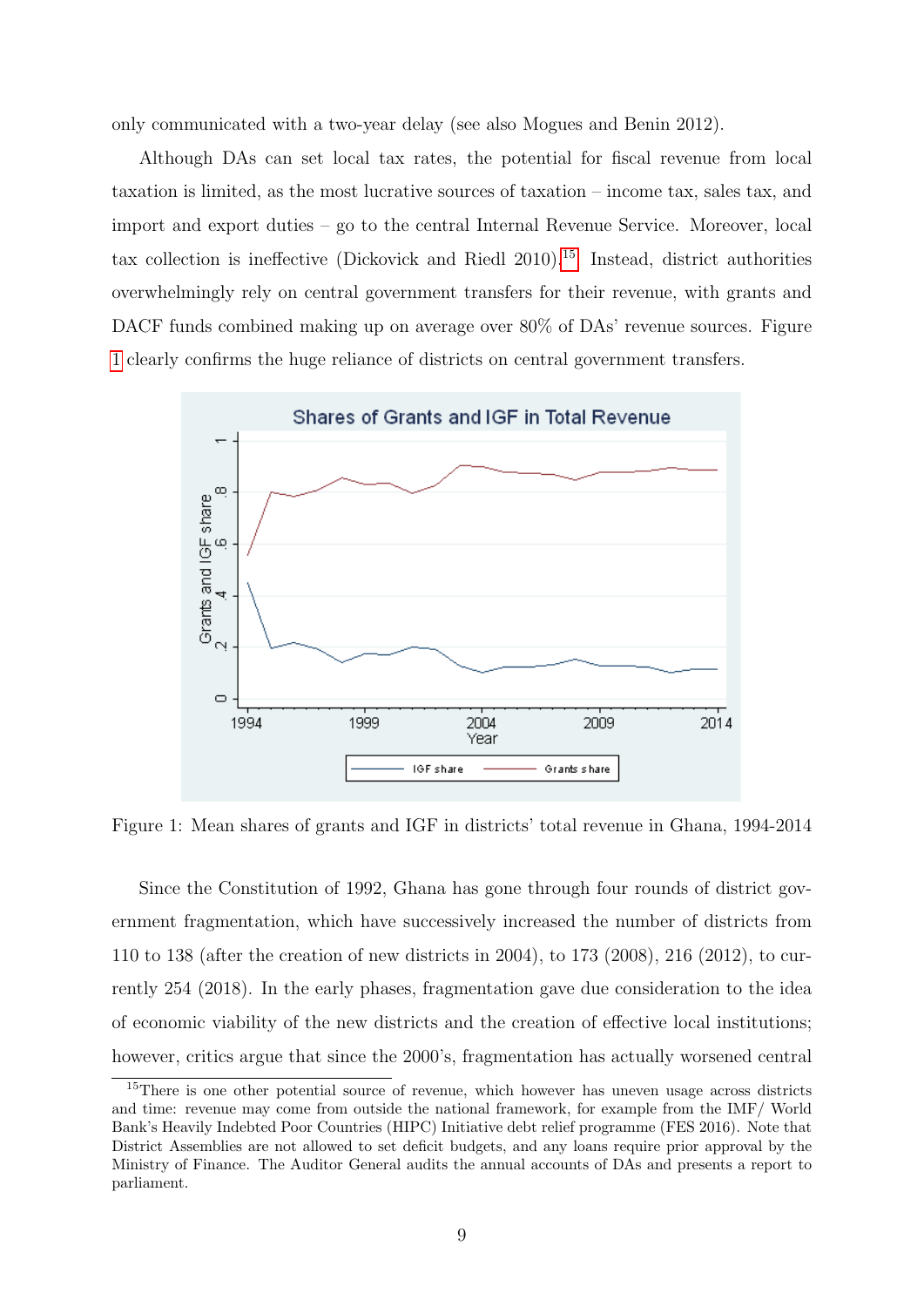public spending inefficiencies and weakened local fiscal accountability (e.g., Mohammed  $2015$ .<sup>[16](#page-1-0)</sup> In order to avoid bias driven by politically-motivated district boundaries as much as possible, our main results rely on a restricted sample of 39 districts that remain unaltered in our sample from 1994-2014.[17](#page-1-0)

The DAs' huge reliance on central government moneys to carry out their duties potentially opens up avenues for politically motivated transfers. To better assess this possibility, we next describe Ghana's local government politics in more detail.

### 3.2 Local government politics

A unique feature of local governance in Ghana is that membership of the District Assemblies is determined though a combination of centrally-made appointments and locally elected representatives. 70% of Assembly Members are elected; these elected members are also members of the Unit Committee in their local electoral area. The DA further includes the member(s) of parliament (MPs) representing the constituency(-ies) within the district; MPs are *ex officio* members with no voting right in general assembly meetings of DAs. Elections for DA members – but not MPs – are on a non-partisan basis; the elections are state-sponsored and conducted by the electoral commission. Finally, 30% of the DA members are directly appointed by the president, (theoretically) in consultation with chiefs and interest groups in the district.

Crucially, the appointed members include the District Chief Executive (DCE), who is the political-administrative head of the DA with the power to initiate, design and implement policies, and tasked with managing the district's resources (FES 2016; Debrah 2016). The approval of the government's DCE nominee depends on a two-thirds majority of the vote in the general DA. Those in favor of the system argue that it is necessary for the President to be given the opportunity to mobilize so-called competent and experienced individuals to complement elected assembly members, who may not always have

<sup>&</sup>lt;sup>16</sup>The motives behind the creation of new districts have also come under scrutiny, as the increase in constituencies and MPs that accompanies fragmentation has raised accusations of 'gerrymandering', i.e. the manipulation of constituency boundaries to favor one party (Riedl and Dickovick 2014; Mohammed 2015). While this strategy works sometimes in Ghana, our data show that newly created districts are no more loyal to one party over time than districts that have existed since 1992. Few districts in Ghana can truly be regarded as 'safe' for any political party for more than two electoral cycles.

<sup>&</sup>lt;sup>17</sup>We cannot exclude that the reasons why these districts remain 'constant' introduce their own bias into our estimations. They are mainly rural districts with no large urban center. However, in robustness tests using different sample variations (discussed below), we find similar results.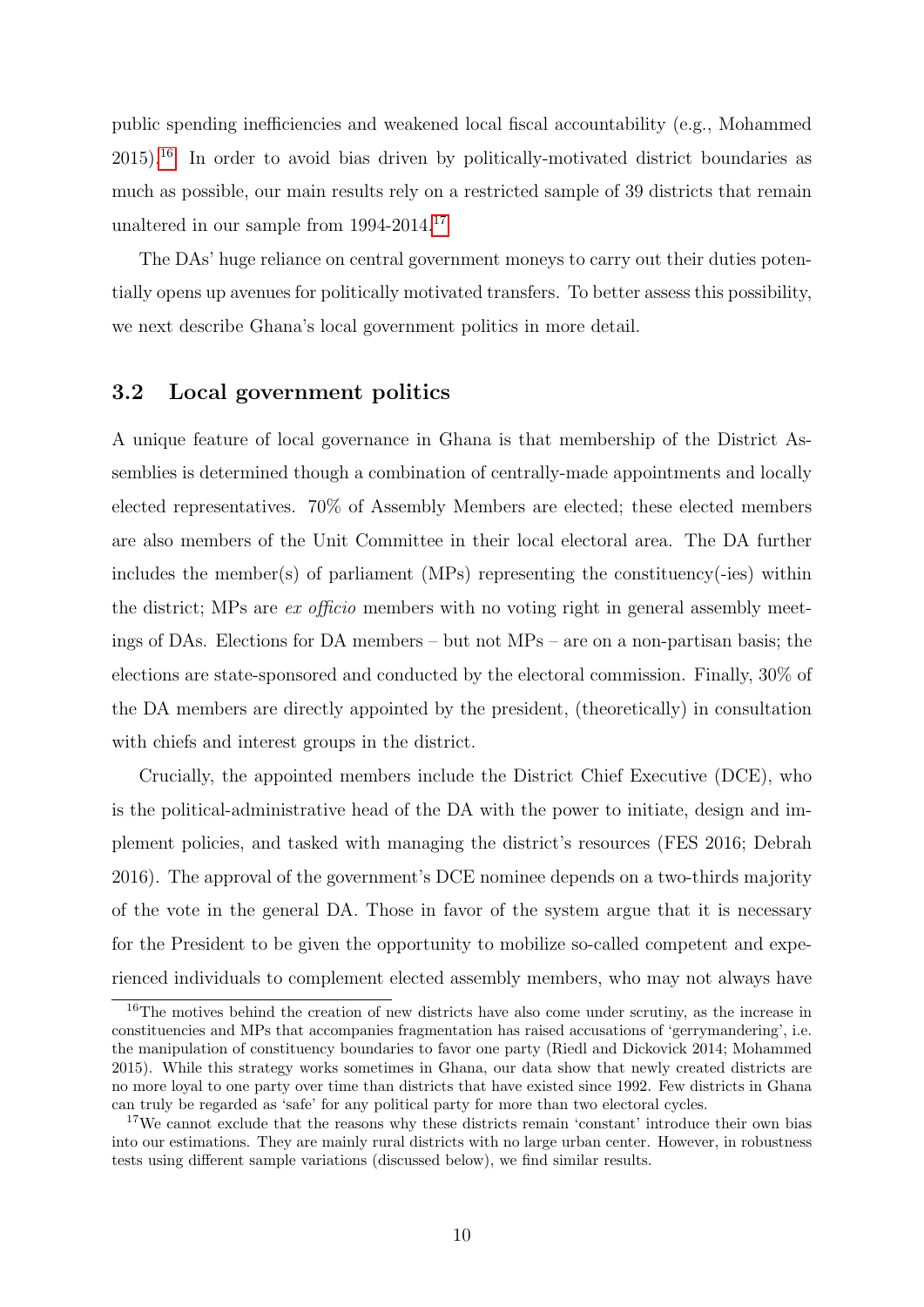technical knowledge of the issues (Debrah 2016). However, appointees tend to be seen as party cronies rather than technicians (Afrobarometer 2008; Ayee and Dickovick 2010; Mohammed 2015). In fact, DCEs are subject to "centripetal forces of central control" that pull their districts towards the central government (Ahwoi 2010: 7), and they are highly aware of being accountable to the President, who can "sack [them] at any time" (Ahwoi 2010: 15). The outcome of this mixed model of political appointees (heavily linked to the central government) and elected members (who may be aligned with the opposition) is 'administrative politicking': DCEs are often accused of breaking administrative rules, interfering with MPs' local political roles, distrusting civil servants, and generally contributing to chaotic local government (Debrah 2016).

DCEs and MPs frequently clash due to a peculiarity in the system mentioned above: MPs receive a share of a district's DACF for own projects and 'monitoring', and the allocation and disbursement of this share must be approved by the  $DCE<sup>18</sup>$  $DCE<sup>18</sup>$  $DCE<sup>18</sup>$  Tensions between the two sides also arise from extreme partisanship and the desire to score political points; from personality conflicts; and from low transparency and trust – all of which are likely exacerbated by the appointee's often being the unsuccessful candidate in the last parliamentary race, especially in districts won by the opposition.<sup>[19](#page-1-0)</sup> In fact, though influential, the DCE's position is precarious because it depends on presidential favor, and it is subject to a two-term limit. If the DCE has ambitions for a more secure and prominent political career, they will typically run for MP (Ahwoi 2010). Competition is always likely to be high in districts where there is differing party allegiance between DCE and MP(s), but if DCEs show an interest in the parliamentary seat, tensions arise even when both sides are in the same party (Boylan 2016; Debrah 2016).

In sum, no matter the outcome of the district-level parliamentary and presidential elections, the local DCE is always likely to owe allegiance to the party in power in the central government, and may have their own political career at heart during their agendasetting and decision-making process. A district MP, on the other hand, may be aligned

<sup>&</sup>lt;sup>18</sup>There are numerous reports of delays in approval and disbursement, or even appropriation by the DCE to undertake projects without the knowledge of the MP (see Boylan 2016; Debrah 2016). The Minister of Local Government and Rural Development and DACF Administrator are regularly called upon to intervene in cases of conflicts over disbursements of MPs' shares. In cases of "actual sabotage", the DACF Administrator can directly disburse the small part of an MP's DACF share that is allocated to 'monitoring and evaluation'. This advance is then deducted from the next quarterly DACF tranche (personal interview with a former DACF Administrator, Accra, May 2019).

<sup>19</sup>On the tensions and clashes within DAs, see Ayee (1999); Daddieh and Bob-Milliar (2012); Boylan (2016); Debrah (2016).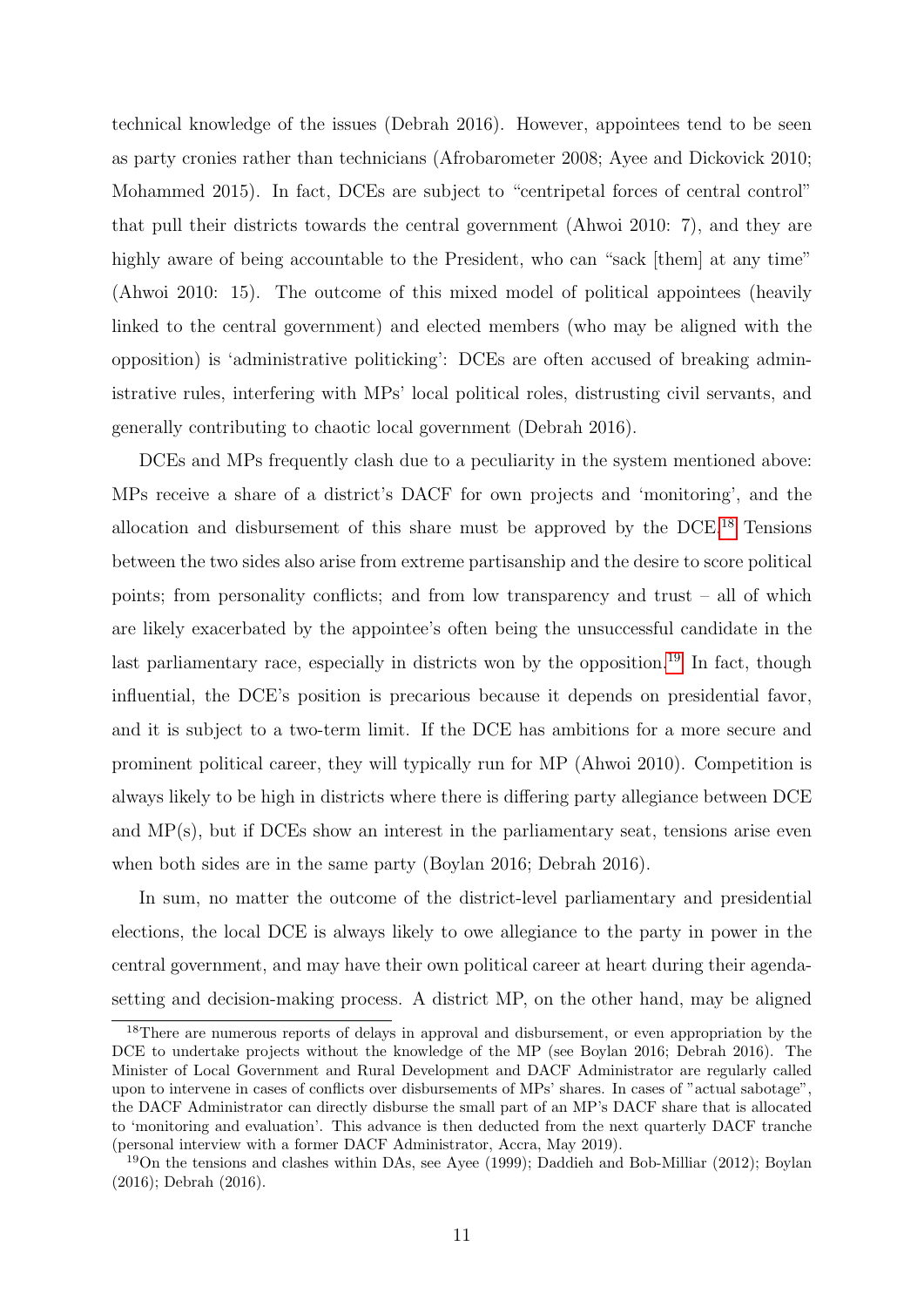or unaligned with the ruling party. The decentralized system in Ghana therefore offers an interesting case study of politically motivated intergovernmental transfers and local government expenditure patterns.

## 4 Data and Methodology

### 4.1 Effects of political alignment on fiscal outcomes

### 4.1.1 Electoral cycles

We first examine the effects of political alignment on fiscal outcomes in Ghana. We focus on central government grants as the main fiscal outcome, but also discuss results for district expenditure and internally generated funds (IGFs) in the extensions and robustness analysis below. To begin with, we look at systematic variation over time in local fiscal outcomes and explore the existence of electoral cycles using a panel fixed-effects estimator as follows:

$$
lnGrants_{it} = \alpha + \sigma EY_{it} + \beta X_{it} + \mu_i + \epsilon_{it}, \qquad (1)
$$

where  $lnGrants_{it}$  refers to the natural logarithm of real per capita central government grants to district i in year t; EY refers to the election year dummy; and  $X_{it}$  represents a vector of control variables, including the total number of private schools in the DA – a proxy for district income – and the total population in the DA, which are given in natural logarithms. The district fixed effects and the error terms are shown as  $\mu_i$  and  $\epsilon_{it}$ , respectively.

In an extension, we introduce dummy variables for one and two years before the election year, with the latter dummy variable coinciding with the second year after the previous election in the four-year term. We also include an interaction term between the election year and a dummy for political alignment between DAs and central governments (described below), to determine whether the effect of elections differs between aligned and unaligned districts. We expect  $\sigma$  to be positive for the election year and a year before the election year, but negative for two years before the election year, signalling an electoral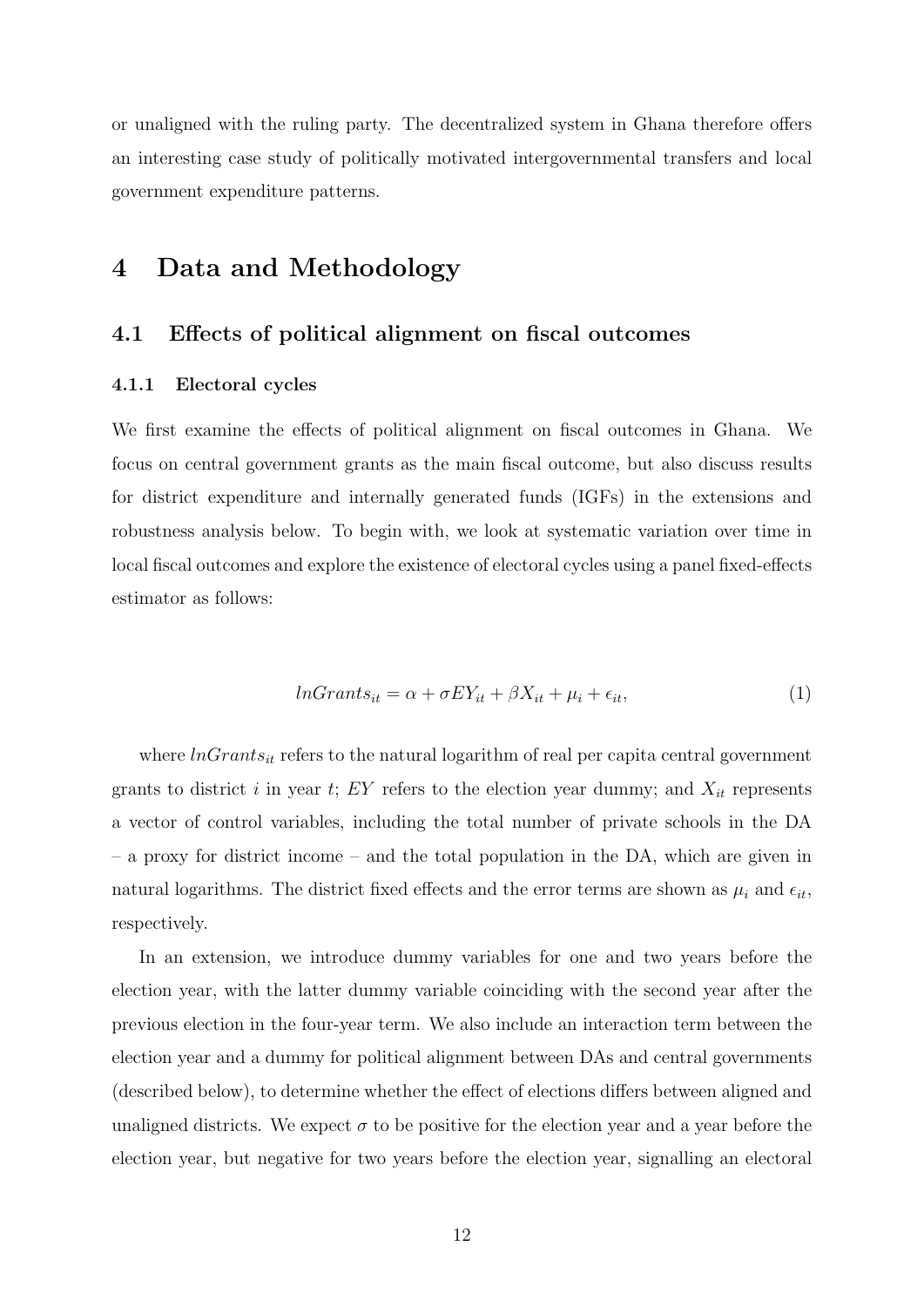cycle effect.

### 4.1.2 Regression Discontinuity Design (RDD)

We next examine the average causal effect of political alignment on central government grant allocations to local governments. We measure district alignment by considering the political alignment between local government political agents and the center, with the DCE and MP as our local political agents. Given that DCEs are appointed by the central government, if the elected MP in the district and the central government belong to the same party, then the DCE and MP are automatically aligned with the central government. Hence, alignment is a dummy variable equal to 1 if the DCE and MP are from the same party as the central government, and 0 otherwise. We consider parliamentary election results, because parliamentary and presidential election results in Ghana are to a large extent identical. With the unit of observation for election results at the constituency level, we aggregate the parliamentary election results to the district level as constituencies are units within districts  $20$ . Ghana has a first-past-the-post electoral system, so a party is considered to have won a district if it captures a relative majority of the parliamentary vote share. For districts with more than one MP, alignment is determined using the difference between the average of the sum of votes for the parliamentary candidates of the winner of the national election and the average of the sum of votes of the parliamentary candidates of the loser of the national elections <sup>[21](#page-1-0)</sup>.

We adopt the *continuity-based* Regression Discontinuity design as our identification strategy to determine the causal effect of political alignment on central government grants to local governments in Ghana. Our estimation is based on testable continuity assumptions (Cattaneo et al. 2018). We estimate the Average Treatment Effect (ATE) of political alignment based on the discontinuity in observed outcomes at the cut-off. Stated differently, the continuity approach assumes that in the absence of treatment, potential

 $^{20}$ Banful (2011) adopts a similar approach to aggregating constituency-level election results to districtlevel results. She also notes that presidential and parliamentary results in Ghana are virtually the same, as candidates of the two major parties win in both the presidential and parliamentary elections held in any given district.

<sup>&</sup>lt;sup>21</sup>Since Ghana is effectively a two-party state, assume two parties in an election, Party A and Party B. Assume further that there are 3 constituencies in district i at time t. Both parties field candidates for each constituency. Hence, we aggregate the percentage of votes obtained by all candidates of Party A and divide by 3 and do same for Party B. If Party A's presidential candidate wins the national elections, then we assign Party A as the winner and Party B as the loser, and construct Margin and Align as described later.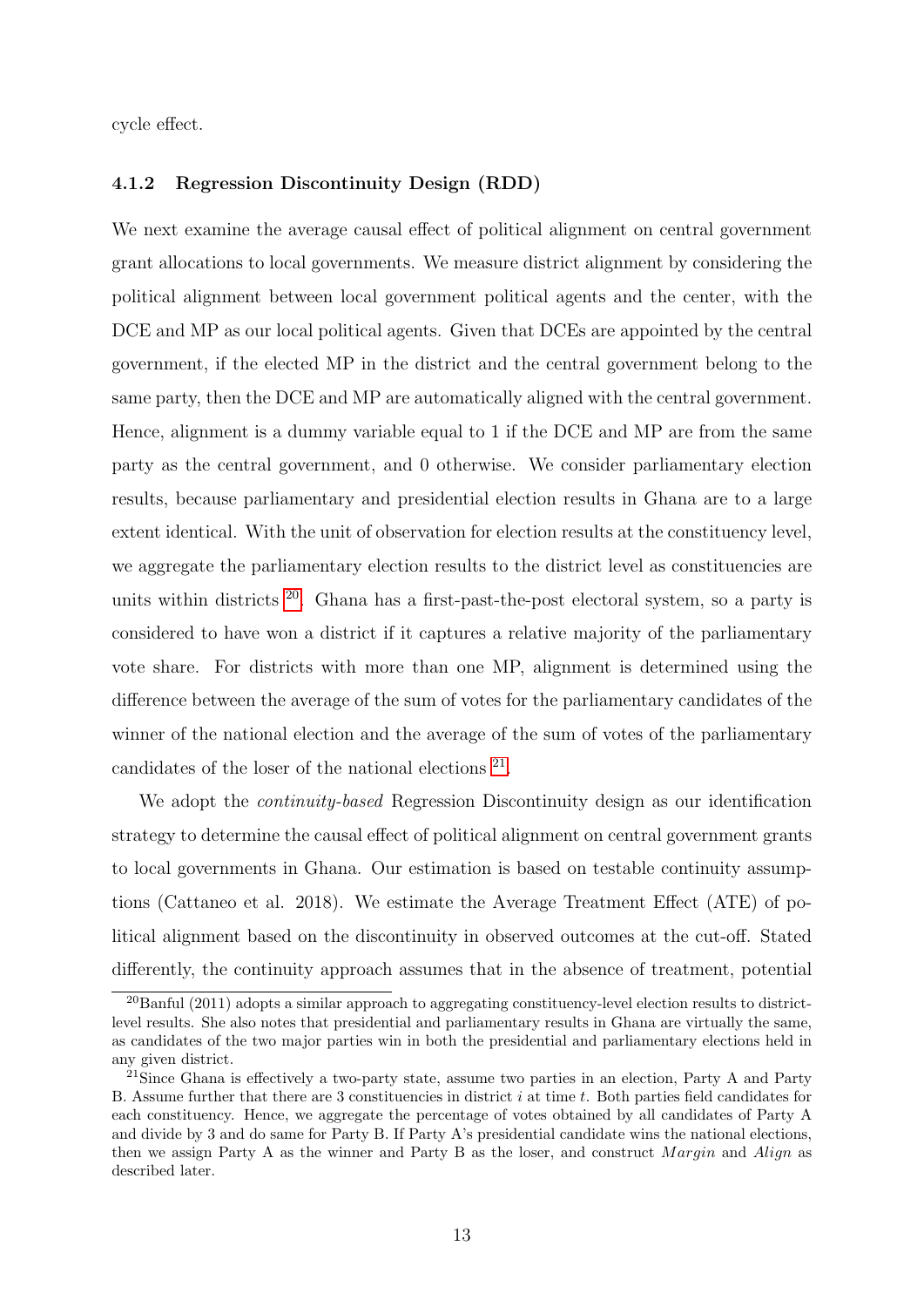outcomes are changing smoothly across the threshold; treatment alone then produces a discontinuity. An RD design is particularly suitable in our case given that local governments in Ghana are relatively homogeneous in nature, having a similar administrative, budgetary, fiscal, political, and institutional structure. The estimated model is stated as follows:

$$
lnGrants_{it} = \rho_0 A lign_{it} + f(Align_{it} * Margin_{it}) + \beta_i X_{it} + \varsigma_t + \mu_i + \epsilon_{it}
$$
 (2)

where  $lnGrants_{it}$  refers to the natural logarithm of real per capita central government grants to district i in year t. Our treatment and assignment variables are  $\text{Align}_{it}$  and  $Margin_{it}$ , respectively. Our control function,  $Align_{it} * Margin_{it}$ , is a pth-order polynomial in  $Margin_{it}$  interacted with our treatment variable  $Align_{it}$ .  $X_{it}$  represents a vector of time variant control variables (i.e. total population and number of private schools) which are given in natural logarithm,  $\varsigma_t$  refers to the year dummy,  $\mu_i$  represents the district fixed effect, and the error term is given as  $\epsilon_{it}$ . Our coefficient of interest is  $\rho_0$ which measures our alignment effect at the zero threshold; a positive coefficient would indicate core-supporter targeting. We assume triangular kernel weights with bandwidth selected using the Mean Square Error (MSE)-optimal bandwidth choice. Standard errors are clustered at the district level (see Cattaneo et al. 2018).

### 4.2 Crowd-in or crowd-out: The effect of transfers

In a second step, we examine the effect of transfers on local government expenditures and own revenues (IGFs), following the approach of Knight (2002) and Bracco et al. (2015). The expectation for local expenditure is that there is a flypaper effect when a dollar of central government grants is associated with relatively higher levels of public spending compared with an equivalent dollar of citizen income (Inman 2008). What about IGFs or own-tax revenues? The basic median-voter model argues that central government grants will be associated with lower local taxes, since local governments will now be able to optimally mix revenue sources to fund spending. In effect, it is expected that central government grant receipts will crowd-out local government own-tax revenue generation, resulting in reduced local tax revenues (Scott 1952; Bradford and Oates 1971 a,b; and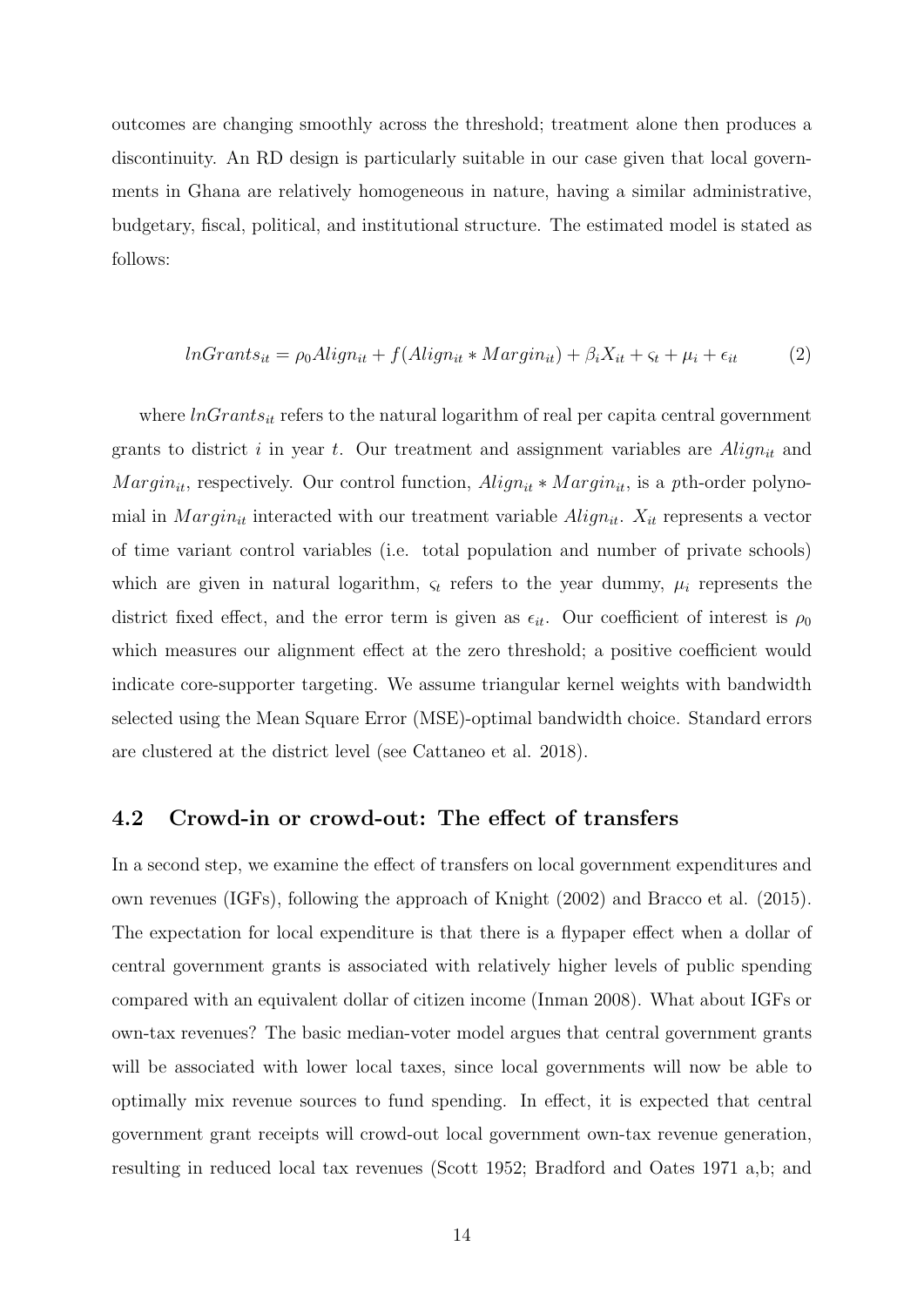### Dahlberg et al. 2008).

Arguments on crowd-out and crowd-in effects of grants on local government spending and local government internally generated funds assume an exogenous distribution of grants (Knight, 2002). However, grant allocations are determined through a political process and are the outcome of a bargaining game at the central government level. Grant allocations are therefore likely to reflect underlying constituent preferences expressed through their elected representatives (Besley and Case 2000). Hence, ignoring the link between preferences and grant receipts may reduce any possibility of finding evidence for a crowd-in or crowd-out effect of grants on spending or local government own-revenues (Knight 2002). For instance, local government spending could increase simply because of a political decision to increase grant allocations to a local government. This makes it difficult to solely attribute any evidence of a crowd-in effect to increased grants without considering the political decision to increase such grants. Knight (2002) suggests such endogeneity could be corrected by using measures based on the political power obtained from having a legislative or parliamentary representation such as partisan affiliation (political alignment in our case), committee representation and tenure. Therefore, we follow Knight (2002) and Bracco et al. (2015) and examine the effect of central government grants by instrumenting central government grants in the following specification:

$$
Y_{it} = \alpha_1 Grants_{it} + \beta_i X_{it} + \vartheta_t + \mu_i + \epsilon_{it}
$$
\n
$$
\tag{3}
$$

where  $Y_{it}$  is a vector measuring the natural logarithm of real per capita local government expenditure and internally generated funds (i.e. own-tax revenue). We use similar control variables  $X_{it}$  as in equation (1), which are given in natural logarithms.  $Grants_{it}$  represents the natural logarithm of real per capita central government transfers to local government. We instrument grants by (i) the alignment dummy only, and (ii) the alignment dummy and the fourth order polynomial function in the alignment-margin interaction term, given that grants are endogenous and grants and alignment are corre-lated <sup>[22](#page-1-0)</sup>. The a priori expectation is that  $\alpha > 0$  for local government expenditure shows evidence of a crowd-in or flypaper effect, and  $\alpha < 0$  for local government own-tax-revenue shows evidence of a crowd-out effect. The estimations include district fixed effects and

 $22$ See Knight (2002) and Bracco et al. (2015) for theoretical proofs.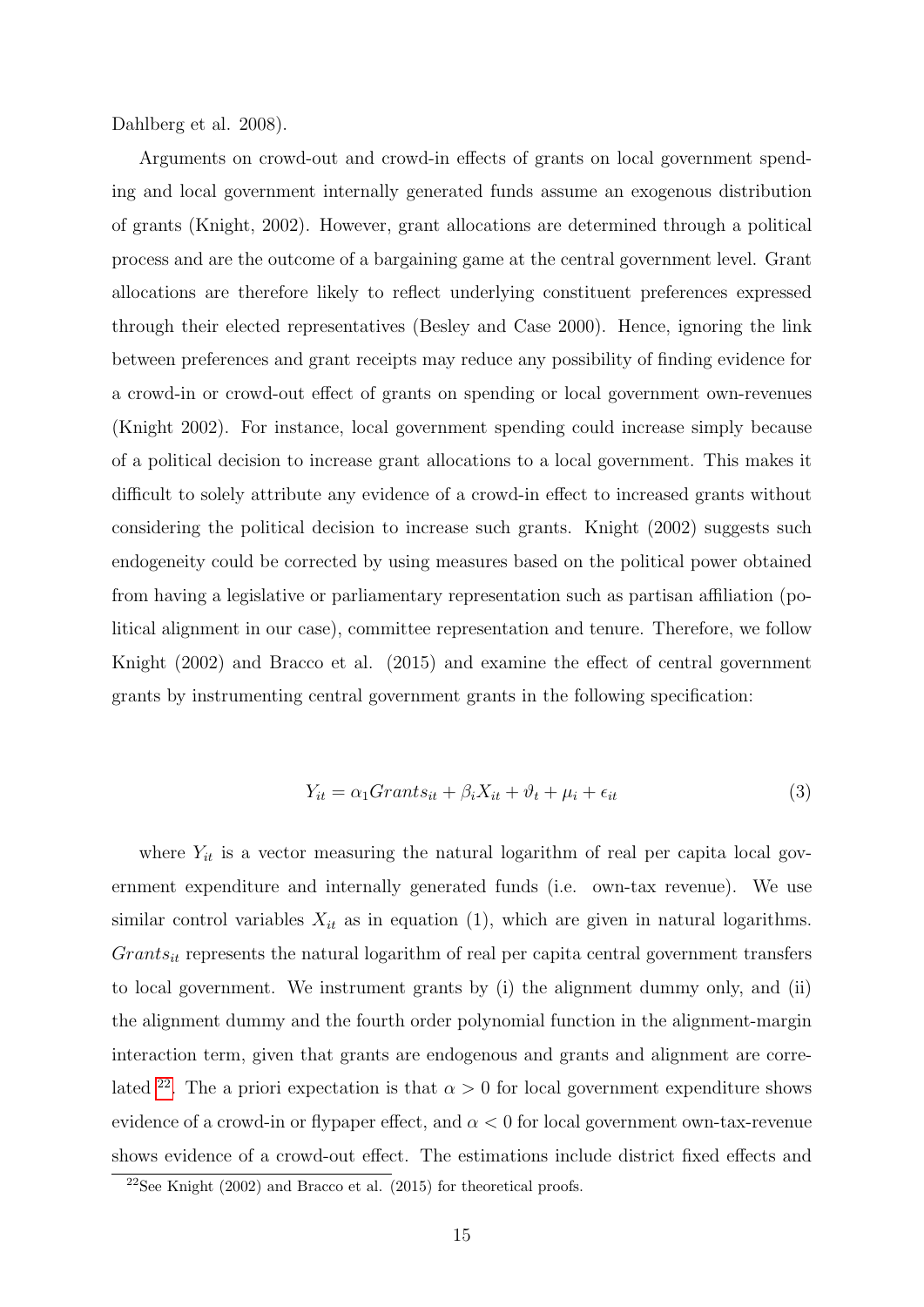robust standard errors clustered at the district level.

### 4.3 Data description

We make use of data for up to 216 districts in Ghana over the period 1994-2014 covering five elections in our full sample. Since the number of districts varies over the period of the study due to district fragmentation, our main results refer to the 39 districts that remained throughout our sample period (constant districts). As robustness checks, we consider the (unbalanced) full sample of districts and districts with only one MP, where alignment is easiest to assign.

Our dependent variable(s) in each case remain as described earlier. Data on all our dependent variables is sourced from the various issues of the districts' budget. Data for the period 1994-2004 is from Mogues and Benin (2012), data for 2005-2010 is from the Ministry of Local Government and Rural Development (MLGRD) in Ghana, and 2011-2014 is compiled by the authors from the various issues of the individual district assemblies' composite budget for the years 2011-2015 by the Ministry of Finance and Economic Planning, Ghana.

As noted earlier, our treatment and assignment variables are the alignment dummy  $Align_{it}$  and  $Margin_{it}$ , respectively.

Our control variables are the total population of the residents in the district and the total number of private schools in the district. Total population is constructed from the census data and population projections for the districts by the Ghana Statistical Service (GSS). We use the total number of private schools as a measure of district-level income/wealth, due to the lack of consistent local income data. [23](#page-1-0) Data on total number of private schools in the district is sourced from the various rounds of the Ghana Annual Schools Census (Basic Schools Information) by the Ministry of Education (MOE), Ghana.

We present our descriptive statistics in Table [1.](#page-17-0) From the table, districts have relatively higher levels of expenditure than revenue, suggesting they are likely to incur budget deficits on average. The mean central government grant received by the districts is relatively higher than the mean internally generated funds of the districts. The latter is confirmed by the descriptive statistics of central government grant as share of total

<sup>23</sup>Banful (2011) uses the total number of schools in the district (both private and public) as a proxy for district income/wealth. We argue that the total number of private schools is a better measure of district wealth, as they are closely linked to local demand and hence local wealth.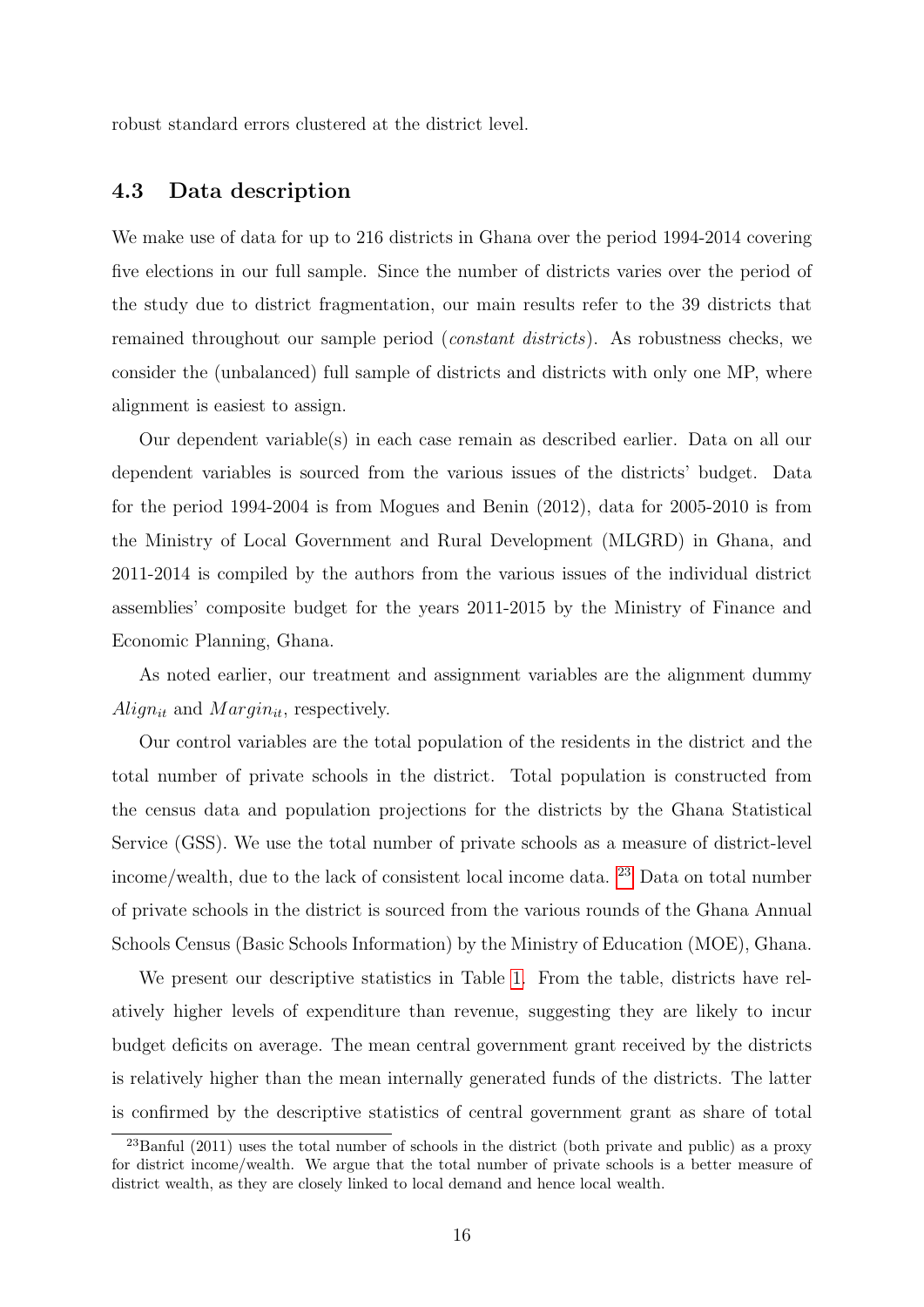revenue and IGF as share to total revenue (Grant share and IGF share respectively). In particular, central government grants constitute 83.78% of local government total revenues on average, while local government IGFs make up approximately 16.60% of local government total revenues. The bigger share of central government grants to local government total revenue suggests local governments in Ghana have low levels of fiscal autonomy, and are largely dependent on central governments (see also Figure [1\)](#page-9-0).

<span id="page-17-0"></span>

| Variable        | Obs  | Mean     | Std. Dev. | Min       | Max      |
|-----------------|------|----------|-----------|-----------|----------|
| Expenditure     | 2296 | 35558.04 | 79807.03  | 0.5254759 | 2078311  |
| Revenue         | 2727 | 29799.09 | 61383.56  | 0.2290661 | 773438.4 |
| Grants          | 2714 | 25320.48 | 55758.13  | 0         | 765464.8 |
| IGF             | 2727 | 4574.653 | 10354.1   | 0.0540525 | 190906.7 |
| Grants_share    | 747  | 83.780   | 13.746    | 4.783     | 100      |
| IGF_share       | 751  | 16.596   | 14.967    | 0.594     | 100      |
| Margin          | 695  | 4.848    | 32.001    | $-86.1$   | 90.26    |
| Align           | 2943 | 0.894    | 0.307     | 0         |          |
| Unalign         | 2943 | 0.091    | 0.287     | $\Omega$  |          |
| Number of MPs   | 2929 | 1.473    | 1.642     |           | 13       |
| Private schools | 1665 | 97.040   | 166.556   | 0         | 1571     |
| Population      | 2929 | 146375.5 | 186606.9  | 21346     | 1900000  |

Table 1: Descriptive statistics: Full sample

Note: Descriptive statistics for all variables using the full sample of districts.

## 5 Results on the effects of political alignment on fiscal outcomes

### 5.1 Electoral cycles

The results for the electoral cycle effect of central government grant allocations to DAs are given in Table [2.](#page-18-0) Columns 1-3 of Table [2](#page-18-0) show results for the constant districts; columns 4-6 results for the full sample of districts; and columns 7-9 the results for the one-MP districts.

The coefficient of the election year dummy  $(EY)$  is positive in all cases and statistically significant for the constant DAs and for the full sample of DAs. The estimated coefficients are however larger for the constant districts. Central government grants to local governments in Ghana therefore increase in election years. Moreover, central government grant allocations to DAs increase in the year immediately preceding the election year (see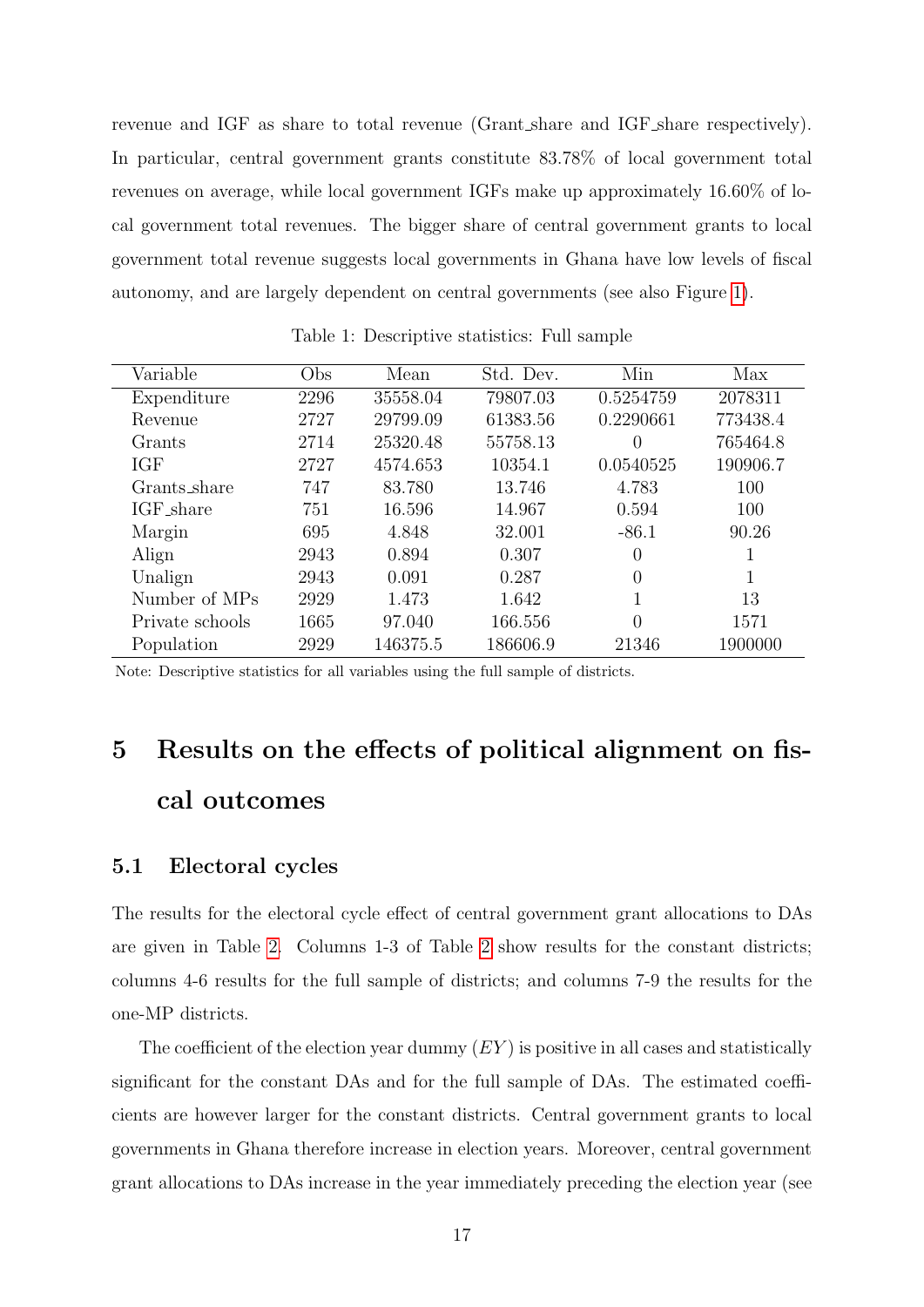<span id="page-18-0"></span>

| VARIABLES                                                                                                                                                                                                                         |             | Constant districts |                |                                              | Full Sample              |                                                |            | One MP districts |                    |
|-----------------------------------------------------------------------------------------------------------------------------------------------------------------------------------------------------------------------------------|-------------|--------------------|----------------|----------------------------------------------|--------------------------|------------------------------------------------|------------|------------------|--------------------|
|                                                                                                                                                                                                                                   |             | $\widehat{\Omega}$ |                | $(\pm)$                                      | $\widetilde{\mathbb{G}}$ | $\left( \begin{matrix} 6 \end{matrix} \right)$ | E          | $\circledS$      | $\widehat{\Theta}$ |
|                                                                                                                                                                                                                                   | Baseline    | Cycle              | iate<br>Medi   | Baseline                                     | Cycle                    | Mediate                                        | Baseline   | Cycle            | Mediate            |
| EY                                                                                                                                                                                                                                | 1.993***    | $2.226***$         | $2.958***$     | $1.484***$                                   | $1.579***$               | $1.988***$                                     | 0.667      | 1.115            | 777.0              |
|                                                                                                                                                                                                                                   | (0.227)     | (0.299)            | (0.680)        | (0.149)                                      | (0.178)                  | (0.348)                                        | (0.637)    | (0.693)          | (0.946)            |
| Population                                                                                                                                                                                                                        | 1.043       | 0.994              | 1.048          | $2.374*$                                     | $2.355*$                 | $2.379*$                                       | 1.205      | 1.318            | 1.206              |
|                                                                                                                                                                                                                                   | (2.374)     | (2.365)            | (2.376)        | (1.281)                                      | (1.279)                  | (1.282)                                        | (1.042)    | (1.062)          | (1.046)            |
| Private                                                                                                                                                                                                                           | $-4.897***$ | $-5.010***$        | $4.893***$     | $2.420***$                                   | $2.485***$               | $2.430***$                                     | $3.192***$ | $3.505***$       | $3.182***$         |
|                                                                                                                                                                                                                                   | (0.528)     | (0.553)            | (0.536)        | (0.334)                                      | (0.345)                  | (0.331)                                        | (0.726)    | (0.721)          | (0.759)            |
| $EY_{-1}$                                                                                                                                                                                                                         |             | $0.732***$         |                |                                              | $0.362***$               |                                                |            | $0.970***$       |                    |
|                                                                                                                                                                                                                                   |             | (0.227)            |                |                                              | (0.131)                  |                                                |            | (0.277)          |                    |
| $EY_2$                                                                                                                                                                                                                            |             | $-0.158$           |                |                                              | $-0.147$                 |                                                |            | 0.0755           |                    |
|                                                                                                                                                                                                                                   |             | (0.211)            |                |                                              | (0.104)                  |                                                |            | (0.263)          |                    |
| $EY * Aliqn$                                                                                                                                                                                                                      |             |                    | $-1.528$       |                                              |                          | $-0.849$                                       |            |                  | $-0.246$           |
|                                                                                                                                                                                                                                   |             |                    | 29)<br>Ö.<br>D |                                              |                          | (0.521)                                        |            |                  | (1.452)            |
| Observations                                                                                                                                                                                                                      | 414         | 414                | 414            | 1,479                                        | 1,479                    | 1,479                                          | 202        | 202              | 202                |
| R-squared                                                                                                                                                                                                                         | 0.297       | 0.304              | 0.305          | 0.146                                        | 0.150                    | 0.150                                          | 0.218      | 0.248            | 0.219              |
| Note: Fixed effect estimations. All regressions include a constant term. Robust standard errors are in parenthesis. The dependent variable is measured in real<br>per capita terms. ***, **, * represent statistical significance |             |                    |                | at 1, 5 and 10 per cent levels, respectively |                          |                                                |            |                  |                    |

Table 2: Electoral cycle effect of central government grants Table 2: Electoral cycle effect of central government grants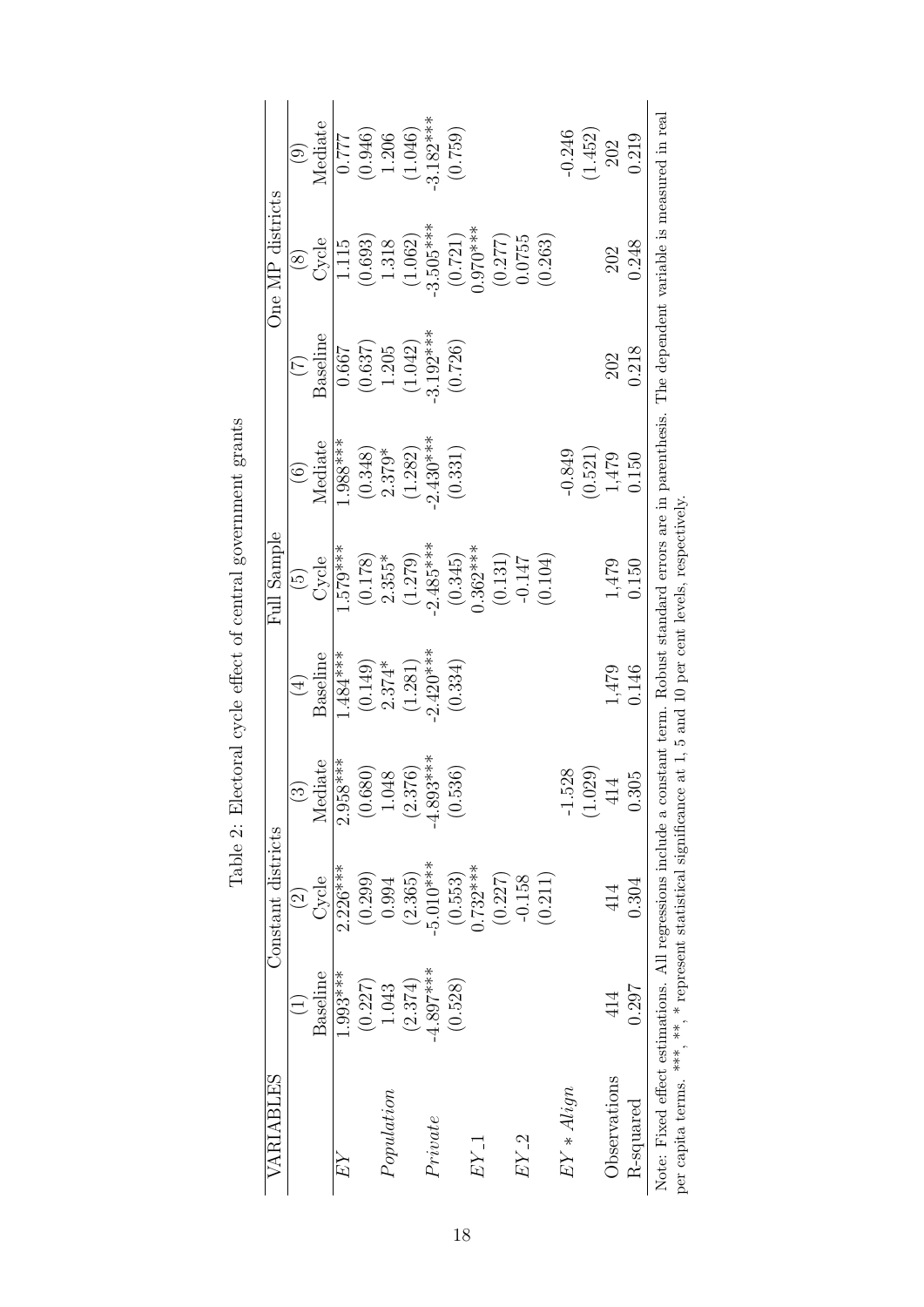the coefficient of  $EY_1$ , as well as in the election year. As the coefficient magnitudes of  $EY$  and  $EY$ <sub>-1</sub> suggest, the effect is bigger in the election year itself than the year before (note that parliamentary and presidential elections in Ghana are held in November or December). Hence, it may be said that the predilection of central governments of all political ideologies to increase grant allocations to DAs is enhanced in election years relative to non-election years. Instead, results show that there is a slight dip in grant allocations two years prior to elections  $(EY_2)$ , though the effect is not significant. In sum, grant allocations to DAs by central governments follow an electoral or a political business cycle: (i) grant allocations are lower in the mid-term of the government's four-year mandate; (ii) grant allocations increase in the year preceding the next national election year; and (iii) grant allocations are highest in election years.

The large coefficients suggest that grant allocations are delayed until election years, with DAs receiving almost three times as much in that year as they receive in other years. This is plausible in a developing country context, and echoes the results of Shi and Svensson (2006) for a large sample of countries, and of Sakurai and Menezes-Filho (2011) for Brazil.

Finally, in columns 3, 6 and 9 we examine whether the election year effect on grants differs between aligned and unaligned DAs, by introducing an interaction term between election year and political alignment  $(EY * A lign)$ . The coefficient of  $EY * A lign$  is consistently negative but statistically insignificant for central government grants, which suggests that political alignment does not play a salient role in central government grant allocations during the electoral cycle. However, we cannot rule out more systematic differences in fiscal outcomes between aligned and unaligned districts. To examine this issue in more detail, we next turn to the RDD approach.

### 5.2 Regression Discontinuity Design (RDD)

### 5.2.1 Design validity

We first show evidence on the design validity of our RDD approach, and then discuss the estimation results. Our design validity is in two forms; (a) a graphical analysis and (b) a series of regression design validity tests.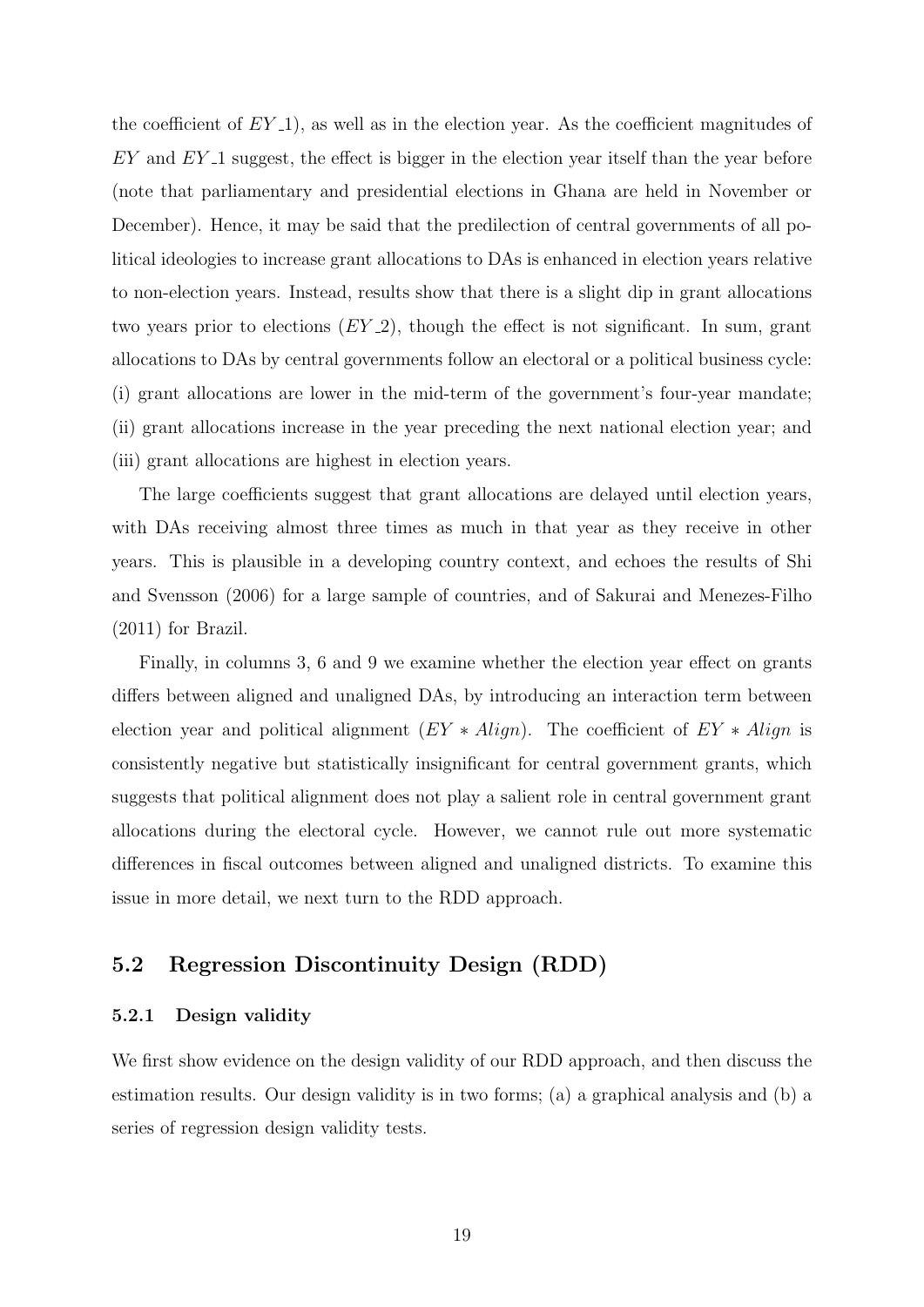Graphical analysis We carry out a graphical analysis to examine the density and distribution of our assignment variable and show evidence of discontinuity. We discuss a histogram and a density plot of Margin showing its distribution along the zero cut-off (Figures [2](#page-20-0) and [3\)](#page-21-0). We then plot the margin of alignment,  $Margin_{it}$ , on the horizontal axis and the per capita central government grants of each district on the vertical axis in Figure [4.](#page-21-1) Recall that the results derive from the continuity-based RD design proposed by Cattaneo et al. (2018), with MSE-optimal bandwidth choice. For easier interpretation of the plots, the margin of vote is restricted to the range [-40, 40], and estimates include the 95% confidence intervals. We make use of 40 bins in all our plots. The plots shown are those for the main sample of constant districts.

<span id="page-20-0"></span>

Figure 2: Histogram: Distribution of margin around zero for constant districts Note: A histogram of margin of alignment for 39 constant districts for the period 1994-2014. The histogram is constructed for margin in the range  $[-40, 40]$ . The central line splits the distribution at the cut-off point of  $zero(0)$ .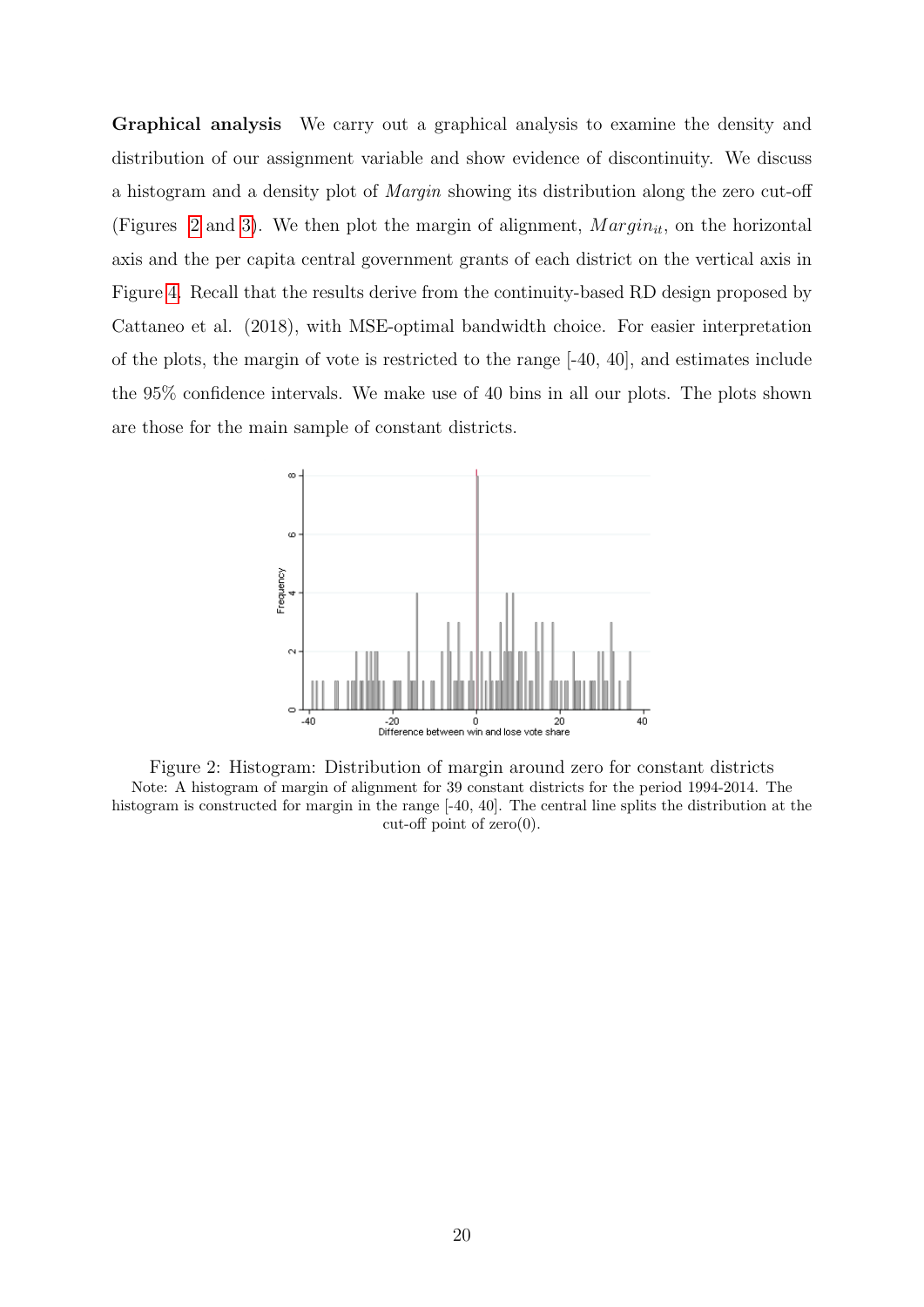<span id="page-21-0"></span>

Figure 3: RD density plot of margin for constant districts Note: A density plot of margin of alignment for 39 constant districts for the period 1994-2014. The central line splits the margin of alignment in the range [-40, 40] at the cut-off point of zero(0). The shaded lines are the 95% confidence interval.

Figure [2](#page-20-0) clearly shows that the margin of alignment, which is measured as the difference between win and lose vote share (i.e. margin of victory), is distributed around  $zero(0)$ , with some districts *barely* aligned, other districts *barely* unaligned and more districts clearly won or lost. Figure [3](#page-21-0) illustrates the discontinuity in margin of alignment with the density distribution along the cut-off of zero  $(0)$ , clearly shown with a 95% confidence interval. This justifies our use of margin as the assignment variable.

<span id="page-21-1"></span>

Figure 4: Grants and Margin

Figure [4](#page-21-1) shows the RD plot of central government grants to DAs in real per capita terms. There is clear discontinuity in grants at the margin of alignment, with the distribution of grants along the cut-off of zero (0) shown with a 95% confidence interval.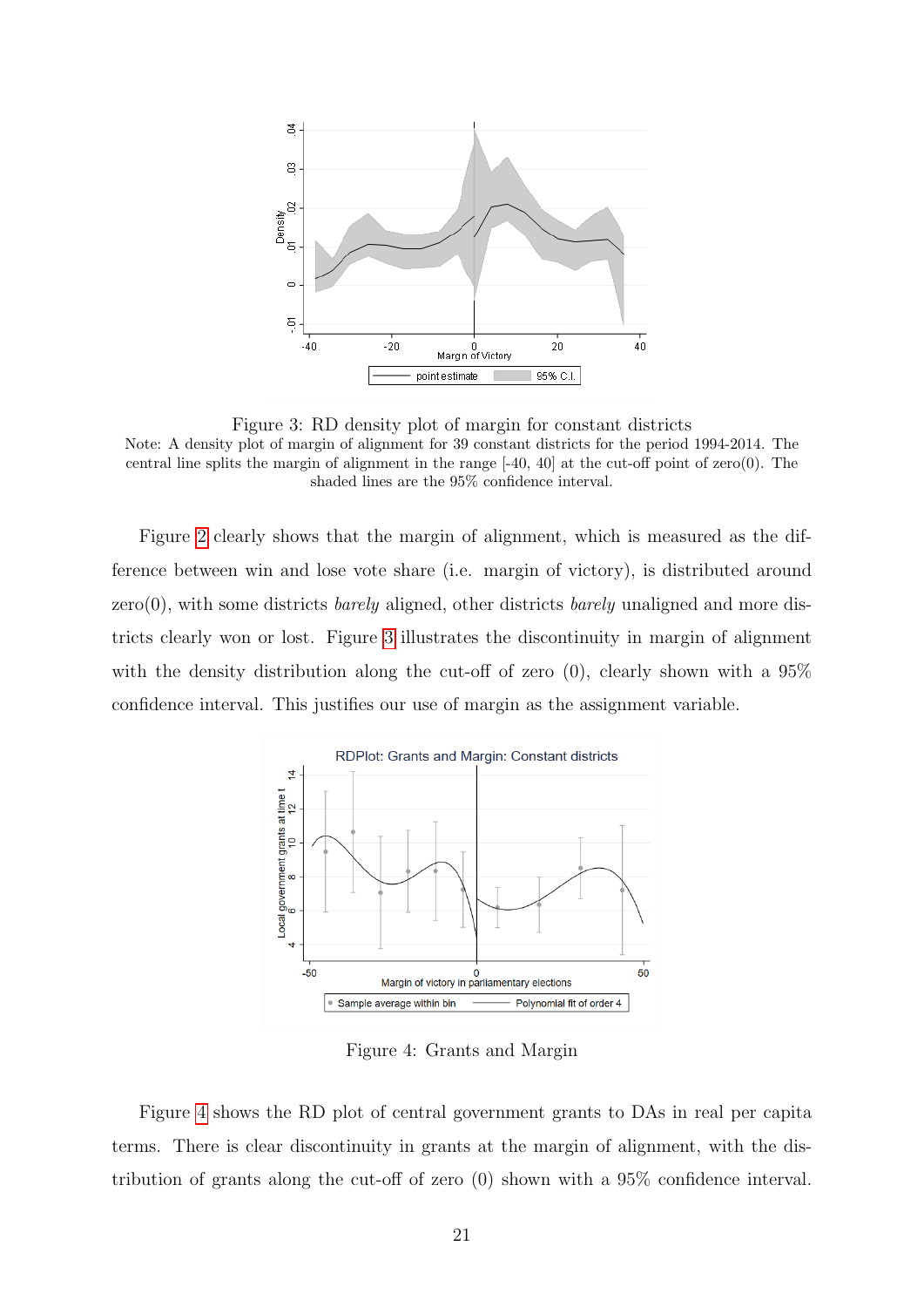Also evident is that – as we move away from the cut-off – unaligned districts (on the left side of the cut-off) tend to have higher grants compared to aligned districts (on the right side). However, the estimation fit – denoted by the length of the vertical lines or 'whiskers' extending from the sample average points – is less precise among unaligned districts, and decreases the further we move from the cut-off. Instead, on the right side of the cut-off we clearly see that central government grants tend to increase the larger the positive margin of alignment, which gives some preliminary evidence of core supporter reward. The strength of any alignment effect is tested below.

Regression-based design validity analysis For our other design validity test, we examine whether alignment exhibits discontinuity. We have already included pretreatment covariates in our specifications above, and the results are qualitatively similar. Another way of testing if political alignment exhibits discontinuity is to run a regression akin to our RDD model with each covariate as dependent variable and alignment and the control function as explanatory variables and examine whether the coefficients are significantly different from zero. The regression results are shown in Table A1 of the Appendix. None of the coefficients of the covariates is individually statistically significant. The individual F-statistics are statistically insignificant, as is the joint F -statistic (0.54 with a p-value of 0.46). We also test for discontinuity in the pretreatment characteristics, given the expectation that the pretreatment covariates are similar to the left and right of the cut-off. The results are given in Table A2 of the Appendix; they clearly show no discontinuity in the pretreatment characteristics, since the RD estimates for both total population and our income proxy are statistically insignificant  $^{24}$  $^{24}$  $^{24}$ .

As a third regression validity test, we follow Lee and Lemieux (2010) and Bracco et al. (2015) and simultaneously test the null of discontinuities in all covariates, by estimating regressions with each covariate as dependent variable and alignment and the control function as explanatory variables and using higher order polynomials. The test is performed using a single system of equations within a Seemingly Unrelated Regression (SUR) framework. Using SUR provides efficiency in estimation by combining information on different estimations. We then perform a Chi-square test for the joint hypothesis that alignment is statistically insignificant in all regressions, implying zero discontinuity. The

 $^{24}$ The difference between the results in Tables A1 and A2 is that the former is a fixed effect estimation while the latter is a continuity-based RD estimation.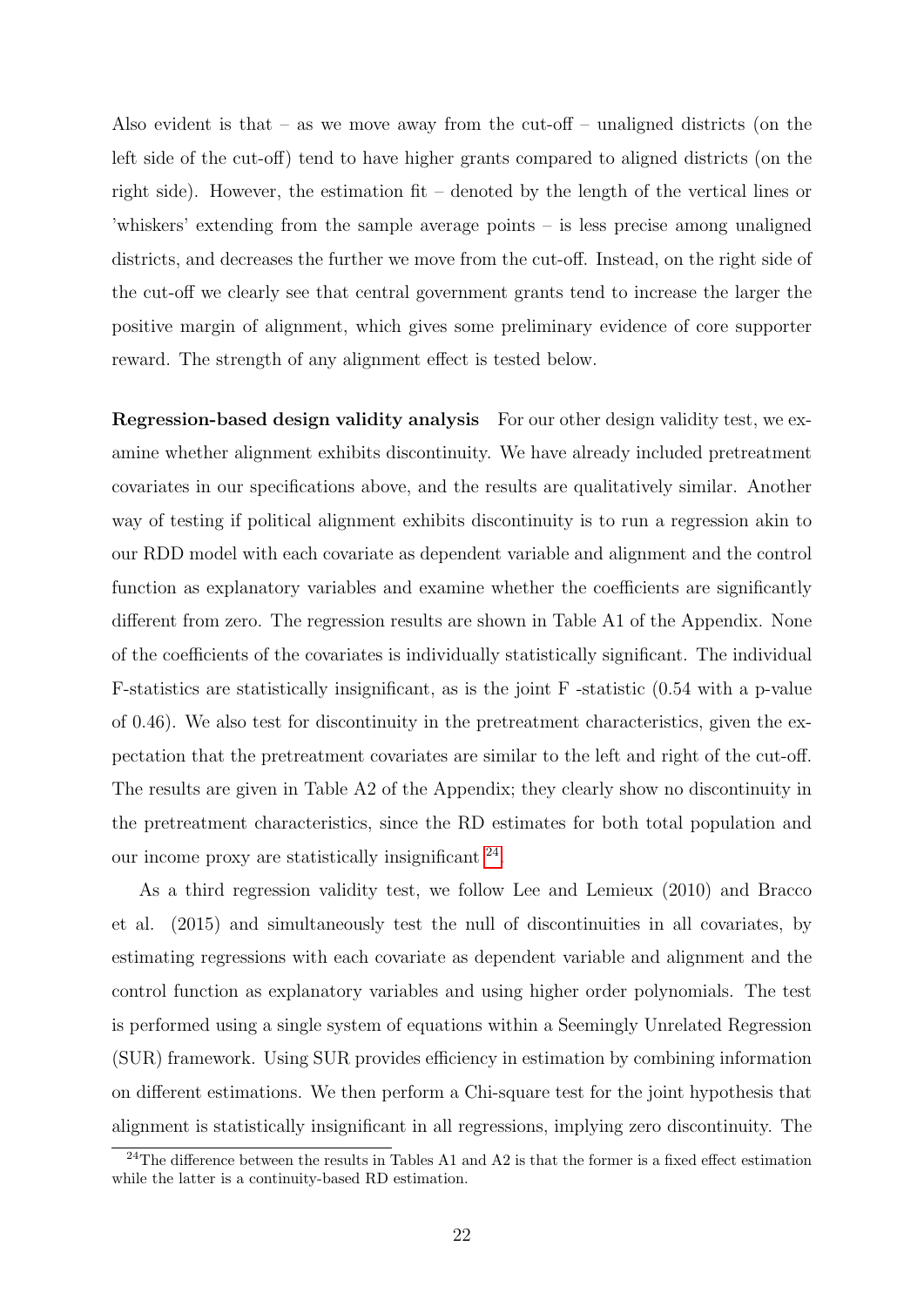results in Table A3 in the Appendix show that we fail to reject the null hypothesis of zero discontinuity in all covariates in all polynomial orders of the margin of alignment. Hence, there is no evidence of discontinuity in our covariates.

In sum, our three additional specification tests have shown that political alignment exhibits discontinuity, since alignment has no effect on the pretreatment characteristics; the pretreatment characteristics do not have any influence at the discontinuity; and the pretreatment characteristics are similar to the left and to the right of the cut-off (i.e. there are no discontinuities in the covariates).

### 5.2.2 RDD estimation results

We present the RDD results in Table [3](#page-24-0) for the constant districts (columns 1-2), full sample (columns 3-4) and one MP districts (columns 5-6). We show results for two variations of the RDD specifications, namely the RDD with year dummies only, and RDD with year dummies and controls [25](#page-1-0). Including additional covariates should however not have any significant effect on the estimation of the alignment effect, as such covariates only help to determine if alignment exhibits discontinuity (Pettersson-Lidbom 2008).

The RDD estimate shows a positive effect of alignment on grants for the constant districts in both the estimations with year dummies only and the estimations with year dummies and controls. That is, constant districts that are aligned receive between 4.9 and 6.3 times more central government grants. We therefore find clear evidence of political targeting of core supporters using intergovernmental transfers<sup>[26](#page-1-0)</sup>. The result is consistent and robust with or without the additional covariates, which proves that the addition of covariates becomes redundant when a control function is present. Our large RD estimates are not unusual, at least in the context of less-developed countries, as Brollo and Nannicini (2012) estimate similar coefficients for the effect of alignment on federal govern-

 $25$ We do not report the results with neither year dummy nor controls as they are qualitatively similar to those with year dummies.

<sup>26</sup>To confirm these results, we estimate an RD for 'swing' districts - districts in the full sample with  $0 < margin \leq 10$ . The results in Appendix Table A4 show a negative but statistically insignificant effect on grants for districts that are just aligned (swing districts). This is consistent with the argument advanced earlier that 'swing voters' are difficult to identify in a system with regular large shifts in voting patterns like Ghana. Accordingly, choosing districts that are aligned with a wide margin of votes is likely the safer bet for a government in power that is considering political targeting of transfers. Further, we try some sensitivity analysis at lower margins. That is given an optimal bandwidth of 40%, we determine the point between 10-40% margins at which the results turn positive. We use  $h(15)$ ,  $h(20)$ ,  $h(25)$ ,  $h(30)$ , and h(35), and find the results remain positive at all these bandwidths except when controls are introduced for h(35). The results are given in Appendix Table A4.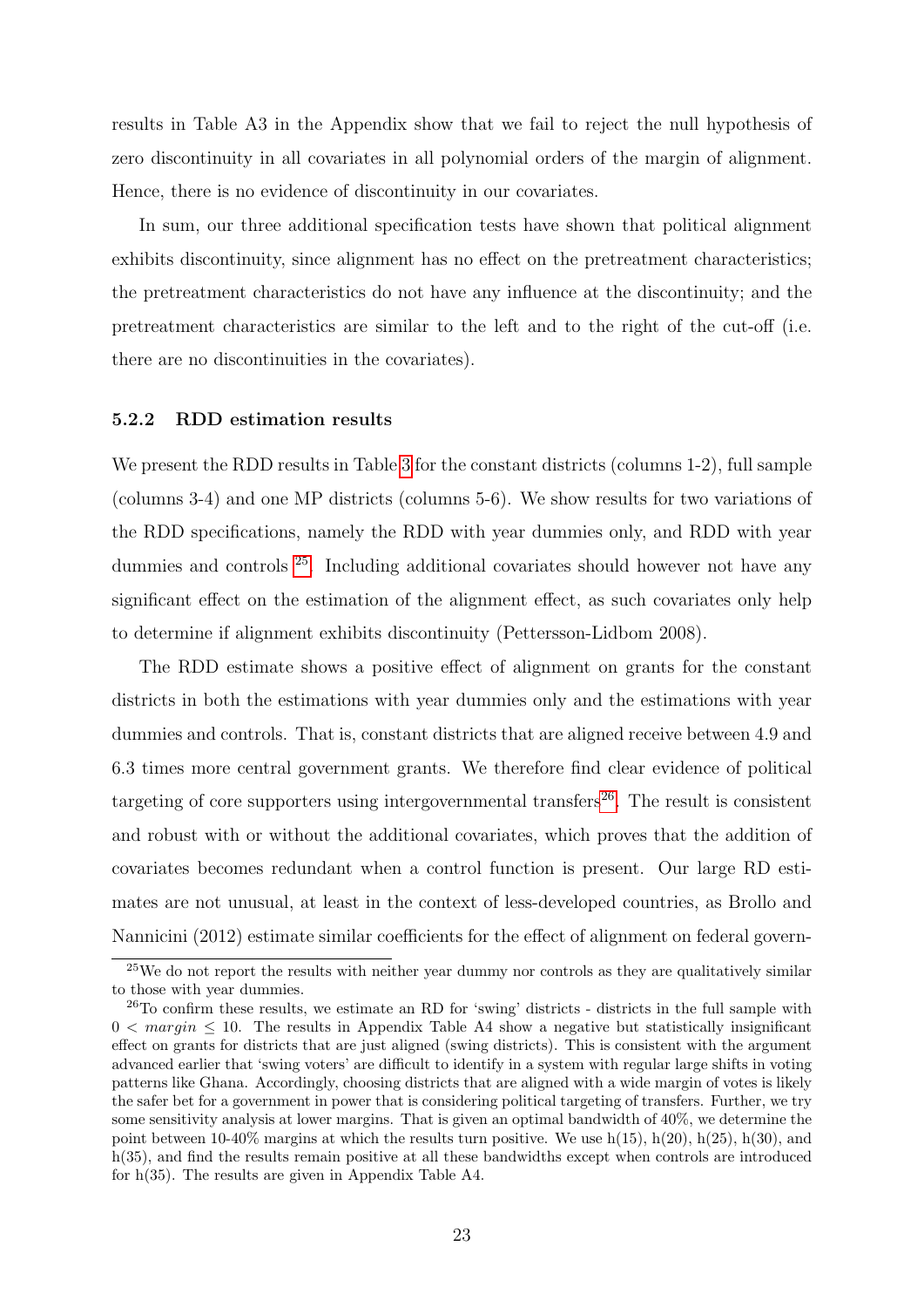ment transfers to municipalities in Brazil. Migueis (2013) and Bracco et al. (2015) find positive effects of alignment on central government transfers for Portuguese and Italian municipalities respectively, but their coefficients are smaller.

<span id="page-24-0"></span>

|                   |           | Constant districts |                  | Full sample       |                | One MP districts |
|-------------------|-----------|--------------------|------------------|-------------------|----------------|------------------|
|                   |           | $^{\prime}2)$      | $\left(3\right)$ | $\left( 4\right)$ | $\overline{5}$ | (6)              |
| <i>RDEstimate</i> | $4.887**$ | $6.335*$           | 0.539            | 0.034             | 1.152          | $-0.461$         |
|                   | (2.143)   | (3.454)            | (1.127)          | (1.720)           | (1.280)        | (1.695)          |
| Observations      | 175       | 101                | 622              | 373               | 505            | 324              |
| Year dummies      | yes       | yes                | yes              | yes               | yes            | yes              |
| Other controls    | no        | yes                | no               | yes               | no             | yes              |

Table 3: RDD estimations for central government grants

Note: Estimations are done using the fourth order polynomial. All regressions include a constant term. Robust standard errors are in parenthesis. The dependent variable is measured in real per capita terms. \*\*\*(\*\*)(\*) represent statistical significant at 1, 5 and 10 per cent levels respectively.

Using our full, unbalanced sample of districts over the whole period of study, there is no statistically significant effect of political alignment on central government grants to DAs, although the signs are consistent. The lack of statistically significant results in this larger sample is probably due to the presence of 'noise' in the data. Given that the number of districts increased over the period of study due to the creation of new districts, our estimations are being affected by the addition of new districts and the dropout and/or split of existing districts. Any political alignment effect that existed in the full sample is likely cancelled out by these major changes in district size and number (recall that the number of districts nearly doubled from 110 at the start of our period to 216 at the end in a multi-step fragmentation process).

The RDD result for the districts with one MP shows no statistically significant effect of alignment on central government grant allocations to such DAs, although the sign of the RD estimate in the estimation with year dummy only is similar to the corresponding results for the constant districts. However, the result proves not to be robust to the addition of further covariates and even changes sign. Note that districts with one MP are typically more rural districts; the lack of causal evidence for political targeting of transfers may speak in favor of the efforts of successive governments to foster development across the country.

In general, the lack of robustness across sample sizes in the causal effects of political alignment on intergovernmental grant allocation suggests that concerns over politically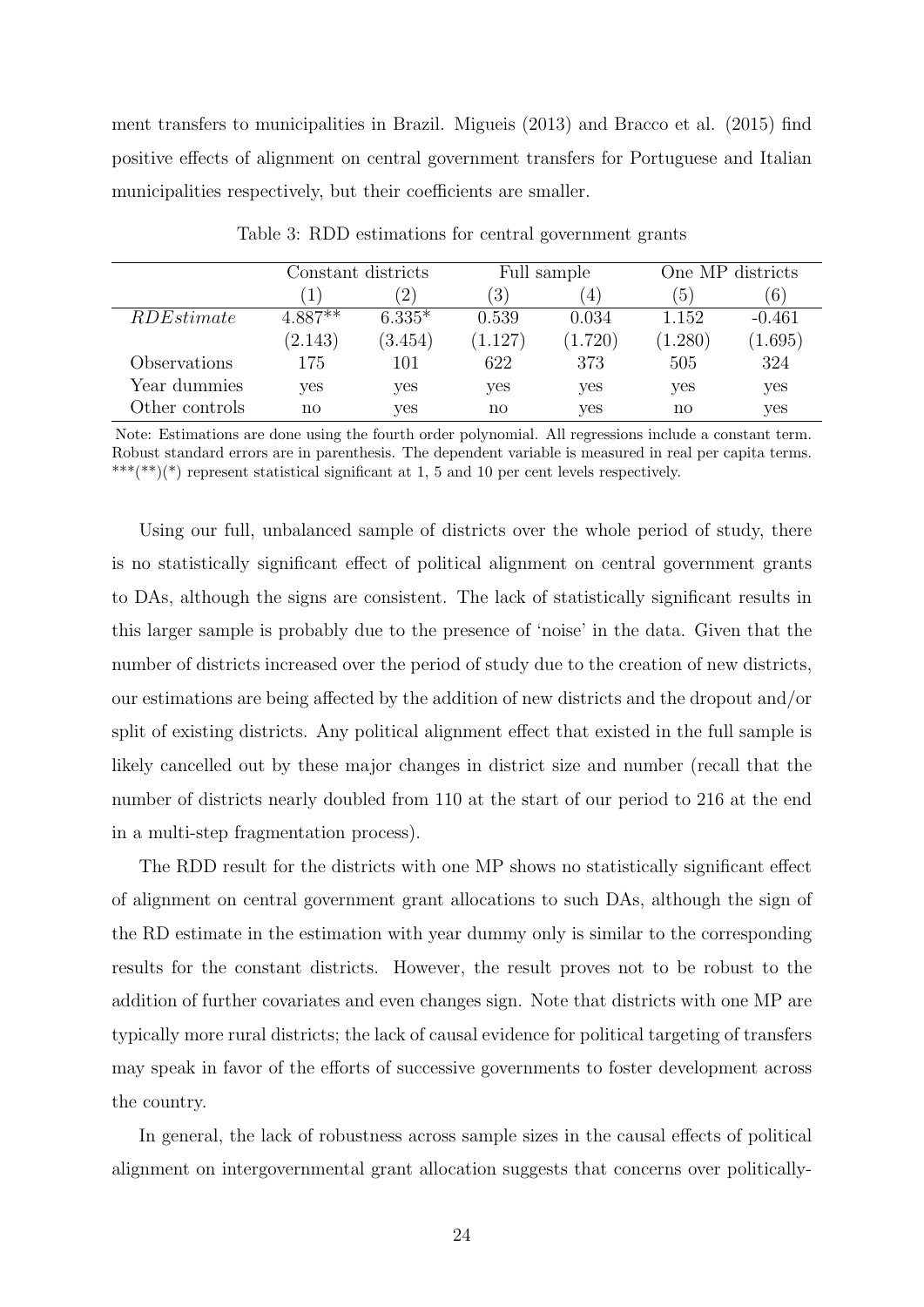motivated district fragmentation and gerrymandering (see Riedl and Dickovick 2014; Mohammed 2015) have not (yet) translated into systematic targeting of funding along political alignment lines.

### 5.3 Robustness analysis

### 5.3.1 Other fiscal outcomes

We have found evidence of electoral cycles and political targeting in intergovernmental grant allocations, but what about other district fiscal outcomes such as total expenditure and internally generated funds (IGFs)?

The electoral cycle effect for local government total expenditures is similar to that found for grants (see Table A5 of the Appendix): there is an increase in national election years and in the year preceding the national election year, but a reduction in the midterm of the four-year mandate of the central government. However, the coefficient of  $EY * Align$  is now negative and statistically significant for district total expenditure, suggesting that aligned DAs have relatively lower levels of total expenditures in election years, perhaps because of targeting of swing districts in the crucial lead-up to elections. Sakurai and Menezes-Filho (2011) find similar results for total expenditures for local governments in Brazil. The electoral-cycle result does not seem to capture a systematic causal relation however: the RDD estimates for total expenditure are also consistent with those for grants, and the coefficient is statistically highly significant for the constant districts. Hence, aligned districts not only receive more grants, but also spend more on average compared with unaligned districts (see Table A7, Panel A).

Looking at local government IGFs, we also find confirmation for our main results for grants. IGFs increase in national election years and in the year preceding the national election year, but reduce in the mid-term of the four-year mandate of the central government (see Table A6). Similar to the case of grants, there is no significant difference between IGFs in election years for aligned and unaligned DAs. Again, the RDD estimates for IGFs are also consistent with those for grants and total expenditure, though results are not significant for our main sample once we add further controls, and for the full and one-MP samples (see Table A7, Panel B).

In sum, our main results for intergovernmental grants are consistent across local fiscal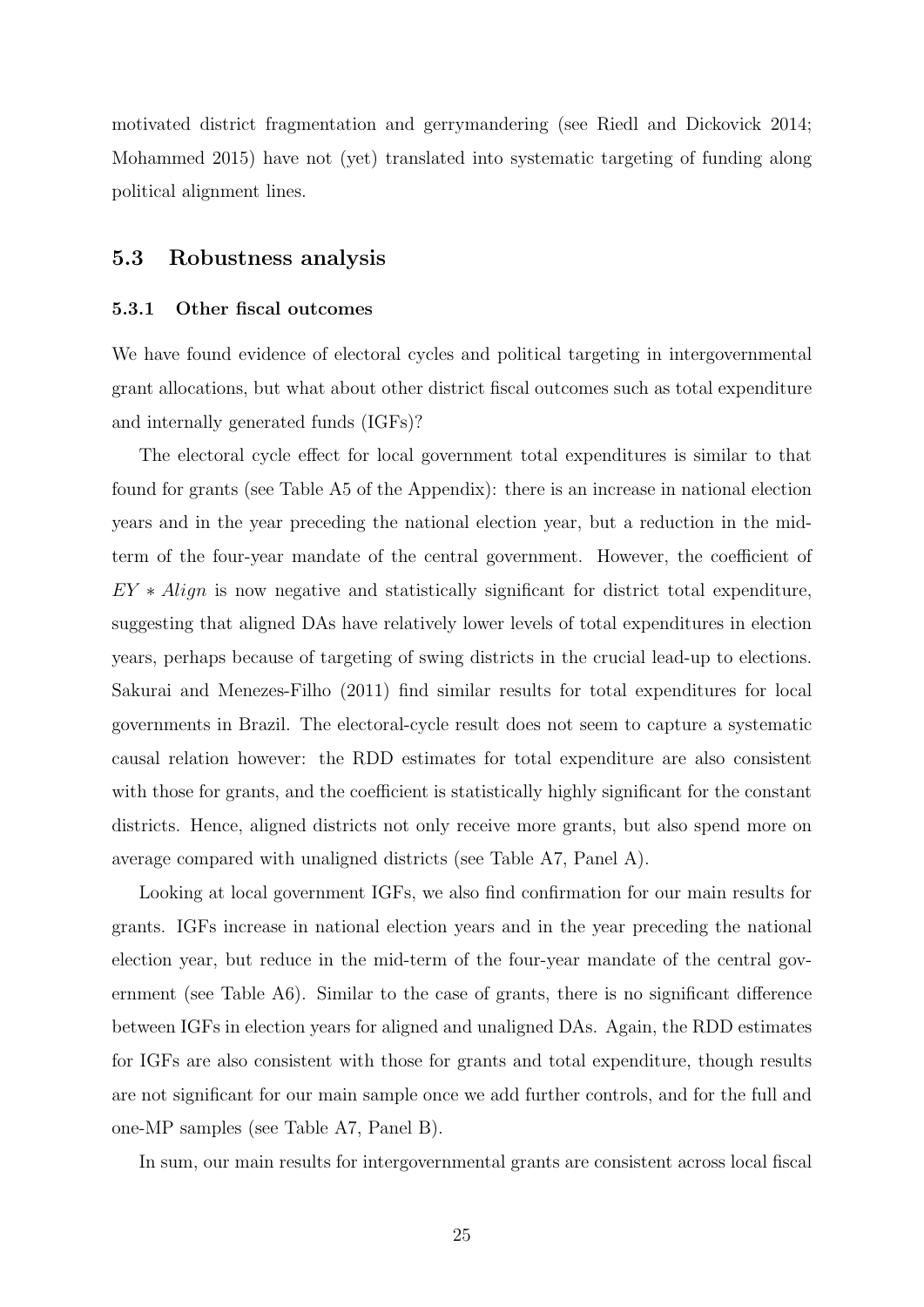outcomes, showing a significant impact of electoral cycles and political alignment.

### 5.3.2 Time-differences-in-differences

As a robustness check to the RDD procedure, we follow Sol-Oll and Sorribas-Navarro (2008) and adopt a time-differences-in-differences procedure. We again focus on central government grants and make use of data for successive terms of office to determine the effect of variations in political alignment on changes in the amount of central government grants received by the local government. We do this in two ways: (i) with the average of central government grants across successive terms of office; and (ii) with central government grants added up for the last two years of each central government's term of office divided by the population of the DA at the beginning of these two-year periods. The use of the latter set of data is justified by the fact that the incumbent central government's vested interest in the last two years of its term is likely to be to win the coming elections (see Sol-Oll and Sorribas-Navarro 2008).<sup>[27](#page-1-0)</sup> The procedure simply involves estimating a fixed-effect equation with the variables in differences.

There are three advantages to the use of the *time-differences-in-differences* procedure. First, they adequately account for omitted-variable biases in the case of the control variables and other fixed individual characteristics of the DAs. Second, in the case of Ghana, we are less likely to suffer from changes in political alignment at the DA level during a term, e.g. through by-elections. These are extremely rare occurrences. Third, the homogeneous nature of DAs and Ghana's national elections across DAs provides relatively stable electoral features from one term of office to another, hence reducing the possibility of a correlation between changes in electoral features and changes in alignment status. On the downside, we can only consider time-differences-in-differences across successive terms for the constant districts sample, as new districts may only enter the full sample for one or two terms. This severely limits the statistical power of the estimations.

Using data for both the average and end-two-year real per capita grant for the constant districts, the coefficient of the alignment dummy is statistically insignificant (see Table A8 of the Appendix). This implies that there is no clear effect of changes in alignment on central government grants over successive terms of office and between the end periods of any two successive terms of office. However, it is worth noting that the direction of

 $27$ Evidence of this is shown by the positive and statistically significant coefficient of the dummies for the election year and the year preceding the election year in our estimation results.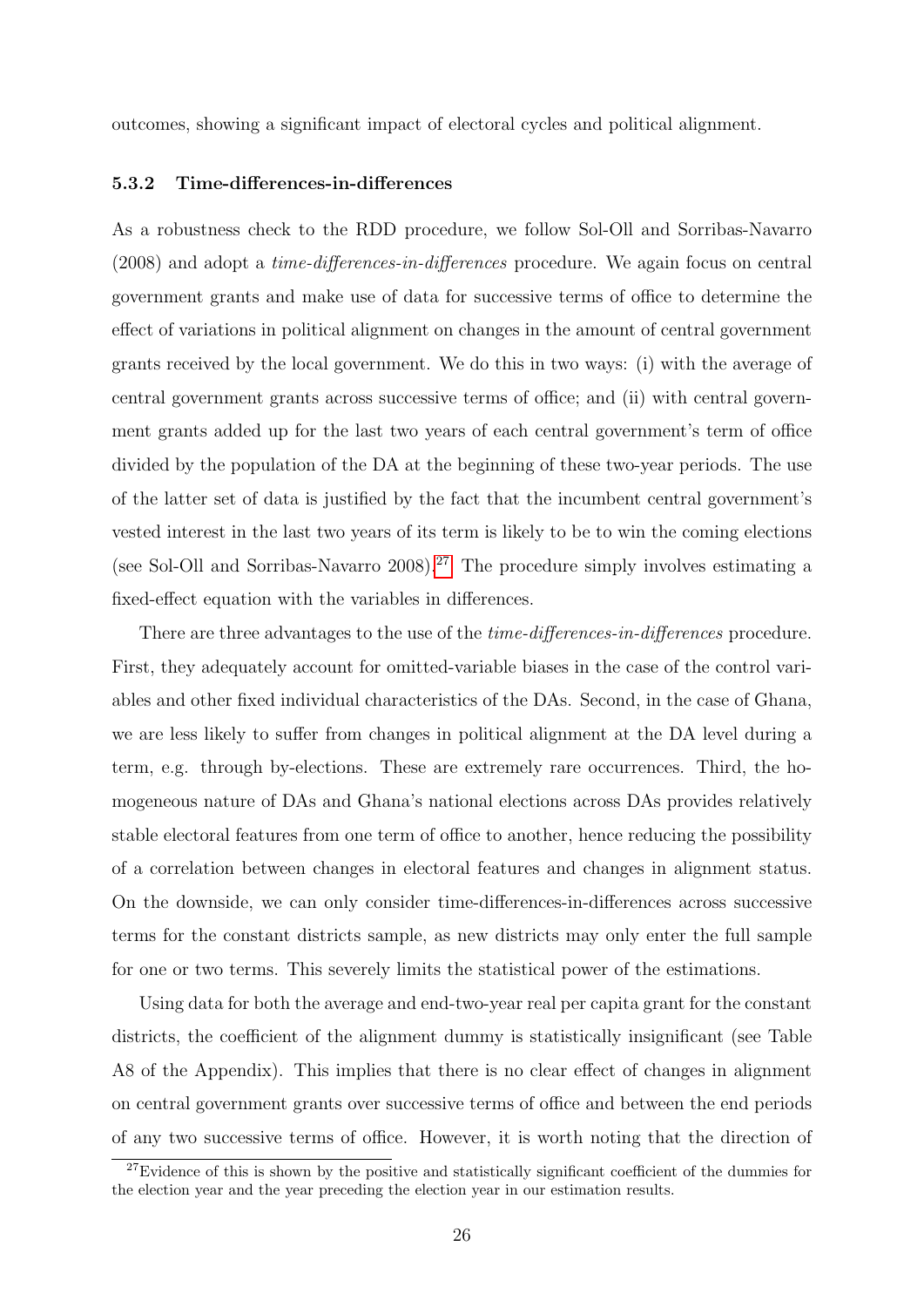the effect determined here is similar to that found in the RDD estimation, i.e. positive.

### 6 Results on crowd-in or crowd-out effects

How do grants affect local government expenditure and IGFs? We now turn to the results for the crowd-in effect in Tables [4](#page-28-0) and [5.](#page-30-0) In each table of results, Column 1 represents the results for the OLS estimation when grants are not instrumented; columns 2 and 3 represent the 2SLS results with the alignment dummy only as instruments; and columns 4 and 5 refer to the 2SLS results with the alignment dummy as well as the fourth-order polynomial function in Margin as instruments. The test statistics for the validity of the instruments used and the reliability of the results do not reject that our instruments are valid and reliable. Our estimations pass the tests of under-identification and weak identification, and the Hansen test for instrument validity in all cases. The F-statistic from the first-stage regression is below the rule-of-thumb threshold of 10 in three out of four cases, but there seems no glaring problem of weak instruments (Staiger and Stock 1997).

### 6.1 Expenditure per capita

The results for total expenditure are given in Table [4.](#page-28-0) In the OLS estimations, we find evidence of a crowd-in effect, with an increase in central government transfers linked to more local government spending. The estimated magnitude shows each *cedi* of grants is associated with up to 1.16 cedis (column 3) in per capita expenditure. This suggests grants are associated with approximately one-for-one increases in spending per capita. The estimated effect is statistically significant at the 1% level. The results are confirmed in both 2SLS estimations. When we instrument grants with the alignment dummy only, we find that local government expenditures increase by more than the proportionate increase in central government grants. In sum, there is consistent evidence of a crowd-in effect of central government grants on local government total expenditure per capita; this is the 'flypaper effect' suggested within the literature. Our finding is consistent with most of the empirical literature (e.g., Dahlberg et al. 2008), but contradicts Knight (2002) and Bracco et al. (2015). [28](#page-1-0)

<sup>28</sup>As a robustness check, we make use of a second measure of expenditure, i.e. real per capita local government expenditure less central government grants Expenditure2. Expenditure2 in effect shows local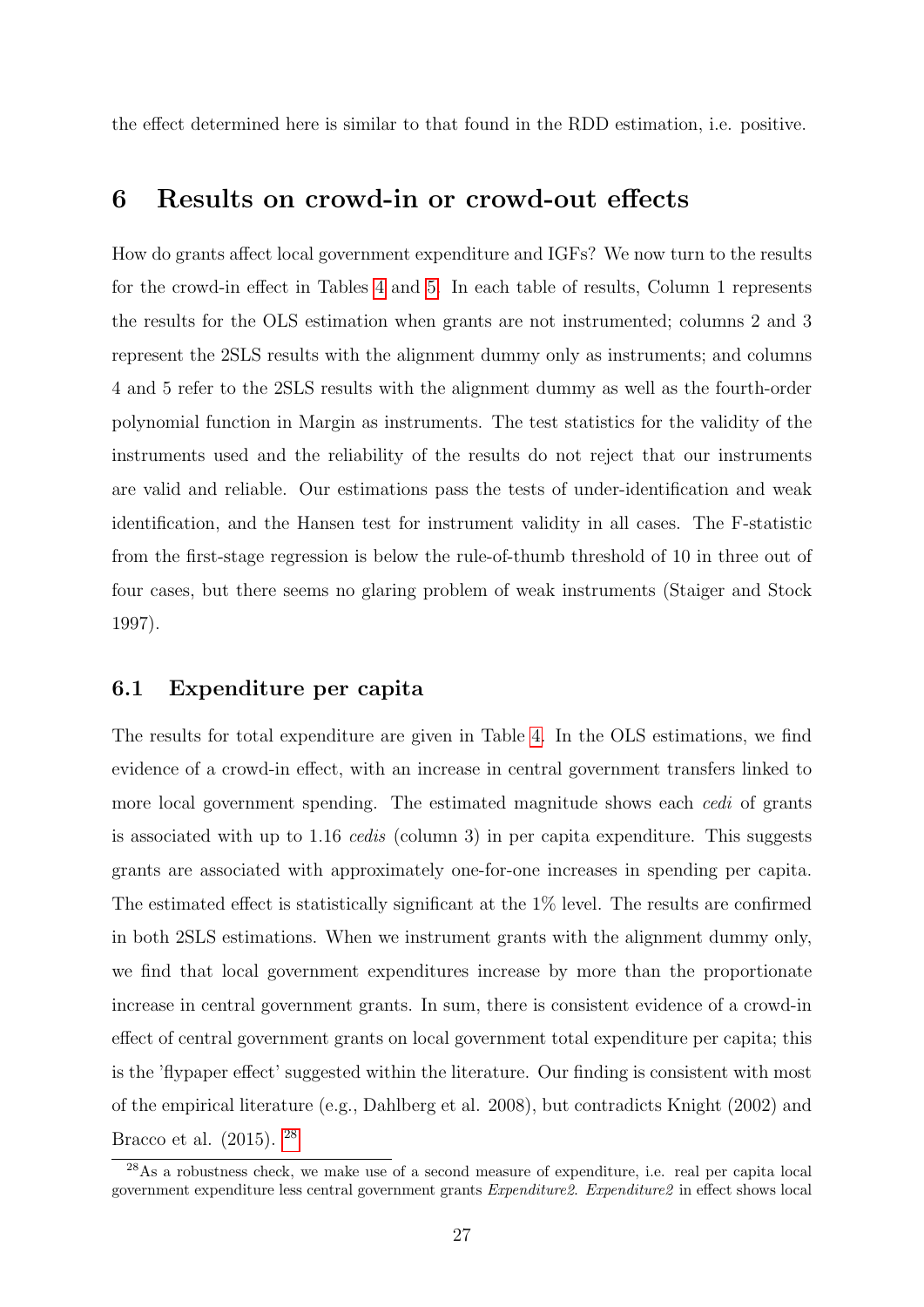<span id="page-28-0"></span>

|                   | <b>OLS</b>       |             | 2SLS Baseline Model |                      | 2SLS Polynomial function |
|-------------------|------------------|-------------|---------------------|----------------------|--------------------------|
|                   |                  | 1st stage   | 2nd stage           | 1st stage            | 2nd stage                |
|                   |                  | Grants      | Expenditure         | Grants               | Expenditure              |
|                   | $\left(1\right)$ | (2)         | (3)                 | (4)                  | (5)                      |
| Grants            | $0.988***$       |             | $1.158***$          |                      | $0.930***$               |
|                   | (0.004)          |             | (0.087)             |                      | (0.0417)                 |
| Population        | $0.167***$       | $2.078***$  | $-0.175$            | $1.665***$           | $0.273**$                |
|                   | (0.049)          | (0.425)     | (0.196)             | (0.375)              | (0.109)                  |
| Private           | 0.023            | $-0.896***$ | $0.169**$           | $-0.784***$          | 0.006                    |
|                   | (0.020)          | (0.127)     | (0.083)             | (0.175)              | (0.045)                  |
| Align             |                  | $-1.077***$ |                     | $-0.459$             |                          |
|                   |                  | (0.345)     |                     | (0.509)              |                          |
| Margin (4th poly) |                  |             |                     | $\operatorname{Yes}$ |                          |
| Margin (1st poly) |                  |             |                     | N <sub>o</sub>       |                          |
| Observations      | 1,099            | 1,099       | 1,099               | 366                  | 366                      |
| R-squared         | 0.976            | 0.949       |                     | 0.961                |                          |
| F-statistic       |                  | 9.73        |                     | 7.69                 |                          |
| $K-P(under)$      |                  | 9.73        | 9.733               | 24.10                | 24.098                   |
|                   |                  | (0.002)     | (0.0018)            | (0.0001)             | (0.0001)                 |
| $C-D$ (weak)      | 9.73             | 9.58        | 5.33                | 5.335                |                          |
| $K-P(weak)$       | 9.58             | 9.731       | 7.69                | 7.688                |                          |
| Hansen            |                  |             |                     |                      | 3.582(0.310)             |

Table 4: Crowd-in effect: Expenditure per capita

Note: All regressions include a constant term. Standard errors are in parentheses. Robust standard errors clustered at the district level. K-P(under), C-D(weak), K-P(weak), and Hansen represent Kleibergen-Paap rk LM statistic (underidentification), Cragg-Donald Wald F-statistic for weak identification, Kleibergen-Paap rk Wald D statistic for weak identification, and Hansen J statistic respectively. All fiscal variables are measured in real per capita terms. \*\*\*(\*\*)(\*) statistically significant at 1, 5 and 10 per cent levels respectively.

### 6.2 IGF per capita

We find in Table [5](#page-30-0) that central government grants crowd-in locally-generated revenues on average. The evidence for crowding-in is consistent whether or not grants are instrumented, and whether or not the instruments include a polynomial function. In terms of the magnitude of the effect, each cedi of grants is associated with up to approximately 1.02 cedi per capita IGF (column 1). The OLS results show the largest effect, implying the coefficient of grants is biased upwards when we do not instrument central government grants. Hence, there is strong evidence that an increase in central government grants is associated with an increase in locally-generated revenues, which contradicts the reduc-

government expenditure out of own revenues. The effect of grants on real per capita local government expenditure out of own revenues is qualitatively similar to the one here, confirming evidence of a crowd-in or flypaper effect. The results are available upon request.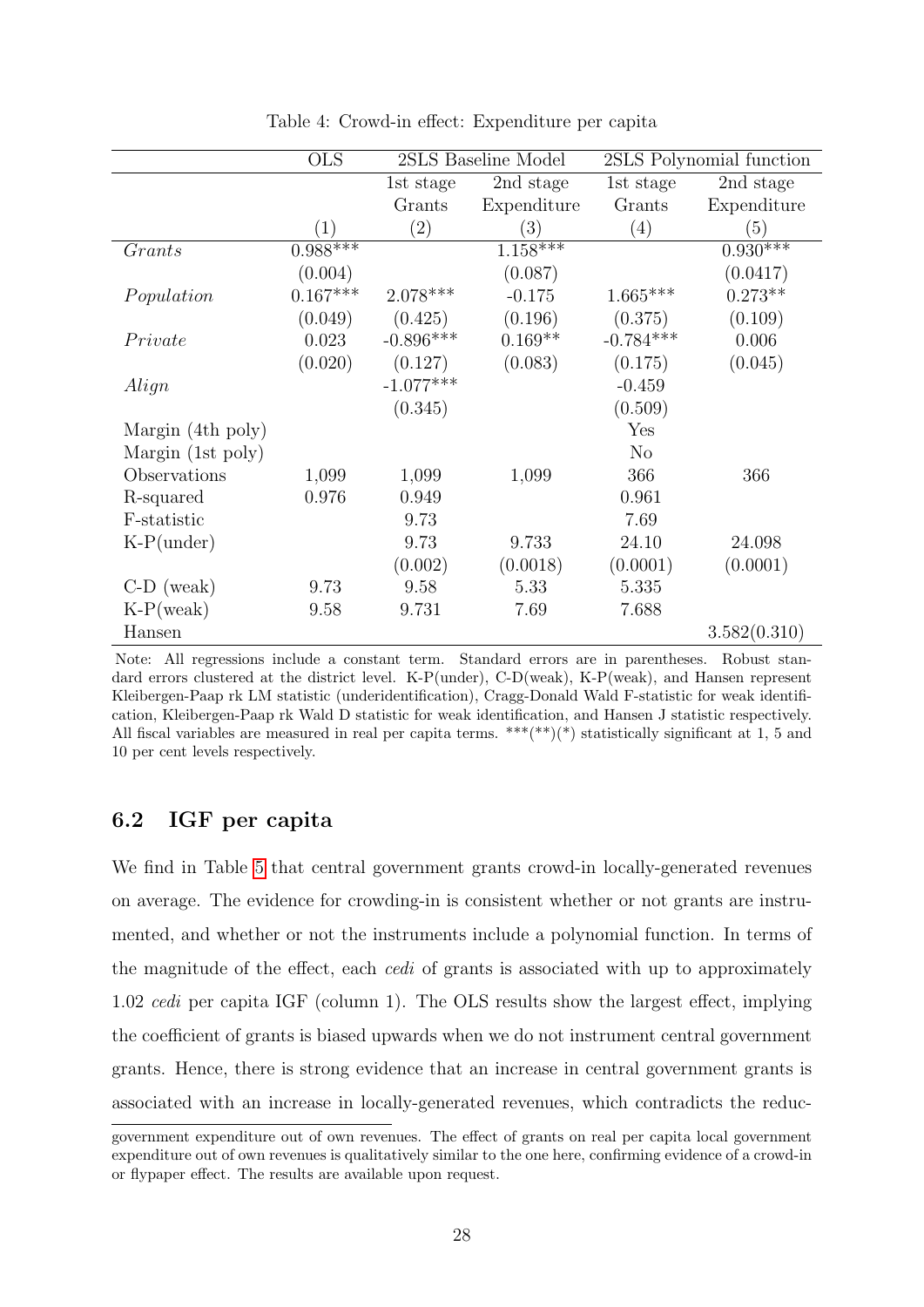tion in locally-generated revenues predicted by the median-voter model. We therefore find evidence of a crowd-in effect similar to Dahlberg et al. (2008).

Our results differ from the findings of Mogues and Benin (2012), who showed that central government grants crowd-out locally-generated revenues in Ghana. We argue that our results are more robust as we consider longer periods of study and address endogeneity concerns. The finding here is quite important, as the biggest part of central government transfers, the DACF, has in its criteria for allocation built-in incentives for raising own funds. [29](#page-1-0) The implication is that where central government unconditional grants have built-in incentives to increase locally-generated revenues, an increase in central government grants can indeed be associated with an increase in locally-generated revenues.

<sup>&</sup>lt;sup>29</sup>This is a small incentive to improve on IGF in the form of a very small criteria weight (has been  $5\%$ ) for most years) for the so-called 'responsiveness factor' known as 'percentage increase in IGF' and is set to zero for DAs that do not have an increase (see Banful 2011; Mogues and Benin 2012).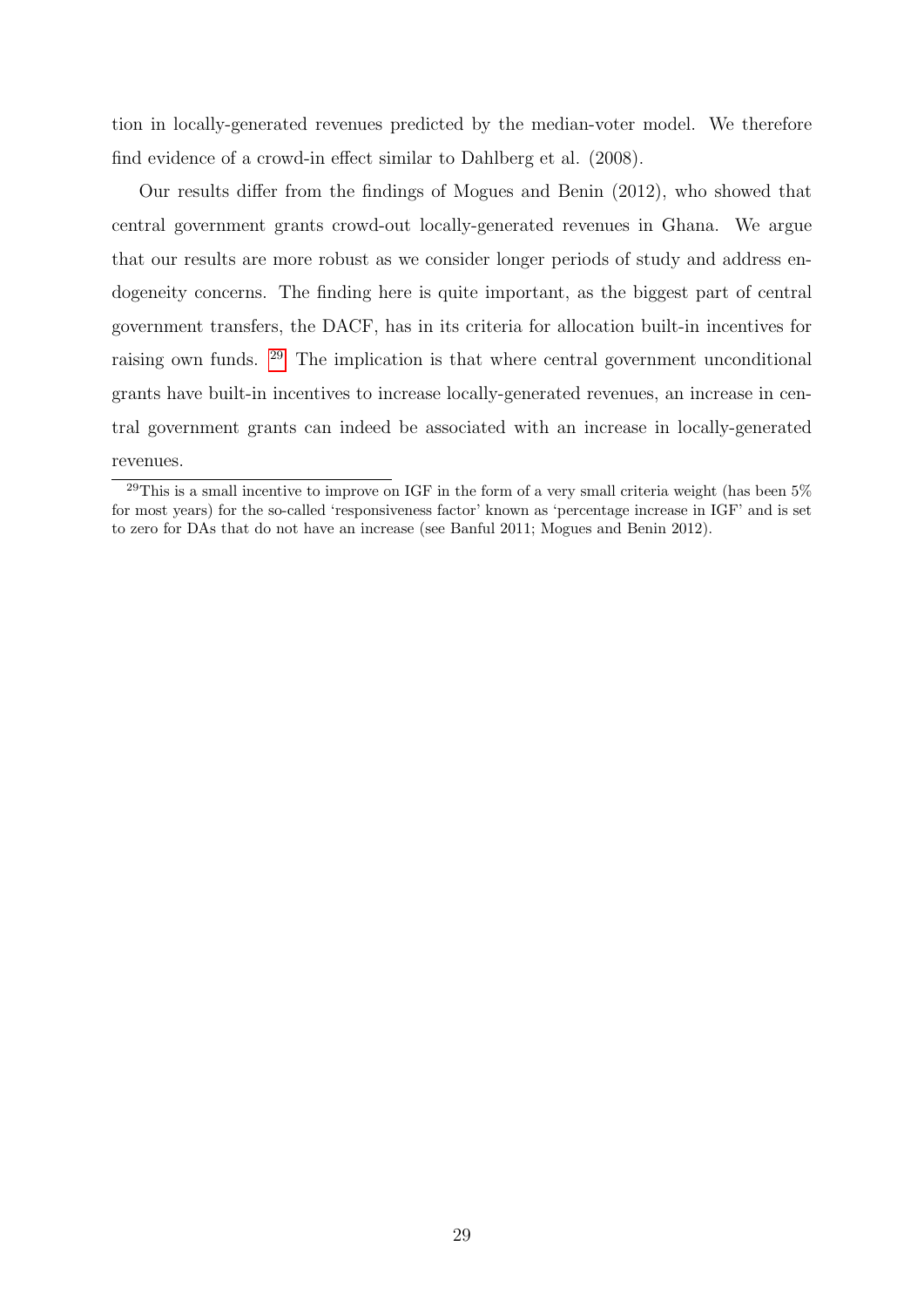<span id="page-30-0"></span>

|                   | <b>OLS</b> |             | 2SLS Baseline Model |                | 2SLS Polynomial function |
|-------------------|------------|-------------|---------------------|----------------|--------------------------|
|                   |            | 1st stage   | 2nd stage           | 1st stage      | 2nd stage                |
|                   |            | Grants      | <b>IGF</b>          | Grants         | <b>IGF</b>               |
|                   | (1)        | (2)         | (3)                 | (4)            | (5)                      |
| Grants            | $1.015***$ |             | $0.836***$          |                | $0.998***$               |
|                   | (0.00655)  |             | (0.0636)            |                | (0.0460)                 |
| Population        | $0.421***$ | $1.665***$  | $0.713***$          | $1.656***$     | $0.274**$                |
|                   | (0.0774)   | (0.307)     | (0.151)             | (0.372)        | (0.117)                  |
| Private           | $0.404***$ | $0.712***$  | $0.281***$          | $-0.773***$    | $0.605***$               |
|                   | (0.0319)   | (0.110)     | (0.0571)            | (0.172)        | (0.0561)                 |
| Align             |            | $-1.262***$ |                     | $-0.441$       |                          |
|                   |            | (0.324)     |                     | (0.498)        |                          |
| Margin (4th poly) |            |             |                     | Yes            |                          |
| Margin (1st poly) |            |             |                     | N <sub>o</sub> |                          |
| Observations      | 1,478      | 1478        | 1,478               | 373            | 373                      |
| R-squared         | 0.949      | 0.922       |                     | 0.950          |                          |
| F-statistic       |            | 15.17       |                     | 7.93           |                          |
| $K-P(under)$      |            | 14.79       | 14.789              | 24.97          | 24.970                   |
|                   |            | (0.0001)    | (0.0001)            | (0.0001)       | (0.0001)                 |
| $C-D$ (weak)      |            | 17.7        | 17.704              | 5.58           | 5.582                    |
| $K-P(weak)$       |            | 15.17       | 15.169              | 7.93           | 7.932                    |
| Hansen            |            |             |                     |                | 6.609(0.0855)            |

Table 5: Crowd-in effect: IGF per capita

Note: All regressions include a constant term. Standard errors are in parentheses. Robust standard errors clustered at the district level. K-P(under), C-D(weak), K-P(weak), and Hansen represent Kleibergen-Paap rk LM statistic (underidentification), Cragg-Donald Wald F-statistic for weak identification, Kleibergen-Paap rk Wald D statistic for weak identification, and Hansen J statistic respectively. All fiscal variables are measured in real per capita terms.  $***(**)$  represent statistical significant at 1, 5 and 10 per cent levels respectively.

## 7 Conclusions

The present paper examines the effect of political alignment on subnational fiscal outcomes in Ghana, which has a complex system prone to peculiar political pressures at the local district level. The paper also examines the crowd-in or flypaper effect. We use a new dataset for Ghana on central government grants to local governments, district budgets, and election outcomes spanning the years 1994-2014 and five national elections.

We find evidence of electoral cycle effects: grant allocations, district expenditure and IGFs are lower in the mid-term of the government's four-year mandate; increase in the year preceding the next national election year; and peak in election years. However, these electoral cycles manifest across districts, with no evidence of political alignment effects. We then apply a regression discontinuity design (RDD) by exploiting the discontinuity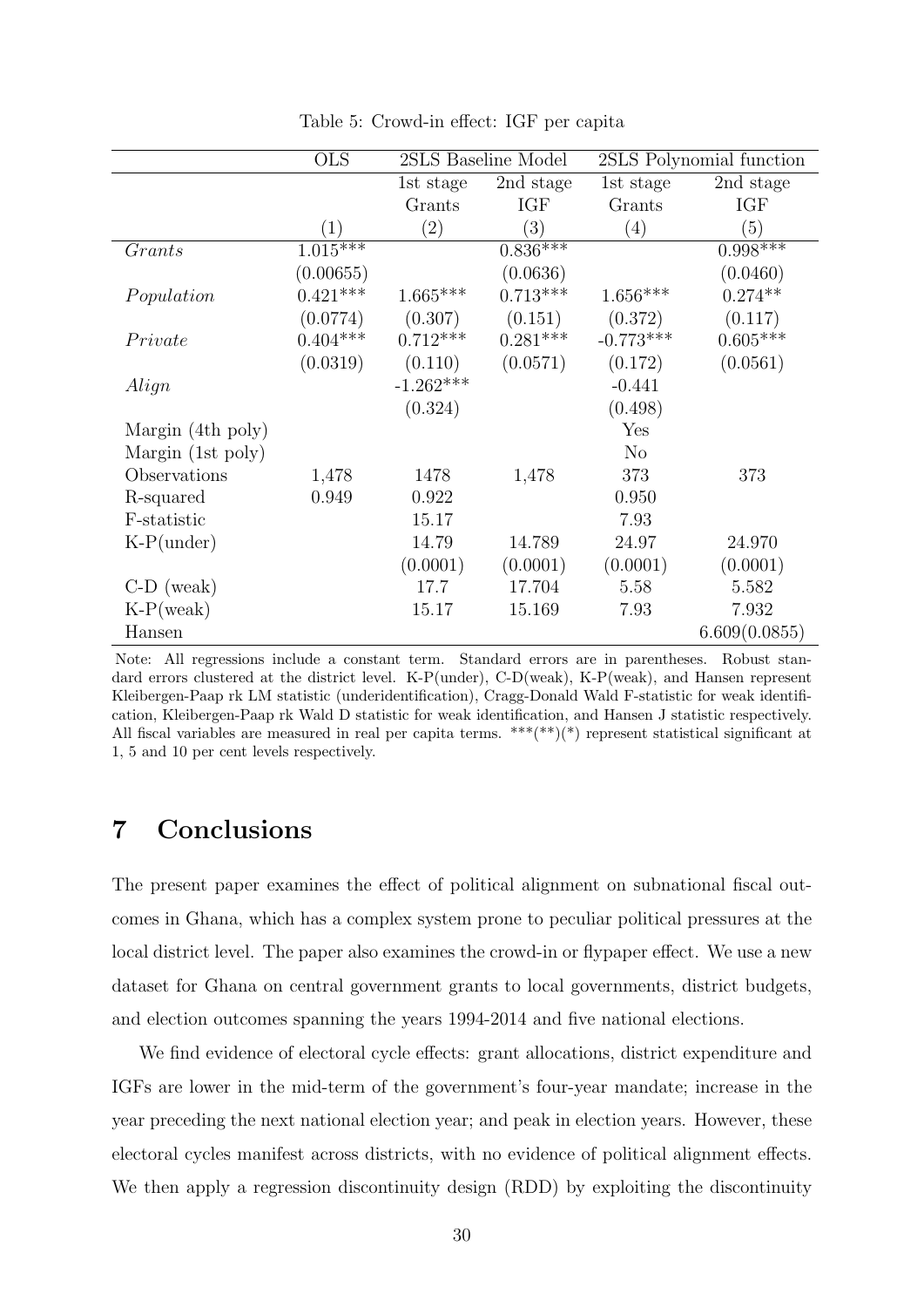in parliamentary vote margins of winning and losing parties at the threshold of zero (0), which allows alignment to be as good as randomly assigned. In our main RDD results for a balanced sample of constant districts for the whole period, we find evidence of political targeting of core supporters not only in intergovernmental transfers, but also in districts' expenditure patterns.

Finally, we show that there is a crowd-in effect of grants for both expenditure (a flypaper effect) and own revenues, using the instrumental variables (IV) approach proposed by Bracco et al. (2015) to identify causality. The evidence of a crowd-in effect for local governments' own revenues suggests that built-in incentives to increase IGF that are found in the main intergovernmental transfers, the District Assembly Common Fund, can in fact have the intended effect.

There has been an ongoing process of municipal fragmentation in Ghana since the current Constitution was adopted in 1992, which has led to an increase in the number of districts from 110 in 1994, to 216 at the end of our sample period. While our results are consistent when we vary the sample size - including all districts in the sample and districts with only one MP where it is easier to assign alignment - they are much weaker. This suggests that despite worries of politically-motivated municipal fragmentation and gerrymandering in Ghana, the process has in fact (probably inadvertently) watered-down any attempts at targeted intergovernmental transfers – and moreover done so more successfully than the obstacles to party favoritism that are built in to the decentralized system. Whether this persists in the future remains to be seen.

## References

- Afrobarometer (2008). BP52: Popular opinions on local government in Ghana. Afrobarometer Briefing Papers 52: 1-8. Accessed on Febraury 12, 2019. Available online at http://www.afrobarometer.org/publications/bp52-popular-opinions-local-governmentghana.
- Ahwoi, K. (2010). Rethinking decentralization and local government in Ghana-proposals for amendment.Constitutional Review Series 6. Accra: Institute of Economics Affairs (IEA). Accessed on February 12th 2019. Available online at http://ieagh.org/wpcontent/uploads/2014/06/crs-6.pdf.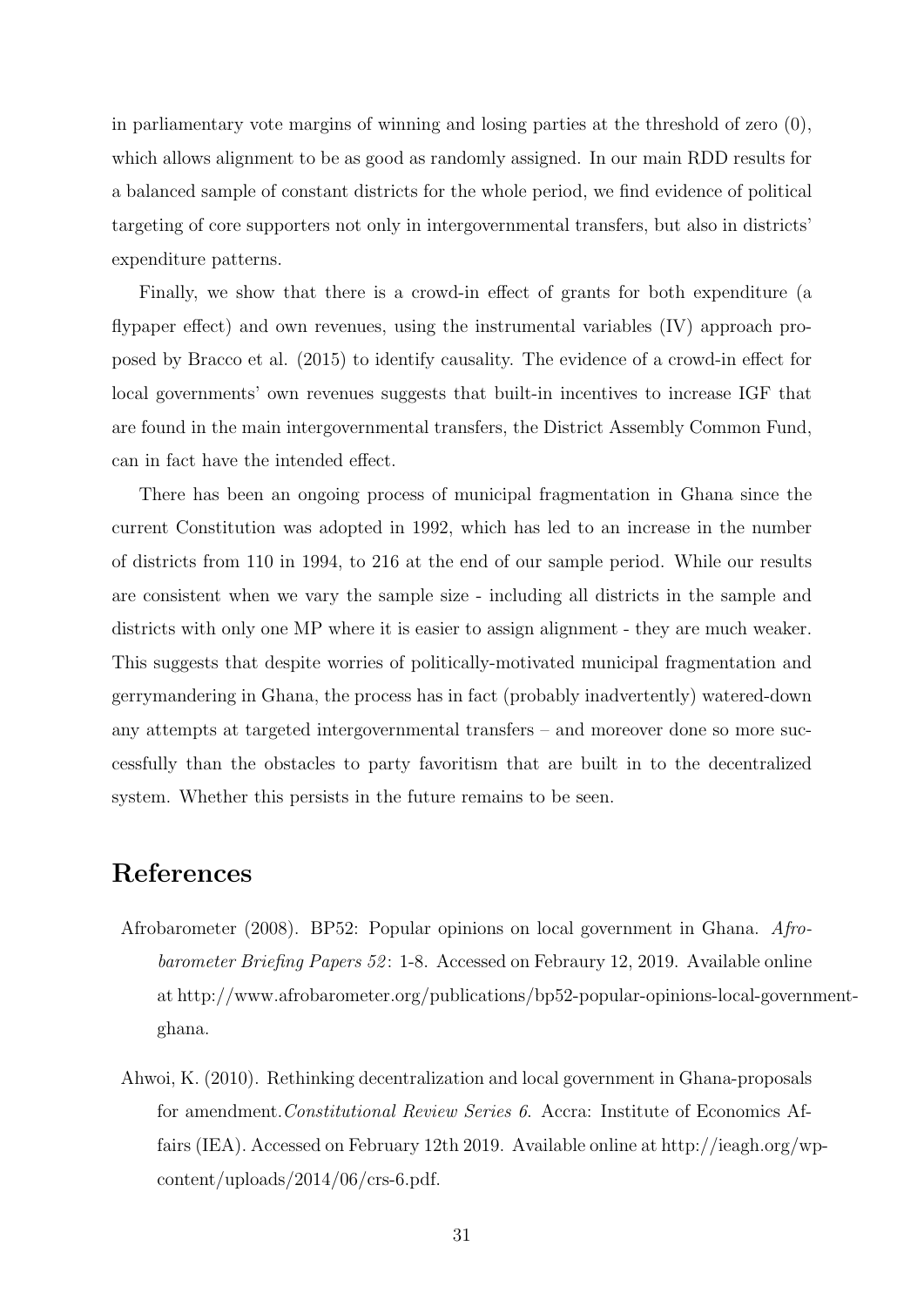- Appiah-Agyekum, N. N., Boachie Danquah, N. Y., and Sakyi, E. K. (2013). Local government finance in Ghana: Disbursement and utilisation of the MPs share of the District Assemblies Common Fund. Commonwealth Journal of Local Governance,  $(12), 90.$
- Awortwi, N. (2010). The Past, Present, and Future of Decentralisation in Africa: A Comparative Case Study of Local Government Development Trajectories of Ghana and Uganda, International Journal of Public Administration 33: 620-634, DOI: 10.1080/01900692.2010.514451
- Arulampalam, W., S. Dasgupta, A. Dhillon, and B. Dutta (2009). Electoral goals and center-state trasfers: A theoretical model and empirical evidence from India. Journal of Development Economics 88: 103-119.
- Ayee, J. (2012). The Political Economy of the Creation of Districts in Ghana. Journal of Asian and African Studies 48 (5): 623645. DOI: 10.1177/0021909612464334
- Ayee, J. and Dickovick, J. T. (2010). Comparative Assessment of Decentralization in Africa: Ghana Desk Study. Report prepared for the United States Agency for International Development. Contract: DFD-I- 00-04-00227-00. United States Agency for International Development (USAID).
- Ayee, J. R. (1999). Decentralization and conflict: The case of district chief executives and members of parliament in Ghana. Friedrich Ebert Foundation, Ghana.
- Banful, A. B. (2011). Do formula-based intergovernmental transfer mechanisms eliminate politically motivated targeting? Evidence from Ghana. Journal of Development Economics, 96: 380390.
- Besley, T., and Case, A. (2000). Unnatural experiments? Estimating the incidence of endogenous policies. The Economic Journal  $110(467)$ : 672-694.
- Borcan, O. (2020). The Illicit Benefits of Local Party Alignment in National Elections. Journal of Law, Economics and Organization, in press.
- Boylan, J.C.(2016). Democratization via centralized institutional systems? Evidence from Ghana. mimeo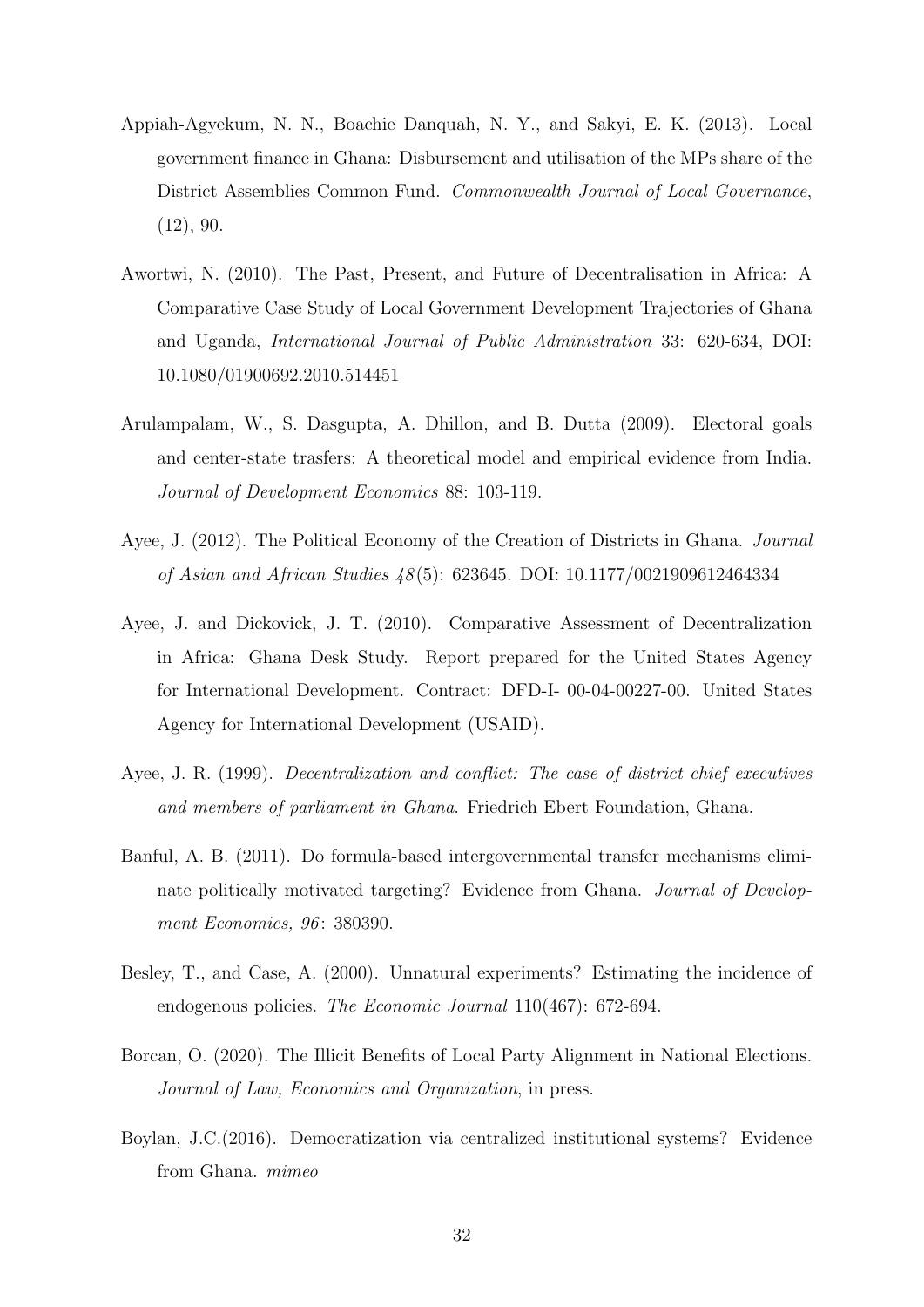- Bracco, E., B. Lockwood, F. Porcelli, and M. Redoano (2015). Intergovernmental grants as signals and the alignment effect: Theory and evidence. Journal of Public Economics, 123: 78-91.
- Bradford, D. and Oates, W. (1971a). The analysis of revenue sharing in a new approach to collective fiscal outcomes. Quarterly Journal of Economics, 85 (3).
- Bradford, D. and Oates, W. (1971b). Towards a predictive theory of intergovernmental grants. American Economic Review, 61 (2).
- Brollo, F. and T. Nannicini (2012). Tying your Enemy's Hands in Close Races: The Politics of Federal Transfers in Brazil. American Political Science Review, 106(4): 742-761.
- Buchanan, J. (1950). Federalism and fiscal equity. The American Economic Review 40(4): 583599.
- Cattaneo, M. D., Idrobo, N., and Titiunik, R. (2018). A practical guide to regression discontinuity designs. Cambridge Elements: Quantitative and Computational Methods for Social Science-Cambridge University Press I.
- Cox, W. G. and M. D. McCubbins (1986). Electoral Politics as a Redistributive Game. Journal of Politics,  $48:370-89$ .
- Crook and Manor (1998). Democracy and decentralisation in South Asia and West Africa. Cambridge: Cambridge University Press.
- Daddieh, C. K., and Bob-Milliar, G. M. (2012). In search of 'Honorable' membership: parliamentary primaries and candidate selection in Ghana. Journal of Asian and African Studies, 47 (2), 204-220.
- Dahlberg, M., Mrk, E., Ratts, J., and gren, H. (2008). Using a discontinuous grant rule to identify the effect of grants on local taxes and spending. Journal of Public Economics, 92 (12): 2320-2335.
- Debrah, E. (2016). Decentralization, District Chief Executives, and District Assemblies in Ghana's Fourth Republic. Politics and Policy 44 (1): 135-164.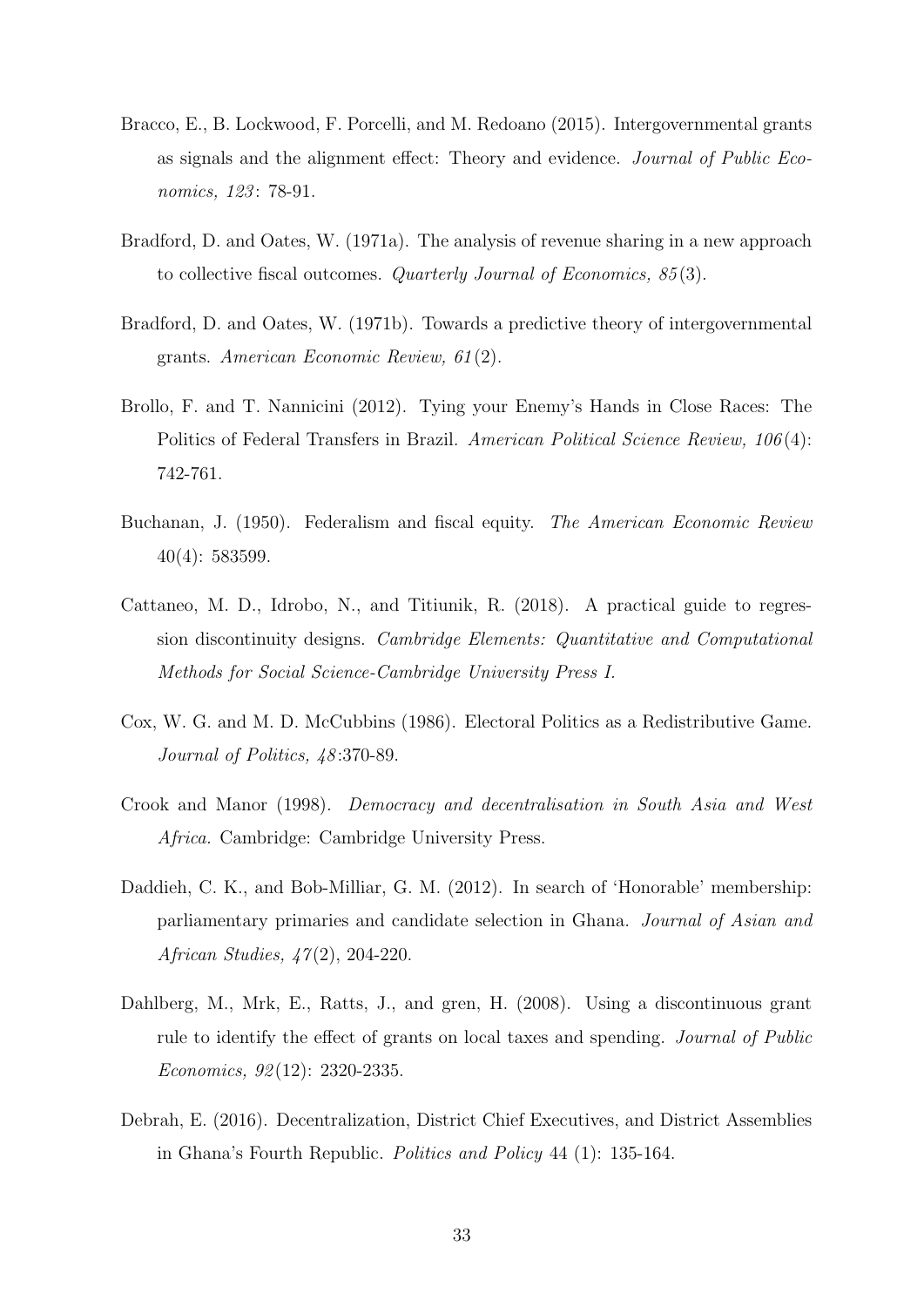- Dickovick, J. T. and R. B. Riedl (2010). Comparative assessment of decentralization in Africa : Final report and summary findings. USAID.
- Dixit, A., and Londregan, J. (1996). The determinants of success of special interests in redistributive politics. The Journal of Politics, 58(4), 1132-1155.
- FES (Friedrich-Ebert-Stiftung) (2016). A Guide to District Assemblies in Ghana. 2nd ed., Friedrich-Ebert-Stiftung Ghana and Institute of Local Government Studies.
- Hamilton, B. W. (1983). The flypaper effect and other anomalies. Journal of Public Economics, 22(3), 347-361.
- Hines, J. R., and Thaler, R. H. (1995). The flypaper effect. Journal of Economic Perspectives, 9(4), 217-226.
- Hutchful, E. (1997). The institutional and political framework of macro-economic management in Ghana (Vol. 82). Geneva: United Nations Research Institute for Social Development.
- Inman R. P. (2008). The flypaper effect. NBER Working Paper 14579.
- Knight, B. (2002). Endogenous federal grants and crowd-out of state government spending: Theory and evidence from the federal highway aid program. American Economic Review, 92(1), 71-92.
- Larcinese, V., L. Rizzo, and C. Testa (2006). Allocating the U.S. federal budget to the states: The impact of the president. Journal of Politics 68: 447-456.
- Lee, D. S., and Lemieux, T. (2010). Regression discontinuity designs in economics. Journal of Economic Literature,  $48(2)$ , 281-355.
- Lee, D. S. (2008). Randomized experiments from non-random selection in US House elections. Journal of Econometrics, 142 (2), 675-697.
- Lee, D. S. (2001). The Electoral Advantage to Incumbency and Voters' Valuation of Politicians' Experience: A Regression Discontinuity Analysis of Elections to the US. (No. w8441). National bureau of economic research.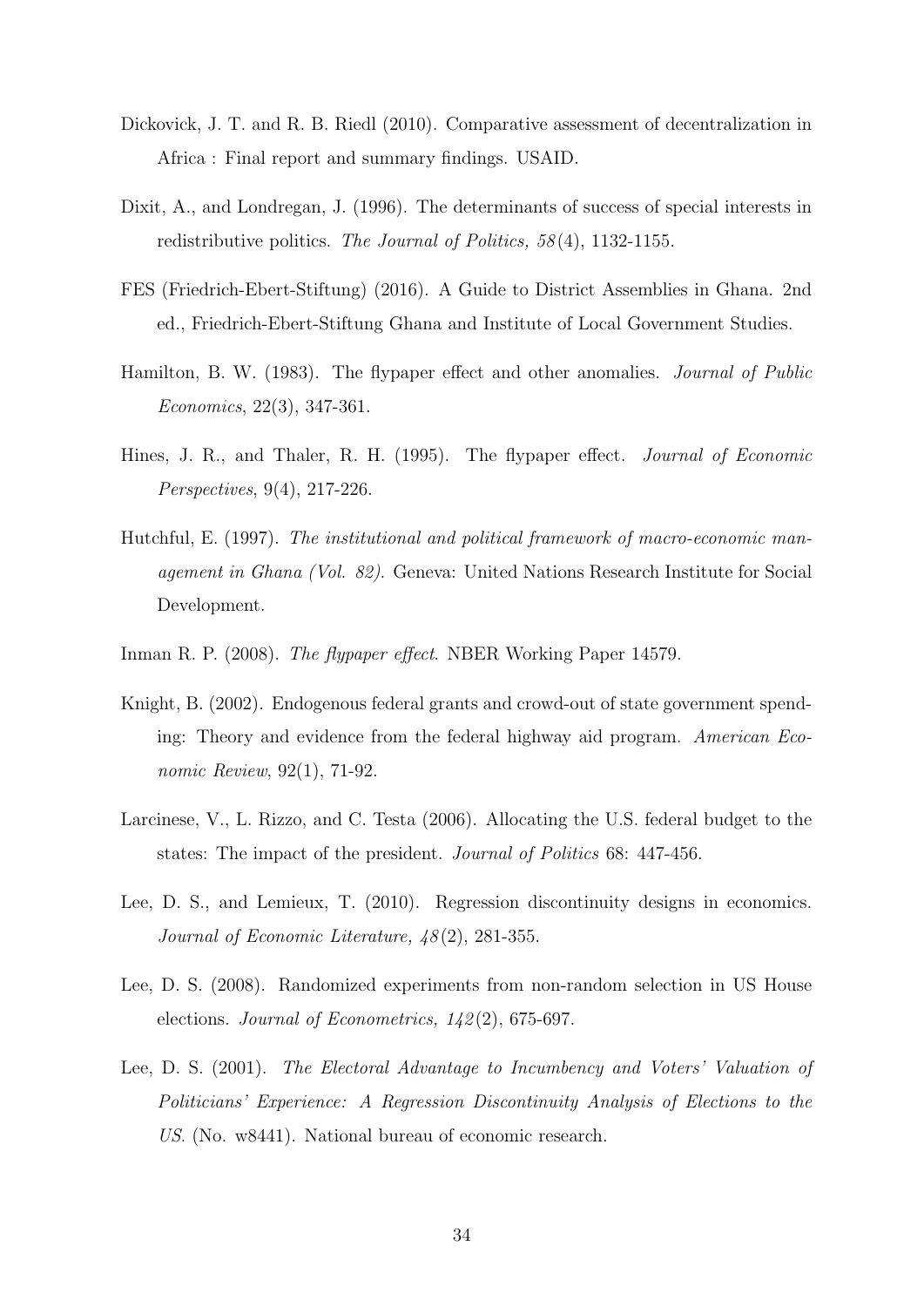- Levitt, S. and J.M. Snyder (1995). Political parties and the distribution of federal outlays. American Journal of Political Science 39: 958-980.
- Lindbeck, A. and J.W. Weibull (1987). Balanced-budget Redistribution as the Outcome of Political competition. Public Choice 52: 237-97.
- Mbate, M. (2017). Decentralisation, Governance and Accountability: Theory and Evidence. Journal of African Democracy and Development,  $1(2)$ , 1-16.
- Migueis, M. (2013). The effect of political alignment on transfers to Portuguese municipalities. Economics and Politics, 25 (1), 110-133.
- Miguel, E. and Zaidi, F. (2003). Do politicians reward their supporters? Regression Discontinuity Evidence from Ghana. Mimeo, University of California, Berkeley.
- Mogues, T. and S. Benin (2012). Do External Grants to District Governments Discourage Own Revenue Generation? A Look at Local Public Finance Dynamics in Ghana. World Development 40 (5): 10541067.
- Mohammed, A. K. (2015). The politics of municipal fragmentation in Ghana. Commonwealth Journal of Local Governance 16/17: 168-189.
- Musgrave, R. (1959). The Theory of Public Finance: A Study in Public Economy. New York.
- Oates, W. (1972). Fiscal Federalism. New York: Harcourt Brace Jovanovich.
- Oates, W. (1977). The Political Economy of Fiscal Federalism. Lexington, MA and Toronto: Lexington Books.
- Pettersson-Lidbom, P. (2008). Do parties matter for economic outcomes? A regressiondiscontinuity approach. Journal of the European Economic Association, 6(5), 1037- 1056.
- Riedl, R. B., and Dickovick, J. T. (2014). Party systems and decentralization in Africa. Studies in Comparative International Development, 49(3), 321-342.
- Robinson, J. and R. Torvik (2009). The Real Swing Voter's Curse, American Economic Review (P&P) 99 (2): 310-315.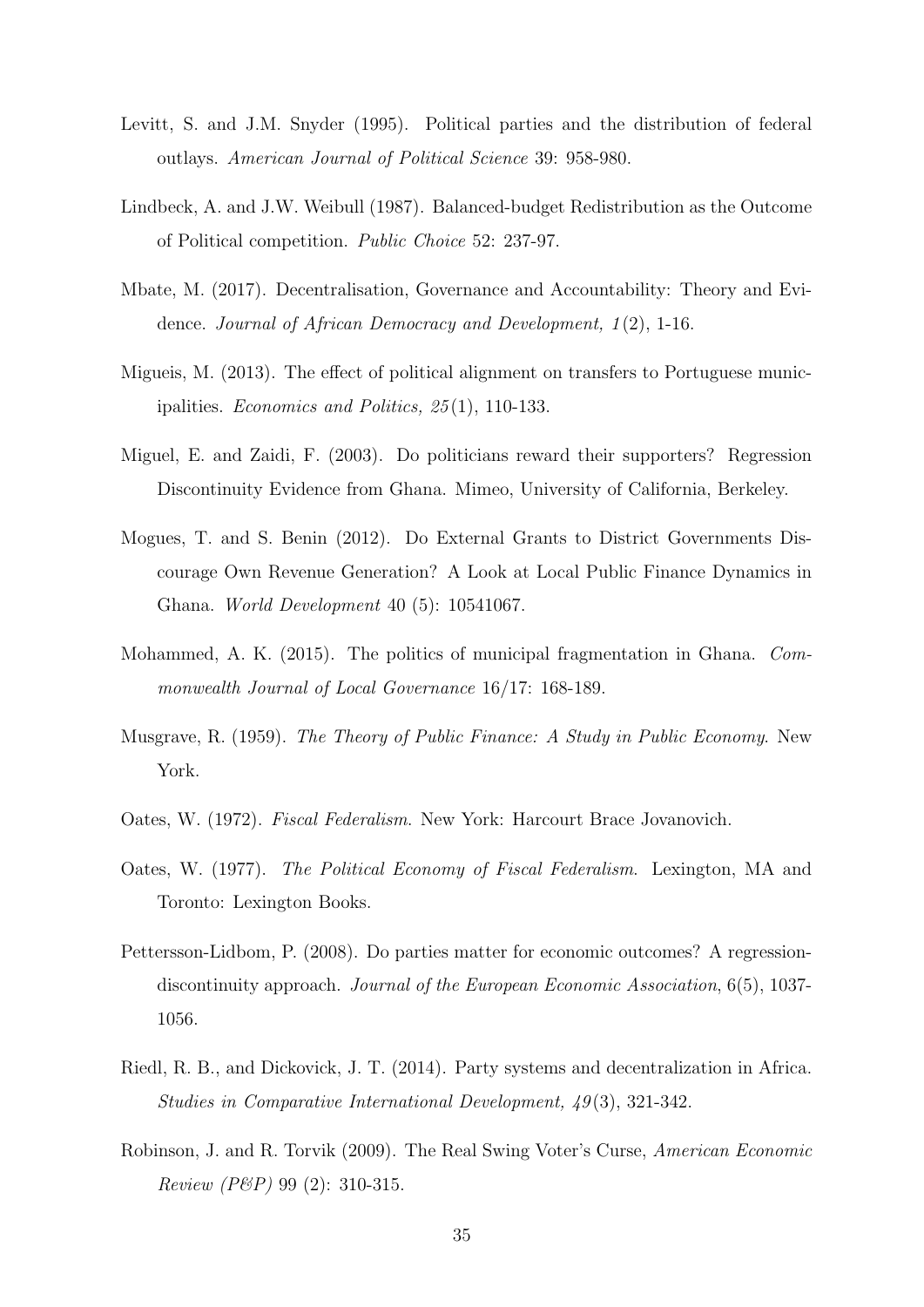- Rodden, J. (2006). Hamiltons Paradox: The Promise and Peril of Fiscal Federalism. Cambridge University Press, Cambridge, UK.
- Rodden, J. and S. Wilkinson (2004). The shifting political economy of redistribution in the Indian federation. Mimeo.
- Rouban, L. (2007). Politicization of the Civil Service. In: B. Guy Peters and Jon Pierre (eds.), The Handbook of Public Administration. Los Angeles: Sage.
- Sakurai, S. N., and N. Menezes-Filho (2011). Opportunistic and partisan election cycles in Brazil: new evidence at the municipal level, Public Choice 148, 233247.
- Scott, A. (1952). The evaluation of federal grants. *Economica*, 19, 377-394.
- Shi, M., and J. Svensson (2006). Political budget cycles: Do they differ across countries and why? Journal of Public Economics 90, 1367 1389.
- Sol-Oll, A., and Sorribas-Navarro, P. (2008). The effects of partisan alignment on the allocation of intergovernmental transfers. Differences-in-differences estimates for Spain. Journal of Public Economics, 92 (12), 2302-2319.
- Staiger, D. O., and Stock, J. H. (1997). Instrumental variables regression with weak instruments. Econometrica, 65, 557-586.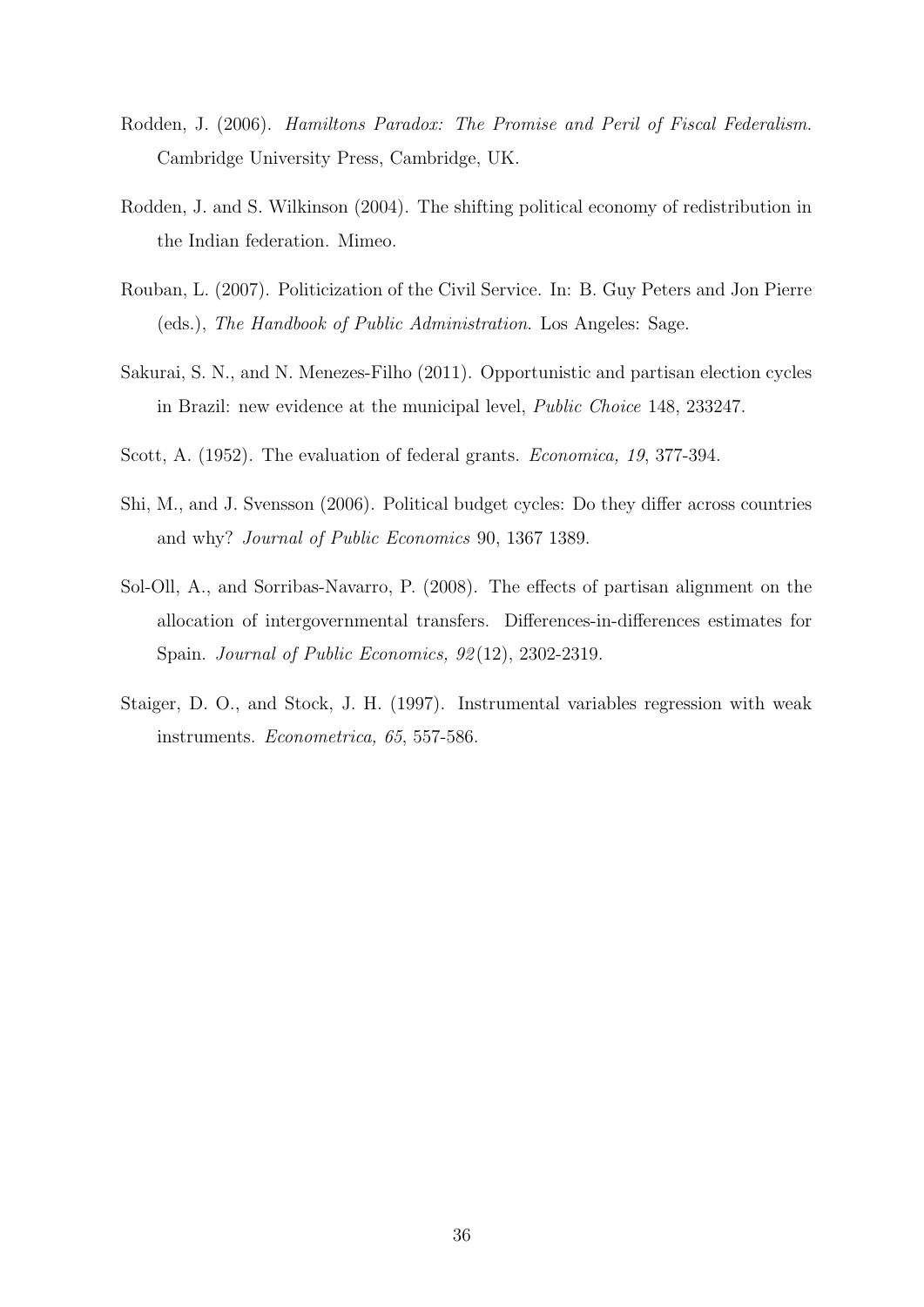## Appendix

|              | Population   | Private       |
|--------------|--------------|---------------|
|              |              | $^{\prime}2)$ |
| Align        | 0.0475       | $-0.00649$    |
|              | (0.0883)     | (0.245)       |
| Observations | 190          | 113           |
| F-statistic  | 1.81(0.0884) | 1.56(0.1567)  |

Table A1: Specification test of whether alignment exhibits discontinuity

Note: OLS regressions with align and the control function as independent variables. Standard errors are in parenthesis. Robust standard errors clustered at the district level. Regressions include constant term. The joint F-statistic is 0.54 wit a p-value of 0.46.

Table A2: Specification test of whether covariates have an effect at the discontinuity

|                   | Population | Private      |
|-------------------|------------|--------------|
|                   |            | $^{\prime}2$ |
| <i>RDEstimate</i> | 0.0754     | 0.063        |
|                   | (0.1040)   | (0.3980)     |
| Observations      | 190        | 113          |

Note: RDD estimations. Standard errors are in parenthesis. Robust Standard errors clustered at the district level. Regressions include a linear control function.

| Chi2(2) | Prob > Chi2 |
|---------|-------------|
| T       | $^{'}2)$    |
| 5.46    | 0.0651      |
| 2.15    | 3.413       |
| 0.62    | 0.7334      |
| 1.54    | 0.4621      |
| 1.27    | 0.5306      |
| 0.15    | 0.9271      |
| 0.07    | 0.9656      |
|         |             |

Table A3: Testing for the continuity of the covariates

Note: Chi-square tests results from a test of discontinuity in the covariates for the constant districts. A Seemingly Unrelated Regression (SUR) procedure is used similar to by Lee and Lemieux (2010) and implemented by Bracco et al. (2015).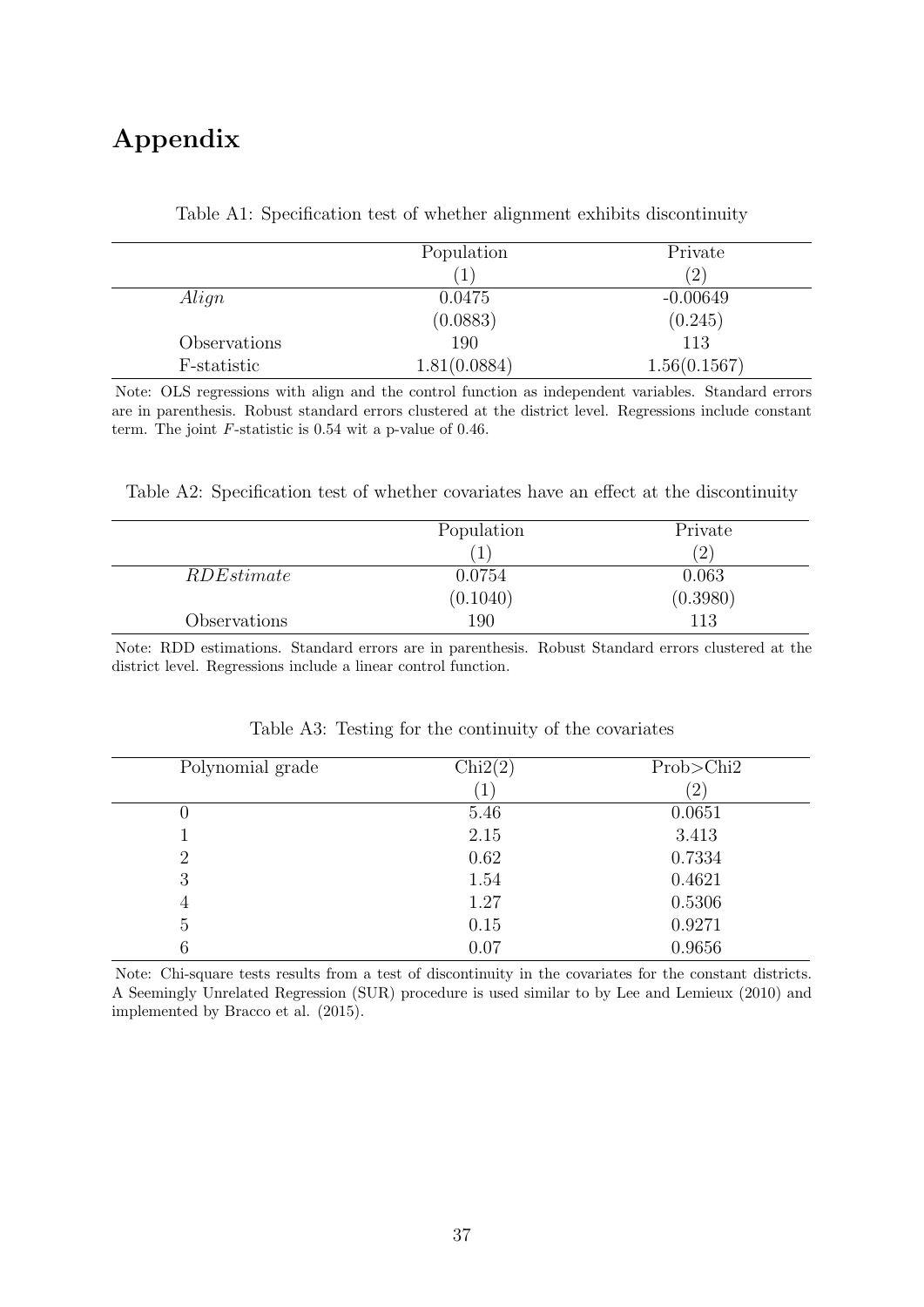| Sensitivity  |                   | RD Estimate |
|--------------|-------------------|-------------|
|              | $\left( 1\right)$ | (2)         |
| Swing        | $-4.034$          | $-3.603$    |
|              | (2.502)           | (4.446)     |
| h(15)        | 1.181             | 1.306       |
|              | (2.479)           | (2.882)     |
| h(20)        | 1.625             | 0.271       |
|              | (1.802)           | (2.214)     |
| h(25)        | 1.208             | $-0.173$    |
|              | (1.467)           | (1.933)     |
| h(30)        | 1.03              | 0.039       |
|              | (1.272)           | (1.753)     |
| h(35)        | 0.843             | $-0.151$    |
|              | (1.195)           | (1.649)     |
| Observations | 622               | 373         |

Table A4: Sensitivity analysis for 'swing' districts and various bandwidth(h)

Note: RDD estimations for districts with  $0 < margin \leq 10$ ; swing districts-bandwidth h(10), and sensitivity analysis for bandwidth h(15), h(20), h(25), h(30), and h(35). Standard errors are in parenthesis. Robust standard errors clustered at the district level. \*\* represent statistical significant at 5 per cent levels respectively. Columns 1 and 2 represent results for RDD with year dummy and RDD with year dummy and controls respectively.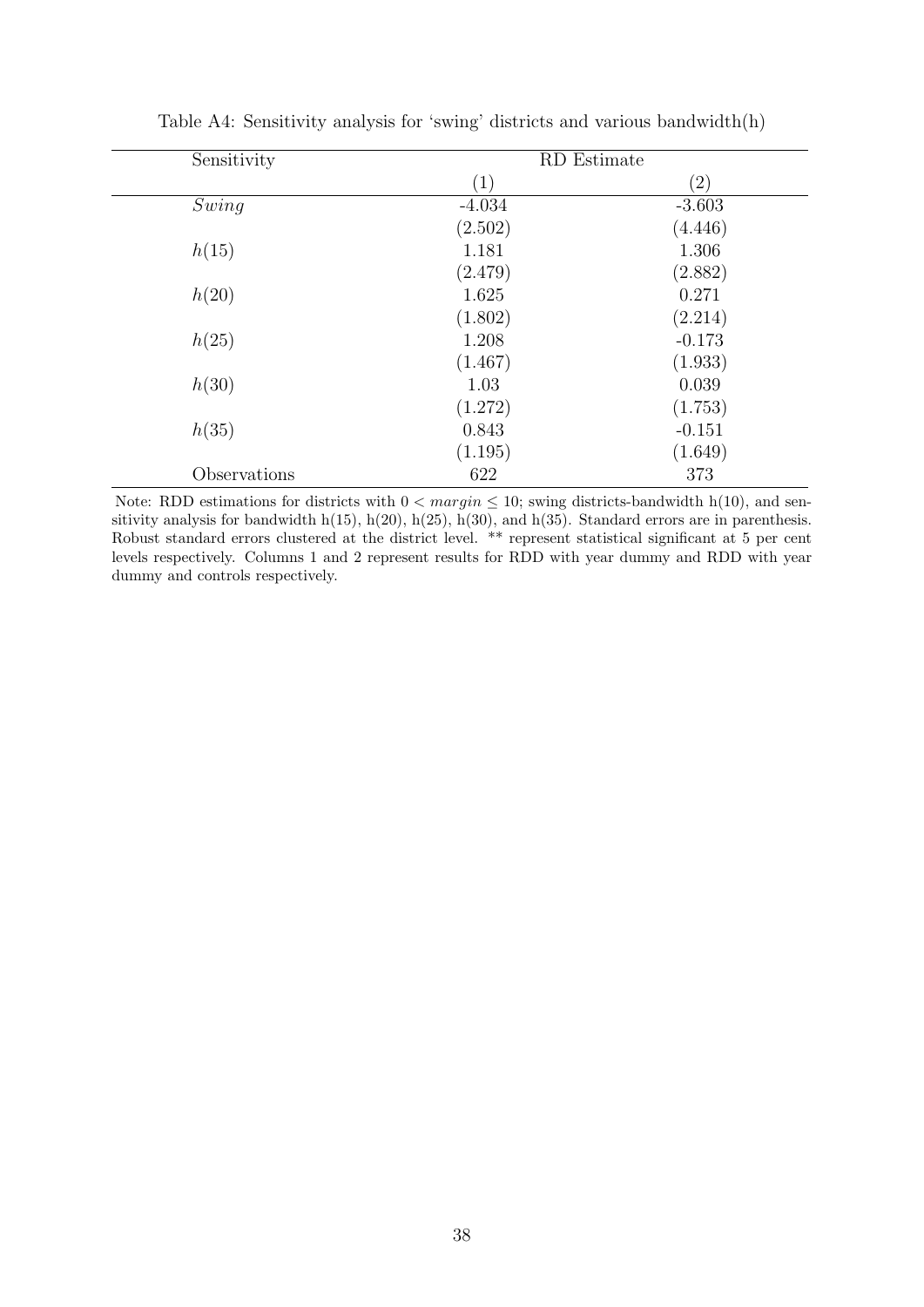|               |             | Constant districts |            |            | Full Sample          |            |            | One MP districts |                    |
|---------------|-------------|--------------------|------------|------------|----------------------|------------|------------|------------------|--------------------|
|               |             | $\widehat{\Omega}$ |            | $\oplus$   | $\widetilde{\Theta}$ | $\odot$    |            | $(\overline{8})$ | $\widehat{\Theta}$ |
|               | Baseline    | Cycle              | Mediate    | Baseline   | Cycle                | Mediate    | Baseline   | Cycle            | Mediate            |
| EY            | $2.420***$  | $2.457***$         | $3.125***$ | $2.420***$ | $2.457***$           | $3.125***$ | $1.807**$  | $2.400**$        | 1.710              |
|               | (0.228)     | (0.328)            | (0.391)    | (0.228)    | (0.328)              | (0.391)    | (0.874)    | (0.995)          | (1.206)            |
| Population    | $2.695*$    | $2.672*$           | $2.714*$   | $2.695*$   | $2.672*$             | $2.714*$   | $3.587*$   | $3.969**$        | $3.570*$           |
|               | (1.462)     | (1.462)            | (1.465)    | (1.462)    | (1.462)              | (1.465)    | (1.918)    | (1.866)          | (1.931)            |
| Private       | $-3.550***$ | $-3.660***$        | $3.565***$ | $3.550***$ | $3.660***$           | $3.565***$ | $4.730***$ | $5.274***$       | $4.752***$         |
|               | (0.542)     | (0.574)            | (0.538)    | (0.542)    | (0.574)              | (0.538)    | (0.695)    | (0.629)          | (0.753)            |
| $EY_{-1}$     |             | $0.376*$           |            |            | $0.376*$             |            |            | $1.160**$        |                    |
|               |             | (0.226)            |            |            | (0.226)              |            |            | (0.440)          |                    |
| $EY_2$        |             | $-0.398**$         |            |            | $-0.398**$           |            |            | $-0.0185$        |                    |
|               |             | (0.183)            |            |            | (0.183)              |            |            | (0.344)          |                    |
| $EY * A$ lign |             |                    | $-1.174*$  |            |                      | $-1.174*$  |            |                  | 0.237              |
|               |             |                    | (0.597)    |            |                      | (0.597)    |            |                  | (1.512)            |
| Observations  | 1,109       | 1,109              | 1,109      | 1,109      | 1,109                | 1,109      | 162        | 162              | 162                |
| R-squared     | 0.199       | 0.205              | 0.205      | 0.199      | 0.205                | 0.205      | 0.334      | 0.371            | 0.335              |

Table A5: Electoral cycle effect of Expenditure Table A5: Electoral cycle effect of Expenditure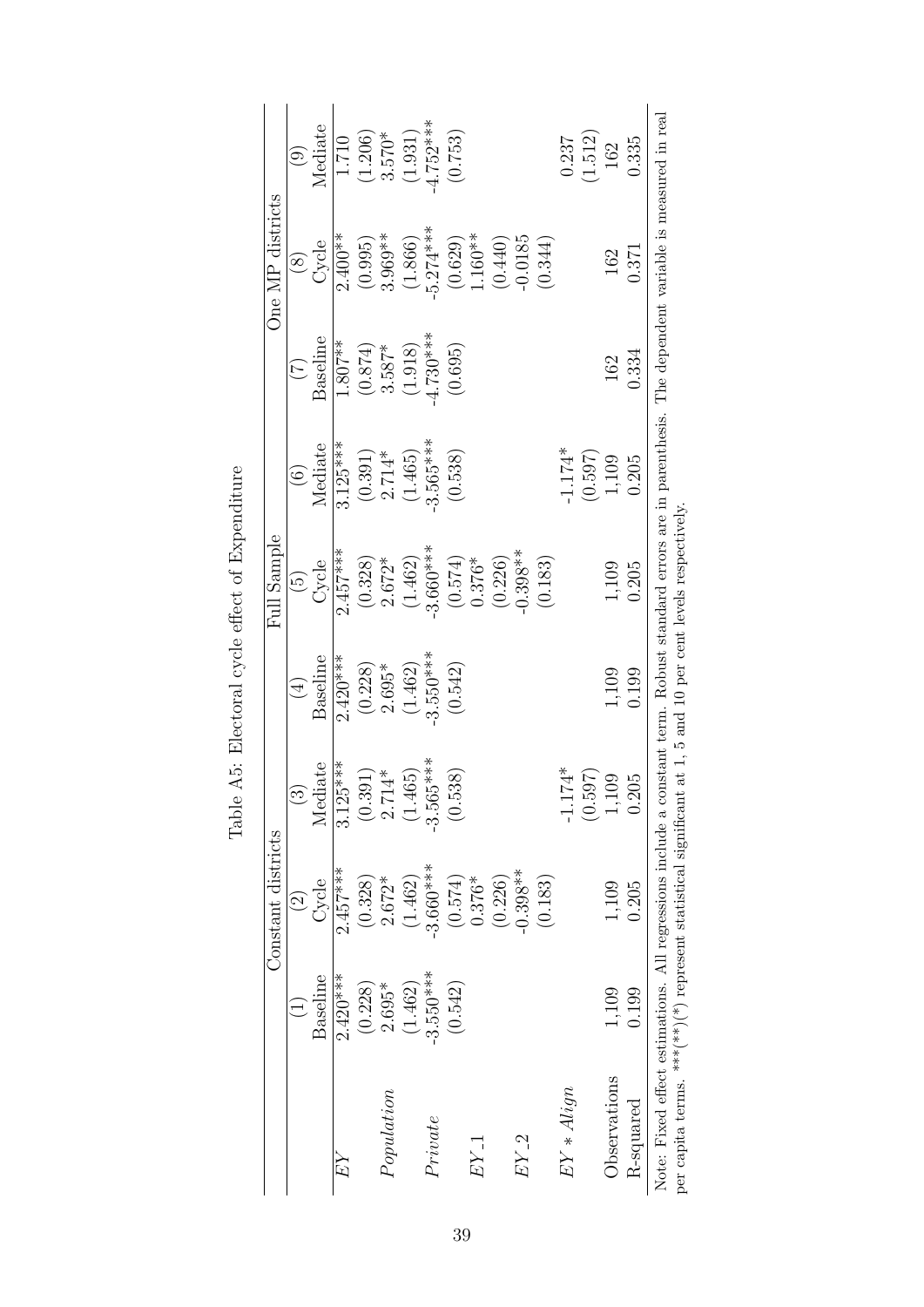|                                                                                                                                                                                                                                                                                |             | Constant districts |                      |            | Full Sample          |            |            | One MP districts  |                |
|--------------------------------------------------------------------------------------------------------------------------------------------------------------------------------------------------------------------------------------------------------------------------------|-------------|--------------------|----------------------|------------|----------------------|------------|------------|-------------------|----------------|
|                                                                                                                                                                                                                                                                                |             | $\widehat{\Omega}$ |                      | $\oplus$   | $\widetilde{\Theta}$ | $\odot$    | E          | $\left( 8\right)$ | $\overline{6}$ |
|                                                                                                                                                                                                                                                                                | Baseline    | Cycle              | Mediate              | Baseline   | Cycle                | Mediate    | Baseline   | Cycle             | Mediate        |
| EY                                                                                                                                                                                                                                                                             | $1.260***$  | $1.196***$         | $1.726***$           | $1.260***$ | $1.106***$           | $1.726***$ | 0.652      | 0.880             | 0.642          |
|                                                                                                                                                                                                                                                                                | (0.146)     | (0.177)            | (0.329)              | (0.146)    | (0.177)              | (0.329)    | (0.589)    | (0.633)           | (0.906)        |
| Population                                                                                                                                                                                                                                                                     | $2.704**$   | $2.685**$          | $2.708**$            | $2.704**$  | $2.685**$            | $2.708**$  | 1.475      | 1.536             | 1.475          |
|                                                                                                                                                                                                                                                                                | (1.323)     | (1.320)            | (1.323)              | (1.323)    | (1.320)              | (1.323)    | (1.072)    | (1.080)           | (1.073)        |
| Private                                                                                                                                                                                                                                                                        | $-2.386***$ | $-2.417***$        | $2.394***$           | $2.386***$ | $2.417***$           | $2.394***$ | $3.413***$ | $3.599***$        | $3.414***$     |
|                                                                                                                                                                                                                                                                                | (0.370)     | (0.378)            | (0.367)              | (0.370)    | (0.378)              | (0.367)    | (0.689)    | (0.694)           | (0.720)        |
| $EY_{-1}$                                                                                                                                                                                                                                                                      |             | 0.0701             |                      |            | 0.0701               |            |            | $0.552**$         |                |
|                                                                                                                                                                                                                                                                                |             | (0.124)            |                      |            | (0.124)              |            |            | (0.239)           |                |
| $EY_2$                                                                                                                                                                                                                                                                         |             | $-0.270**$         |                      |            | $0.270**$            |            |            | $-0.0365$         |                |
|                                                                                                                                                                                                                                                                                |             | (0.110)            |                      |            | (0.110)              |            |            | (0.247)           |                |
| $EY * A$ lign                                                                                                                                                                                                                                                                  |             |                    | 785<br>$-0.7$        |            |                      | $-0.785$   |            |                   | 0.0232         |
|                                                                                                                                                                                                                                                                                |             |                    | (0.492)              |            |                      | (0.492)    |            |                   | (1.383)        |
| Observations                                                                                                                                                                                                                                                                   | 1,485       | 1,485              | 1,485                | 1,485      | 1,485                | 1,485      | 202        | 202               | 202            |
| $R$ -squared                                                                                                                                                                                                                                                                   | 0.143       | 0.144              | 16<br>$\overline{0}$ | 0.143      | 0.144                | 0.146      | 0.257      | 0.269             | 0.257          |
| Note: Fixed effect estimations. All regressions include a constant term. Robust standard errors are in parenthesis. The dependent variable is measured in real<br>per capita terms. ****(**)(*) represent statistical significant at 1, 5 and 10 per cent levels respectively. |             |                    |                      |            |                      |            |            |                   |                |

Table A6: Electoral cycle effect of IGFs Table A6: Electoral cycle effect of IGFs